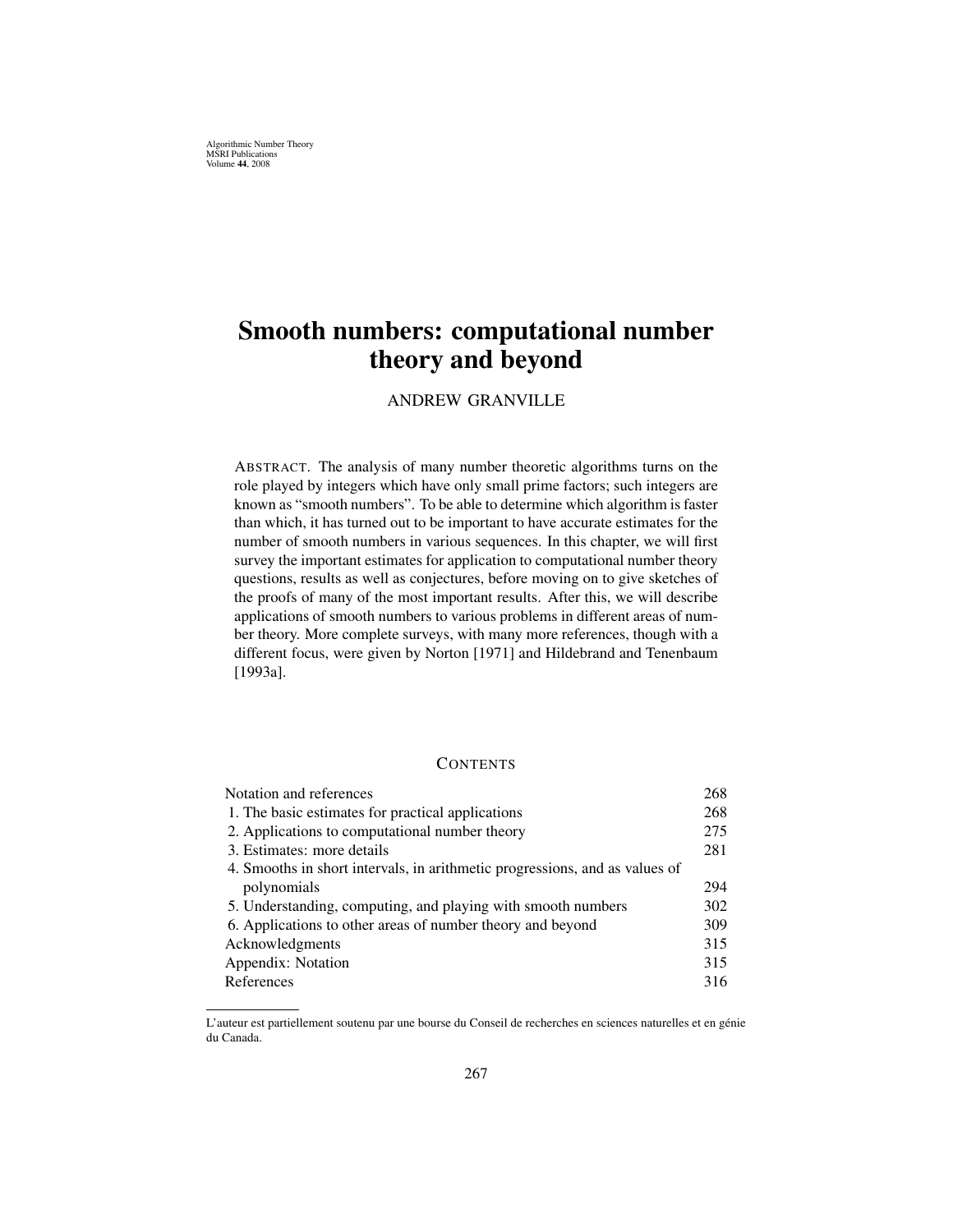# Notation and references

This article has two target audiences. For those primarily interested in computational number theory, I have tried to write this paper so that they can better understand the main tools used in analyzing algorithms. For those primarily interested in analytic problems, I have tried to give concise introductions to simplified versions of various key computational number theory algorithms, and to highlight applications and open counting questions. Besides the danger of never quite getting it right for either reader, I have had to confront the difficulty of the differences in notation between the two areas, and to work with some standard concepts in one area that might be puzzling to people in the other. Please consult the appendix for notation that is non-standard for one of the two fields.

This article is not meant to be a complete survey of all progress in this very active field. Thus I have not referred to many excellent works that are not entirely pertinent to my view of the subject, nor to several impressive works that have been superseded in the aspects in which I am interested.

## 1. The basic estimates for practical applications

Let  $S(x, y)$  be the set of integers up to x, all of whose prime factors are  $\leq y$ (such integers are called "y-smooth"), and let  $\Psi(x, y)$  be the number of such integers. Throughout we will let  $p_1 = 2 < p_2 = 3 < p_3 < \cdots$  be the sequence of primes, and select k so that  $p_k$  is the largest prime  $\leq y$  (and thus  $k = \pi(y)$ , the number of primes  $\leq y$ ).

Dickman [1930] showed the remarkable result that for any fixed  $u \ge 1$ , the proportion of the integers up to x, that only have prime factors  $\leq x^{1/u}$ , tends to a nonzero limit as  $x \to \infty$ . This limit, denoted by  $\rho(u)$ , is known as the Dickman– de Bruijn  $\rho$ -function, and we shall describe it more fully below. Dickman's result may be stated more precisely as

$$
\Psi(x, y) \sim x\rho(u) \quad \text{as } x \to \infty, \quad \text{where } x = y^u. \tag{1.1}
$$

It is obvious that

$$
\rho(u) = 1 \quad \text{for } 0 \le u \le 1,\tag{1.2}
$$

and we shall prove below that

$$
\rho(u) = 1 - \log u \quad \text{for } 1 \le u \le 2. \tag{1.3}
$$

One cannot write down a useful, simple function that gives the value of  $\rho(u)$ for all u. The neatest way to define  $\rho(u)$  in general is via the *integral delay equation*

$$
\rho(u) = \frac{1}{u} \int_{u-1}^{u} \rho(t) dt \quad \text{for all } u > 1.
$$
 (1.4)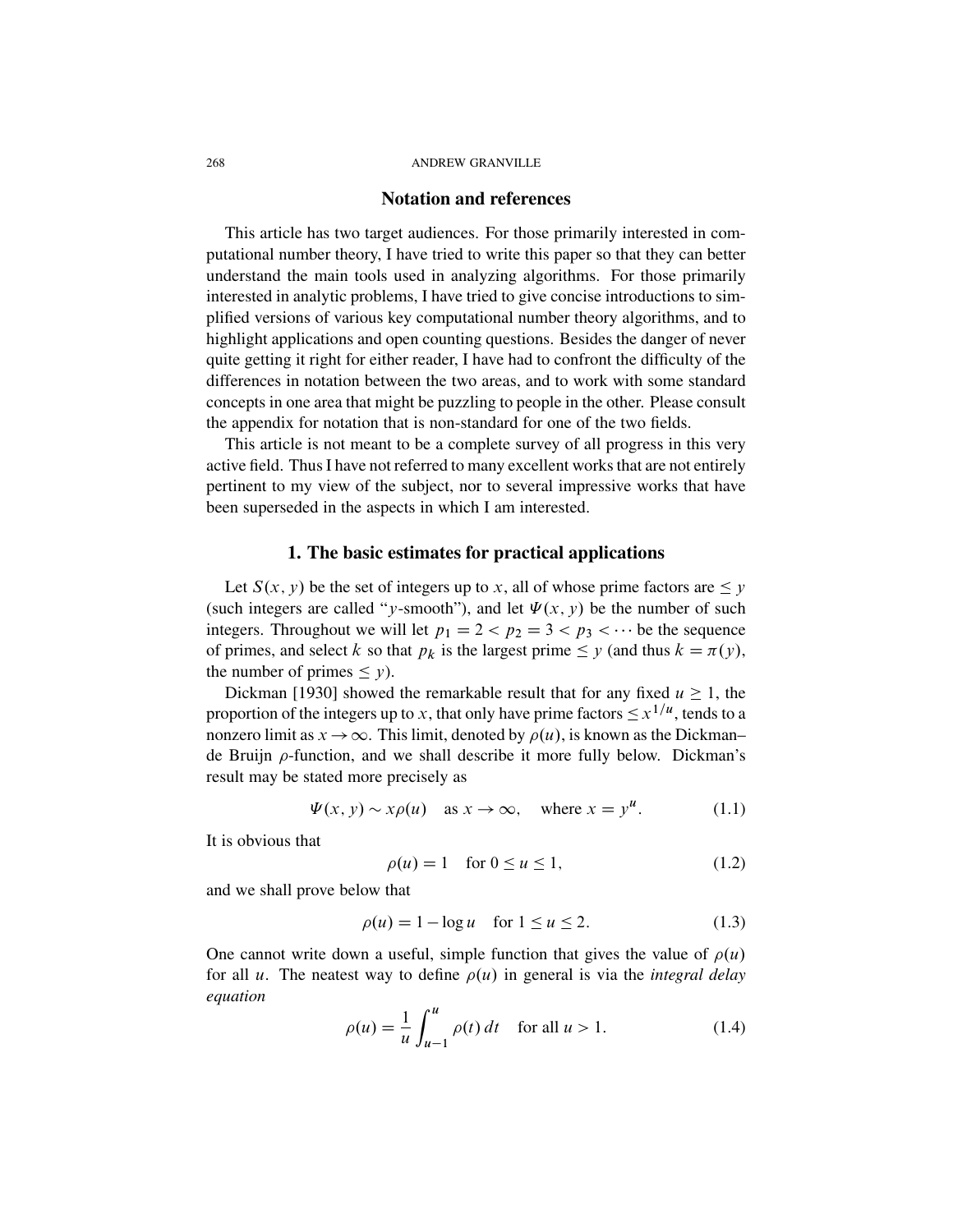Note that by differentiating this expression, we obtain

$$
\rho'(u) = -\frac{\rho(u-1)}{u}.\tag{1.5}
$$

As we shall see later,  $\rho(u)$  decays to 0 extremely rapidly as a function of u. A crude but very useful estimate is

$$
\rho(u) = 1/u^{u + o(u)} \quad \text{as } u \to \infty,
$$
\n(1.6)

and even a little more precisely

$$
\rho(u) = \left(\frac{e + o(1)}{u \log u}\right)^u \quad \text{as } u \to \infty. \tag{1.7}
$$

In many applications we need to take  $y$  to be smaller than a given, fixed positive power of x, and so we might ask in what range the asymptotic formula  $\Psi(x, y)$  ~  $x\rho(u)$  actually holds? De Bruijn [1951a; 1951b; 1966] showed that

$$
\Psi(x, y) = x\rho(u)\left\{1 + O\left(\frac{\log(u+1)}{\log y}\right)\right\}, \quad \text{where } x = y^u, \tag{1.8}
$$

holds for

$$
1 \le u \le (\log y)^{3/5 - \varepsilon}
$$
, that is,  $y > \exp((\log x)^{5/8 + \varepsilon})$ . (1.9)

Hildebrand [1986] improved this substantially to the range

$$
1 \le u \le \exp((\log y)^{3/5 - \varepsilon}), \quad \text{that is, } y > \exp((\log \log x)^{5/3 + \varepsilon}).\tag{1.10}
$$

How much further is possible? Hildebrand [1984a] showed that such an estimate holds uniformly for

$$
1 \le u \le y^{1/2 - \varepsilon}
$$
, that is,  $y \ge (\log x)^{2 + \varepsilon}$ , (1.11)

if and only if the Riemann Hypothesis is true. We shall sketch the ideas of these proofs later.

Some authors work (for example, Tenenbaum [1990]) with the more accurate though (what I find to be) more unwieldy approximation

$$
\Psi(x, y) \approx x \int_0^x \rho \left( u - \frac{\log t}{\log y} \right) d \left( \frac{[t]}{t} \right)
$$

(due to de Bruijn). We shall not pursue this here.

Canfield, Erdős, and Pomerance [1983] proved a weaker result than  $(1.8)$ but which is applicable in a much wider range and so is very important for computational number theorists: We have

$$
\Psi(x, y) = \frac{x}{u^{u+o(u)}},\tag{1.12}
$$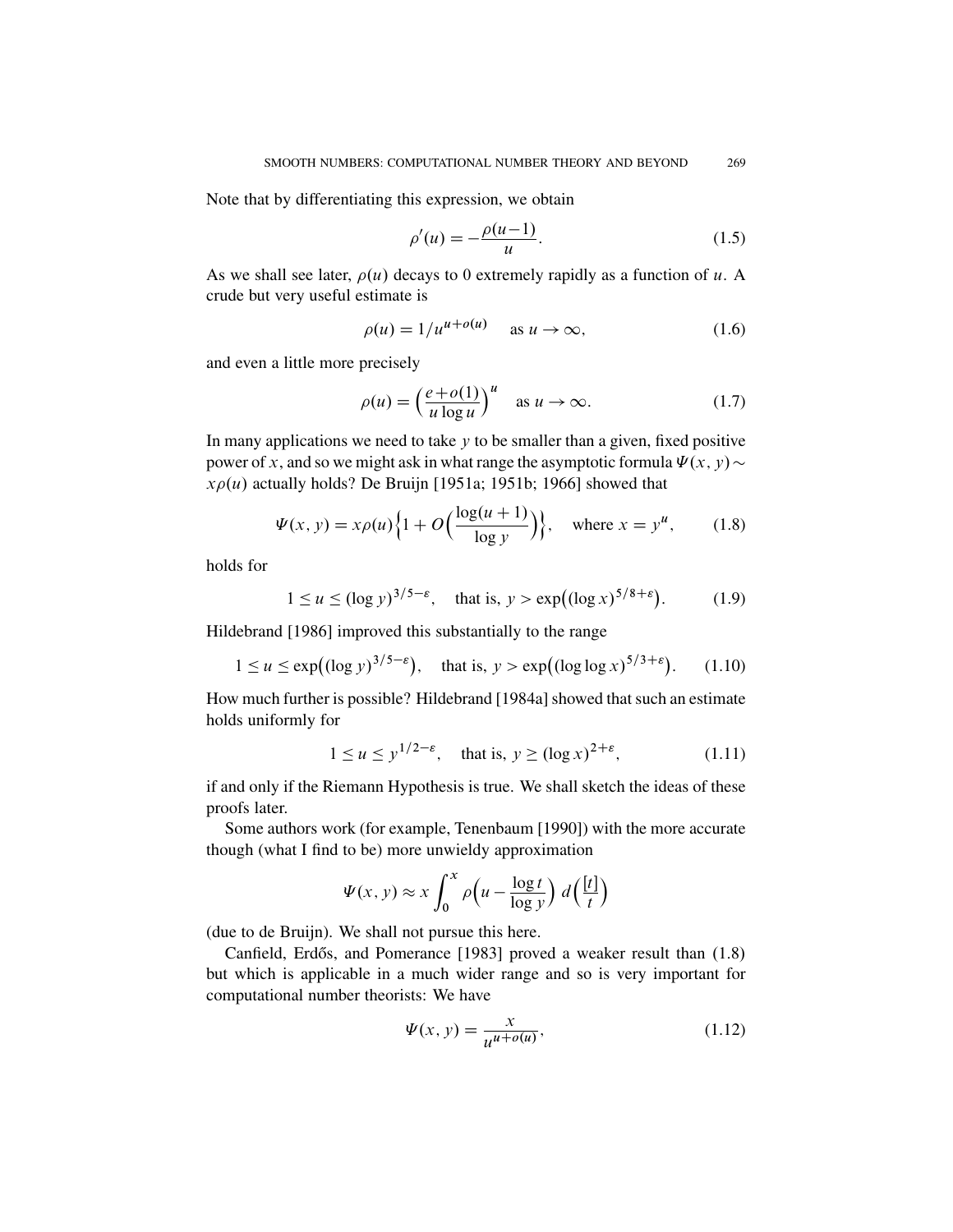for

$$
u \le y^{1-\varepsilon}
$$
 with  $u \to \infty$ , that is,  $y \ge (\log x)^{1+\varepsilon}$ .

There seems to be no hope of proving  $\Psi(x, y) \sim x \rho(u)$  in such a wide range (since this would imply the Riemann Hypothesis, as we saw above!), although Hildebrand  $[1986]$  did improve  $(1.12)$  to

$$
\Psi(x, y) = x\rho(u) \exp\bigl(O\bigl(u \exp(-(\log u)^{3/5 - o(1)})\bigr)\bigr) \tag{1.13}
$$

in the same range. Note that  $x \rho(u) < 1$  if  $y < {e - o(1)} \log x$  by (1.7), so  $\Psi(x, y) \sim x \rho(u)$  certainly cannot hold in this range.

Results discussed below do tell us, for instance, that

$$
\Psi(x, \log^A x) = x^{1 - 1/A + o(1)} \quad \text{for any } A > 1.
$$
 (1.14)

Moreover if  $0 < \alpha < 1$  then

$$
\Psi(x, e^{c(\log x)^{\alpha}(\log \log x)^{\beta}}) = x e^{-((1-\alpha)/c + o(1))(\log x)^{1-\alpha}(\log \log x)^{1-\beta}}, \quad (1.15)
$$

the most important special case being

$$
\Psi(x, L(x)^c) = x/L(x)^{1/2c + o(1)}
$$
\n(1.16)

where, here and henceforth, we adopt the commonly used notation

$$
L(x) := \exp(\sqrt{\log x \log \log x}).
$$

What about for smaller  $y$ ? In the next section we shall see that if  $y$  is very small compared to x then one can obtain an asymptotic formula for  $\Psi(x, y)$ which looks quite different from the formulae above, since it now depends very much on the primes  $\leq y$ : For  $y \leq \sqrt{\log x \log \log x}$ , we have

$$
\Psi(x, y) = \frac{1}{\pi(y)!} \prod_{p \le y} \left( \frac{\log x}{\log p} \right) \left( 1 + O\left( \frac{y^2}{\log x \log y} \right) \right). \tag{1.17}
$$

For  $y = o(\log x)$  with  $y \to \infty$ , we have

$$
\Psi(x, y) = \left(\frac{\log x}{y}\right)^{(1+o(1))\pi(y)}.
$$
\n(1.18)

In fact for any  $x \ge y \ge 2$ , we have

$$
\log \Psi(x, y) = ug \left(\frac{y}{\log x}\right) \left(1 + O\left(\frac{1}{\log y} + \frac{1}{\log \log x}\right)\right),\tag{1.19}
$$

where  $g(k) = \log(1 + k) + k \log(1 + 1/k)$ . Notice that the estimates (1.14) as  $\alpha \rightarrow 1$ , and (1.18) as  $y \rightarrow \log x$ , take a rather different shape. For the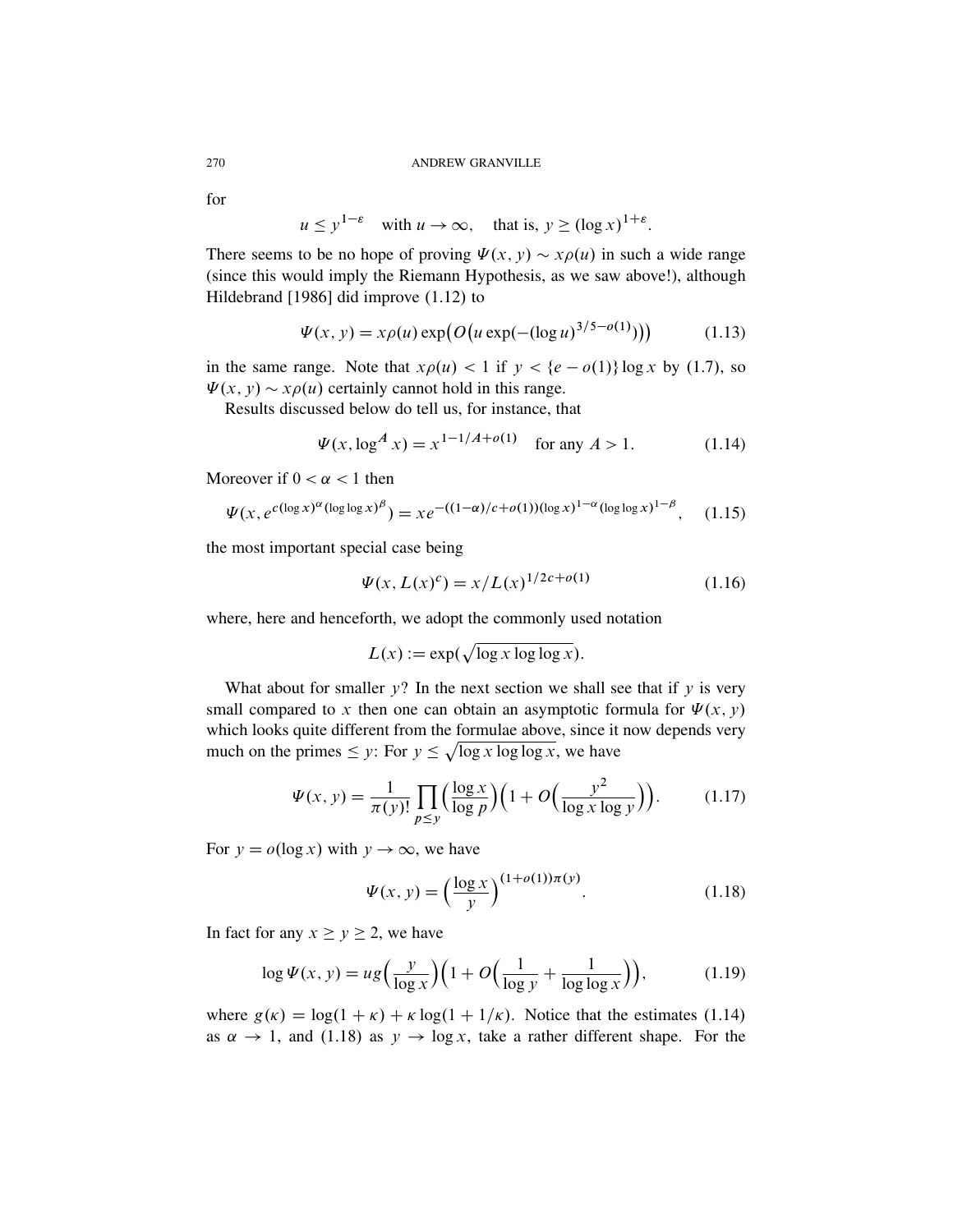rather delicate region in-between, where  $y$  is a constant multiple of  $\log x$ , say  $y = \kappa \log x$ , we get from (1.19) that

$$
\Psi(x, \kappa \log x) = \exp\Bigl(g(\kappa) \frac{\log x}{\log \log x} \Bigl(1 + O\Bigl(\frac{1}{\log \log x}\Bigr)\Bigr)\Bigr).
$$

This is a typical "phase transition" type function. The reasons for such a change in behavior are explored in detail in [Granville 1989].

1.1. The supposed universality of Dickman's density function. Computational number theory abounds with examples of sequences  $N$  of integers from which we need to extract  $v$ -smooth numbers. As we saw in the previous section, if  $y = x^{1/u}$ , then the proportion of y-smooth integers up to x is  $\rho(u)$ , in the surprisingly wide range  $(1.10)$  for y. However, in most examples that arise, the sequence  $\mathcal N$  is rarely so simple as a random sample of integers up to x. Nonetheless, we typically assume for the sequences  $\mathcal N$  which arise, that more-or-less the same proportion of them are  $y$ -smooth as for randomly chosen numbers of roughly the same size. In Section 1.5, we will attempt to formulate appropriate hypotheses to precisely understand what we are assuming in the most important algorithms. These hypotheses appear to be fairly ad hoc, tied in to the algorithms, but as an analytic number theorist, I prefer to formulate more natural conjectures from which our hypotheses may follow: Greg Martin [2002] made an in-depth study of smooth values of polynomials and made a remarkable universal prediction:

CONJECTURE. *Suppose that*  $f(x) \in \mathbb{Z}[x]$  *has distinct irreducible factors over*  $\mathbb{Z}[x]$  *of degrees*  $d_1, d_2, \ldots, d_k \geq 1$ , *respectively, and fix*  $u > 0$ . *There are* 

$$
\sim \rho(d_1 u)\rho(d_2 u)\cdots \rho(d_k u)x \tag{1.20}
$$

*integers*  $n \leq x$  *for which*  $|f(n)|$  *is* y-smooth, where  $x = y^u$ , *as*  $x \to \infty$ .

The case  $k = 1$  implies that for irreducible polynomials,  $f(n)$  is as likely to be y-smooth as random integers of the same size. The general conjecture implies that the property of being y-smooth for the various irreducible factors of  $f$  is statistically independent. The jury is out on this as a conjecture: Under rather strong assumptions about prime values of polynomials, Martin proves this in a very limited range  $(y > x^{d-1/k+\epsilon})$ , but it is plausible that rather different behavior emerges for (say)  $y = \sqrt{x}$ . The conjecture is true for  $k = 1$  with f of degree 1, but that is the only case we know for sure. See Section 4.3 for more on what is known.

It is also true that what we have conjectured here is not really what is needed for applications to algorithmic number theory issues. What we really need to understand is far more difficult: In what range of values for  $x$  and  $y$  does  $(1.20)$ hold? Such a range is certainly dependent on the coefficients of  $f$ , but we need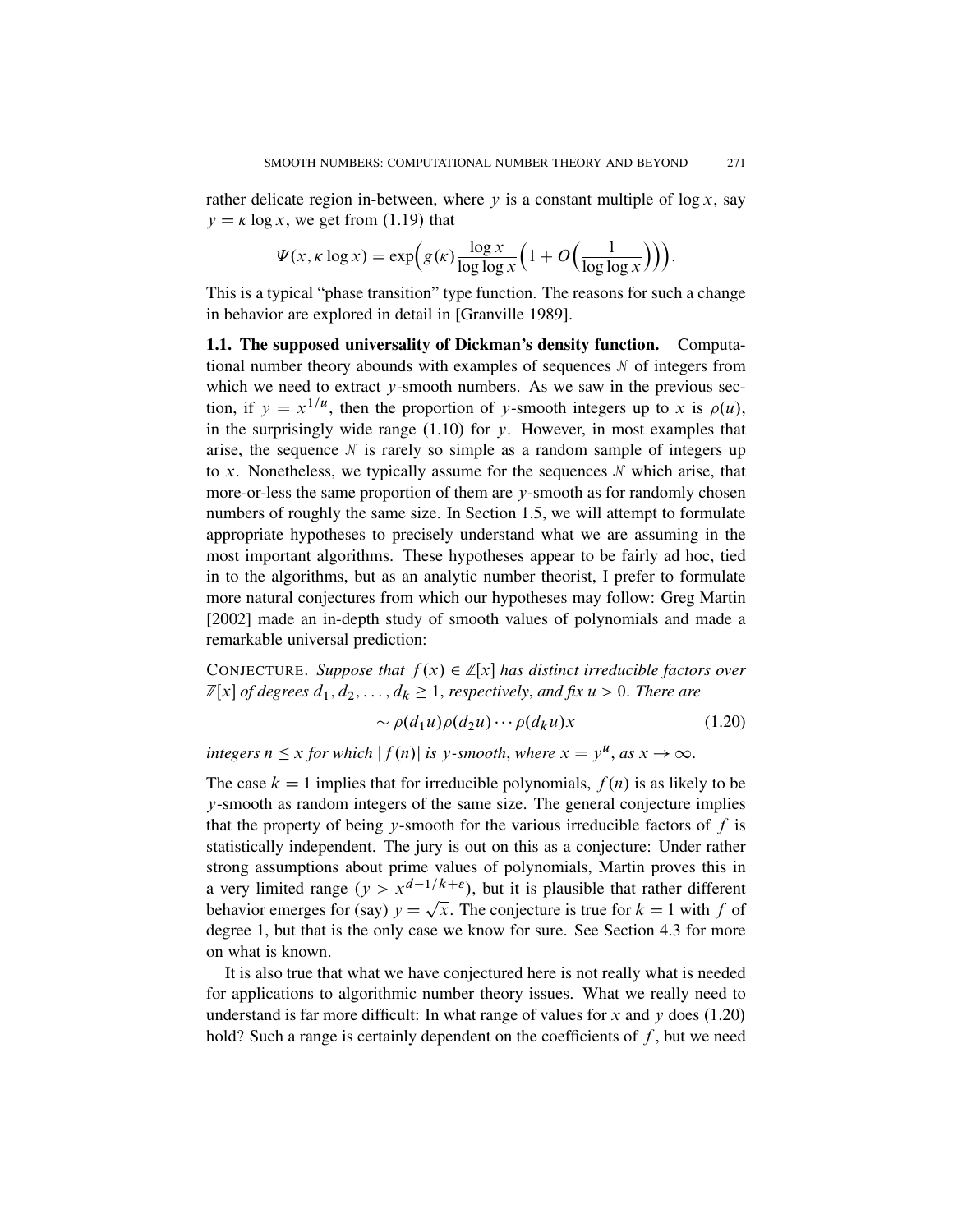results in which this dependence is simply stated and easily applicable. As far as I know, no-one has thought through appropriate general conjectures of this nature, though I hope some reader will accept this as a challenge. In Section 4.3 we state what current results imply about such ranges in the degree one case.

One should not be seduced into thinking that these proportions (as in  $(1.20)$ ) hold up for all naturally defined sequences. Although it is true that the proportion of y-smooth values of  $\{a^2 + b^2 \le x : a, b \ge 1\}$  is  $\rho(u)$ , we are counting here our numbers with multiplicity (that is, how often each  $n$  is represented as a sum of two squares). However, if we don't count with multiplicities, that is, we look at the proportion of y-smooth values of  $\{n \le x : n = a^2 + b^2 \}$  for some  $a, b \in \mathbb{Z}$ , then the proportion changes to  $\sigma(u)$ , where  $\sigma(u) = 1$  for  $0 \le u \le 1$ and  $\sigma'(u) = -\sigma(u-1)/2\sqrt{u^2 - u}$  for  $u > 1$  (see [Moree 1993]). In fact,  $\sigma(u) =$  $\rho(u)/(2+o(1))^u$  is quite a bit smaller than  $\rho(u)$ .

1.2. Beliefs, in cryptography and in estimates. There are many cryptographic schemes around, mostly based on ideas in number theory and combinatorics. For public key cryptography, the goal is to produce a truly "one-way" function in which a practical decryption method cannot be deduced from the (publicly available) encryption method. Most such schemes rely on the difficulty of solving a particular mathematics problem, be it factoring, discrete logs on some group, or an atrociously convoluted linear algebra problem. None of these are provably difficult to solve but, correctly formulated, they certainly seem difficult (indeed we know of no sensible mathematics problem at all that is provably difficult to solve; finding one is an outstanding question in theoretical computer science). Some of the mathematical problems used are ancient chestnuts, like factoring (see Sections 2.3, 2.4, 2.5, 2.6 below), and it perhaps gives one some faith when a cryptoscheme is based on a problem that has remained unscathed through two centuries of attacks by the finest minds from Gauss onwards. By the same token I have less faith in cryptoschemes that rely on convoluted problems a few years old and that are too ugly to attract the finest minds. For some applications one must trade such a feeling of security for speed, so I would advise the reader to remain wary of what they say into their cellphone!

There is now an extensive literature on counting smooth numbers (much of which we are reviewing in this chapter). In some situations there are sharp estimates in wide ranges, and yet in other seemingly tractable situations, there does seem to be serious difficulty in extending the range of what is known. In particular it is intriguingly difficulty to prove that there are smooth numbers in particular it is intriguingly difficulty to prove that there are smooth numbers in all intervals of length  $\sqrt{x}$ , close to x. It is unclear whether our inability to prove strong results in this problem is due to some intrinsic difficulty in the problem, or to our own incompetence. I write this because most work on smooth numbers uses tools that were designed for other questions and modified to fit here, in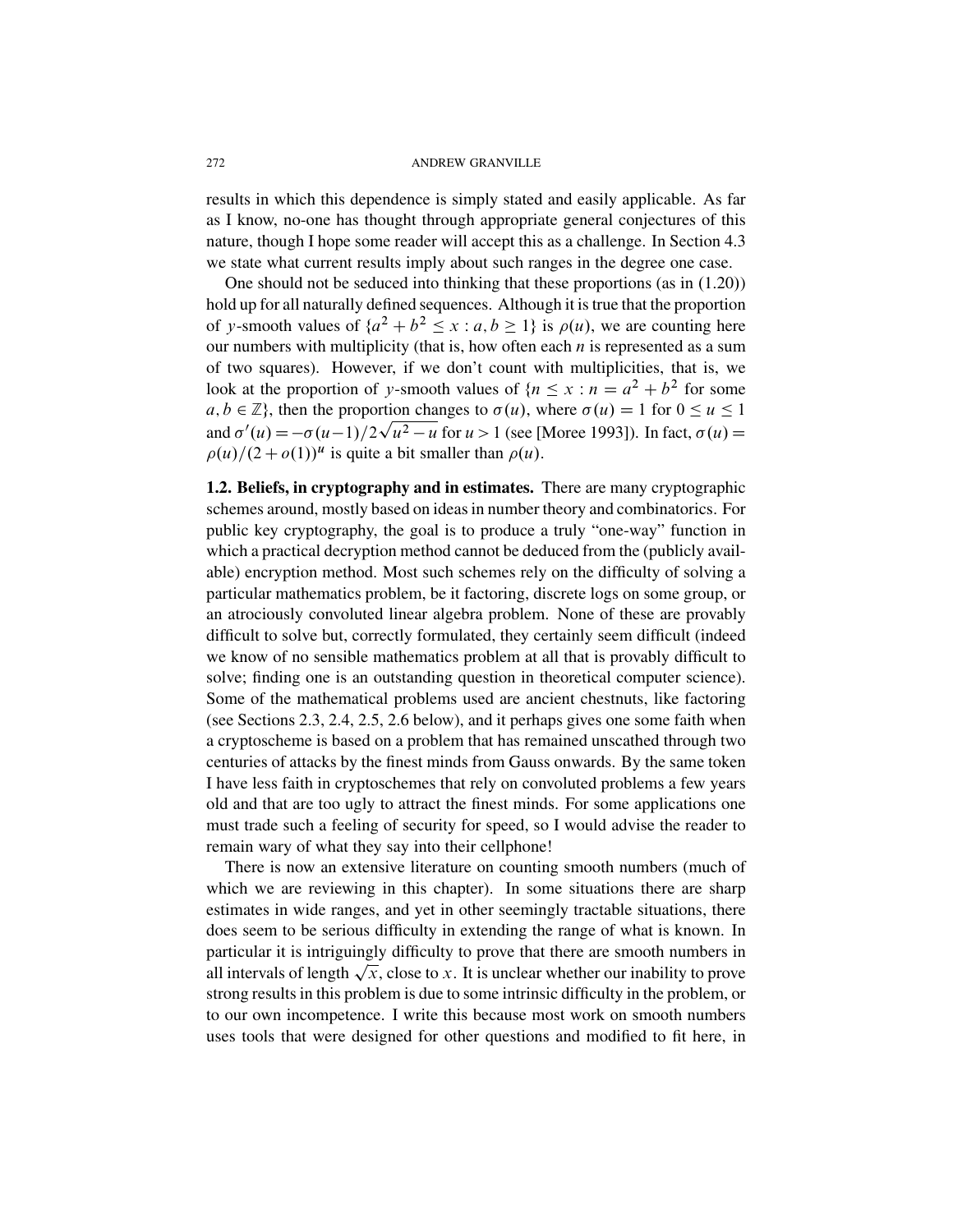particular, tools used in understanding the distribution of primes where there are certain natural barriers (like proving that there are primes in every interval are certain natural barriers (like proving that there are primes in every interval<br>of length  $\sqrt{x}$  close to x). In the case of smooths in arithmetic progressions, I overcame such barriers that restrict the range in which one can estimate primes in arithmetic progressions (see Section 4.2 for the range  $(4.6)$ ) by applying an elementary idea of Hildebrand (although even this has its roots in Selberg's elementary proof of the prime number theorem); this success with "smooths in arithmetic progressions" had long made me suspect that these "smooths in short intervals" problems might succumb to a clever combinatorial argument, rather than sophisticated technique.

However, I am now pessimistic about solving the main "smooths in short intervals" problem, that is, that every interval of length  $x^{\varepsilon}$ , close to sufficiently large x, contains an  $x^{\varepsilon}$ -smooth integer. The reason for my pessimism, as we shall see in Section 4.4, is that solving this problem will allow us to solve an old well-tested chestnut of analytic number theory, which one feels certain lies deep. Let me explain. Obviously if an estimate implies some version of the Riemann Hypothesis—like (1.8) in the range  $y > (\log x)^{2+\epsilon}$ —then we expect that it will be hard to prove! There are many other problems in analytic number theory which have been intensively studied for a long time with little success, and the one we need is one of my favorites:

VINOGRADOV'S CONJECTURE. *Fix*  $\varepsilon > 0$ . *If* p *is a sufficiently large prime*, *then the least quadratic nonresidue* (mod  $p$ ) *is*  $\langle p^{\varepsilon}, p^{\varepsilon} \rangle$ 

As we will discuss in Section 6.4, Burgess [1962; 1963] proved this conjecture for any  $\varepsilon > 1/(4\sqrt{e})$ . There has been no improvement in forty years, though we do now understand how improvements are intimately tied in to deep questions on the zeros of L-functions. In Section 4.4 we prove that Vinogradov's conjecture for  $\varepsilon$  for primes  $p \equiv 3 \pmod{4}$  does follow if every interval of length  $x^{\varepsilon}$ close to sufficiently large x contains an  $x^{\varepsilon}$ -smooth integer. Given my belief that Vinogradov's conjecture is an intrinsically difficult problem, I am pessimistic that researchers will prove such a "smooths in short intervals" result for some  $\epsilon < 1/(4\sqrt{e})$  in the near future, though I would be delighted to be wrong!

**1.3. Smooths in number fields.** For a given number field K, define  $\Psi_K(x, y)$ to be the number of ideals in the ring of integers of K which have norm  $\leq x$  and whose prime ideal factors have norm  $\leq y$ . It is easy to imitate methods from  $K = \mathbb{Q}$  to prove that

$$
\Psi_K(x, y) = \Psi_K(x, x)\rho(u)\left(1 + O_K\left(\frac{\log(u+1)}{\log y}\right)\right) \tag{1.21}
$$

in the range  $(1.10)$  and also to prove results analogous to  $(1.12)$  and  $(1.13)$ .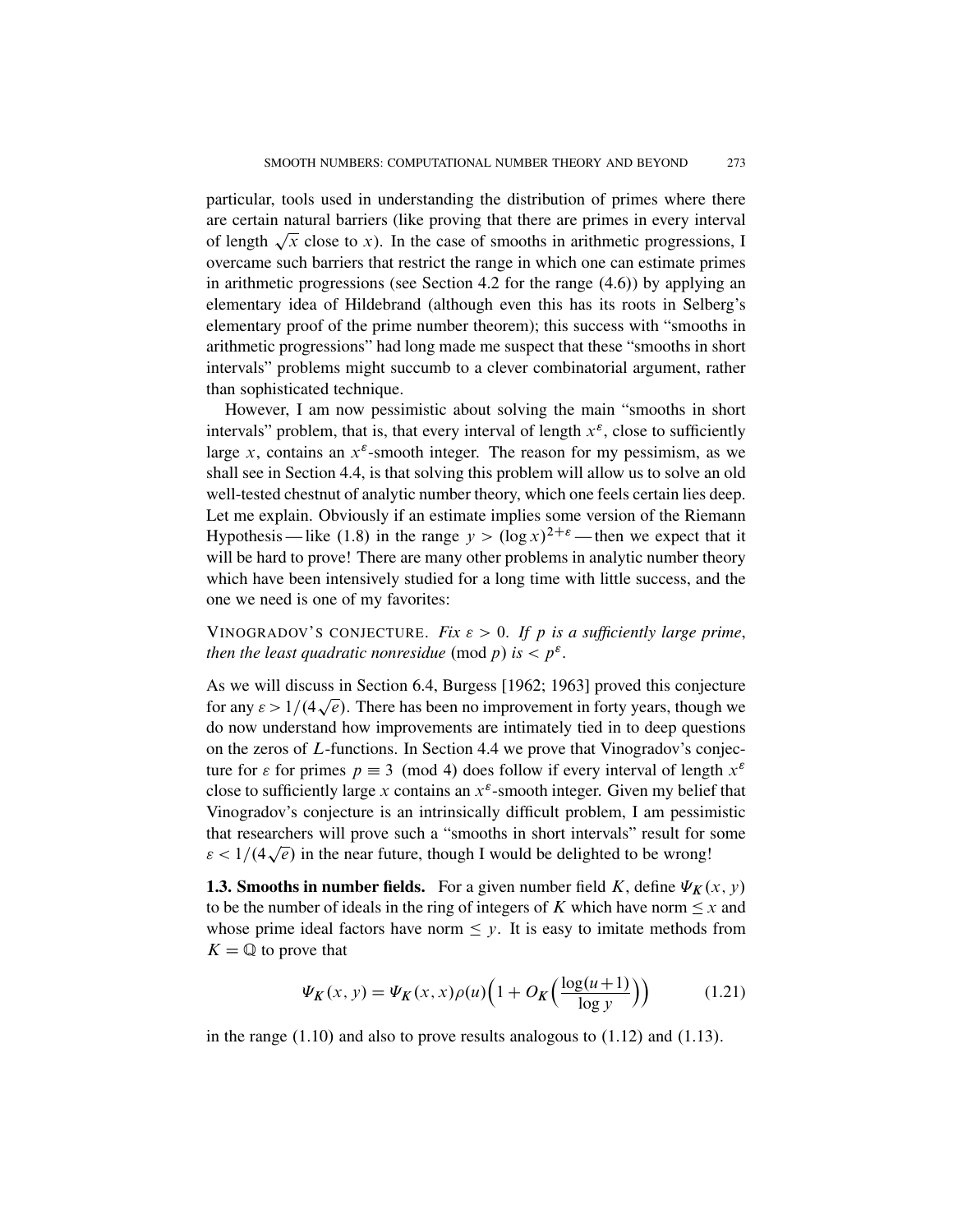There is a much harder and more mysterious problem: When  $K$  has units of infinite order, estimate asymptotically the number of algebraic integers in  $K$  of height  $\leq x$  whose prime ideal factors have norm  $\leq y$ . There are several substantial technical problems in solving this, particularly because of the involvement of the class and unit groups in such estimates. This question is pertinent to better analyzing the number field sieve, as well as discrete logarithms in finite fields when the field is presented as a ring of integers modulo a prime ideal.

1.4. Entirely explicit results. There are very few results in the literature with precise inequalities where every constant is explicit. However, these can be very useful. I will list a few here: Konyagin and Pomerance [1997] showed that if  $x > y > 2$  and  $x > 4$ , then

$$
\Psi(x, y) \ge x/(\log x)^u,\tag{1.22}
$$

which implies Lenstra's [1979] result that  $\Psi(x, \log^2 x) \ge$ p  $\overline{x}$ . In Section 3.1, we will see that

$$
\left(\frac{\left[\frac{\log x}{\log 2}\right] + \pi(y)}{\pi(y)}\right) \ge \Psi(x, y) \ge \left(\frac{[u] + \pi(y)}{\pi(y)}\right) \ge \left(\frac{\pi(y)}{[u]}\right)^{[u]};\tag{1.23}
$$

and in Section 3.2, we will see that

$$
\frac{1}{k!} \prod_{p \le y} \frac{\log x}{\log p} \le \Psi(x, y) \le \frac{1}{k!} \prod_{p \le y} \frac{\log X}{\log p},\tag{1.24}
$$

where  $X = x \prod_{p \le y} p$ .

One can show (using (3.18)) that the lower bound in (1.23) is  $> 2x\rho(u)$  for  $y \ll (\log x \log \log x)/(\log \log \log x)$ ; hence the asymptotic formula  $\Psi(x, y) \sim$  $x \rho(u)$  evidently cannot hold in this range.

Pomerance notes that the asymptotic expansion for  $\Psi(x, y)$  is

$$
\Psi(x, y) = x\rho(u) + (1 - \gamma) \frac{x\rho(u-1)}{\log x} + O\left(x\rho(u) \frac{\log^2 u}{\log^2 y}\right),
$$

where  $\gamma$  is Euler's constant, so that

$$
\Psi(x, y) \ge x\rho(u) \tag{1.25}
$$

if u or y is sufficiently large. He asks, is this true for all  $x \ge 2y \ge 2$ ?

Hildebrand [1985a] gave a gorgeous upper bound for smooths in short intervals:

$$
\Psi(x+z, y) \le \Psi(x, y) + \Psi(z, y)
$$

for all  $x, z > y$  if y is sufficiently large. Does this hold for all  $x, z > y \ge 2$ ?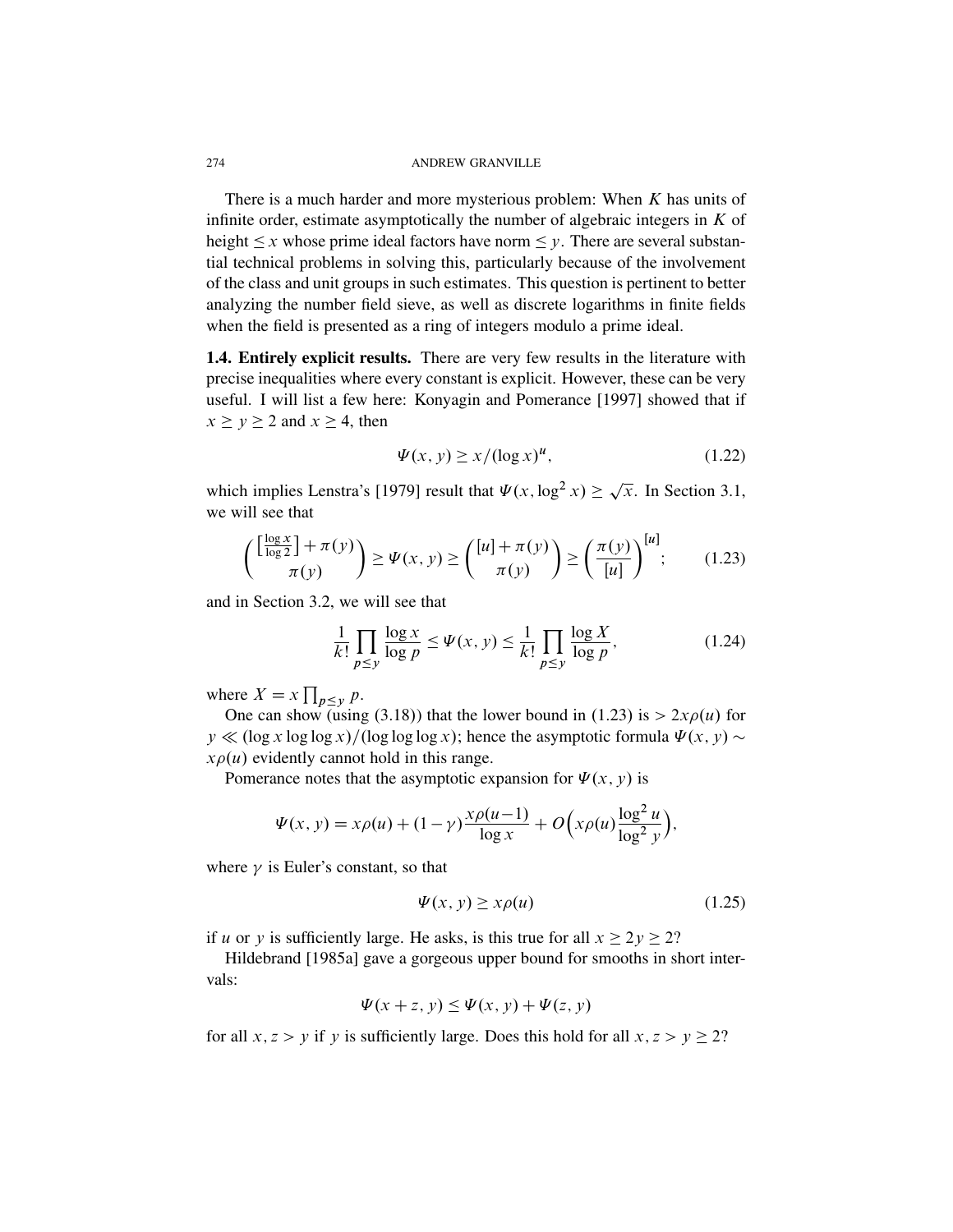**1.5. Useful conjectures.** We conjecture that for some fixed c with  $0 < c < 4$ and sufficiently small  $c' > 0$ , we have

$$
\Psi(x + c\sqrt{x}, y) - \Psi(x, y) \gg \sqrt{x}/u^{u + o(u)}, \text{ where } y = x^{1/u},
$$
 (1.26)

for  $y > L(x)^{c'}$ . Several known methods might, if pushed to their extreme, allow us to prove such an estimate if  $c \to \infty$  slowly, perhaps like a power of  $log x$ . Unfortunately, in the essential application to the elliptic curve factoring method (Section 2.6), we must have  $c < 4$ ; results for larger c have no such consequences!

The elliptic curve primality test (Section 2.8) can be proved to always run in random polynomial time provided

$$
\sum_{n \in S(x,y)} \left( \pi \left( \frac{x + 4\sqrt{x}}{n} \right) - \pi \left( \frac{x}{n} \right) \right) \gg \frac{\sqrt{x}}{\log^4 x} \tag{1.27}
$$

for  $y = \exp(O((\log \log x)^2/\log \log \log x))$ . Unfortunately we can only prove this estimate for considerably larger  $y$ .

To unconditionally prove that the basic quadratic sieve algorithm (Section 2.4) factors  $n$  in the time claimed, we need to show that for a given quadratic polynomial  $f(t) = t^2 + 2bt - c$  with  $1 \le c < 2b$  and  $y = L(b)^{1/\sqrt{2}}$ , there are  $\gg y^{1+o(1)}$  values of  $m \leq y^2$  for which  $f(m)$  is y-smooth. (Note that f has discriminant  $4n$ ).

**1.6. The dual problem.** Define  $\Phi(x, y)$  to be the number of integers up to x whose prime factors are all  $> y$ . Buhštab [1949] showed that

$$
\Phi(x, y) \sim \omega(u) \frac{x}{\log y},\tag{1.28}
$$

where  $\omega(u) = 1/u$  for  $1 \le u \le 2$  and

$$
u\omega(u) = 1 + \int_{1}^{u-1} \omega(t)dt \quad \text{for all } u \ge 2.
$$
 (1.29)

Note that  $(u\omega(u))' = \omega(u-1)$ . In fact  $\lim_{u\to\infty} \omega(u) = e^{-\gamma}$  and

$$
\max_{u+2 \ge v \ge u} |\omega(u) - e^{-\gamma}| = \rho(u)e^{O(u)}.
$$
 (1.30)

# 2. Applications to computational number theory

In this section, we shall survey the use of smooth numbers in computational number theory, without too detailed descriptions of the algorithms (which may be found elsewhere in this volume). Further considerations of the rôle played by smooth numbers in computational number theory can be found in Pomerance's beautiful article [1995].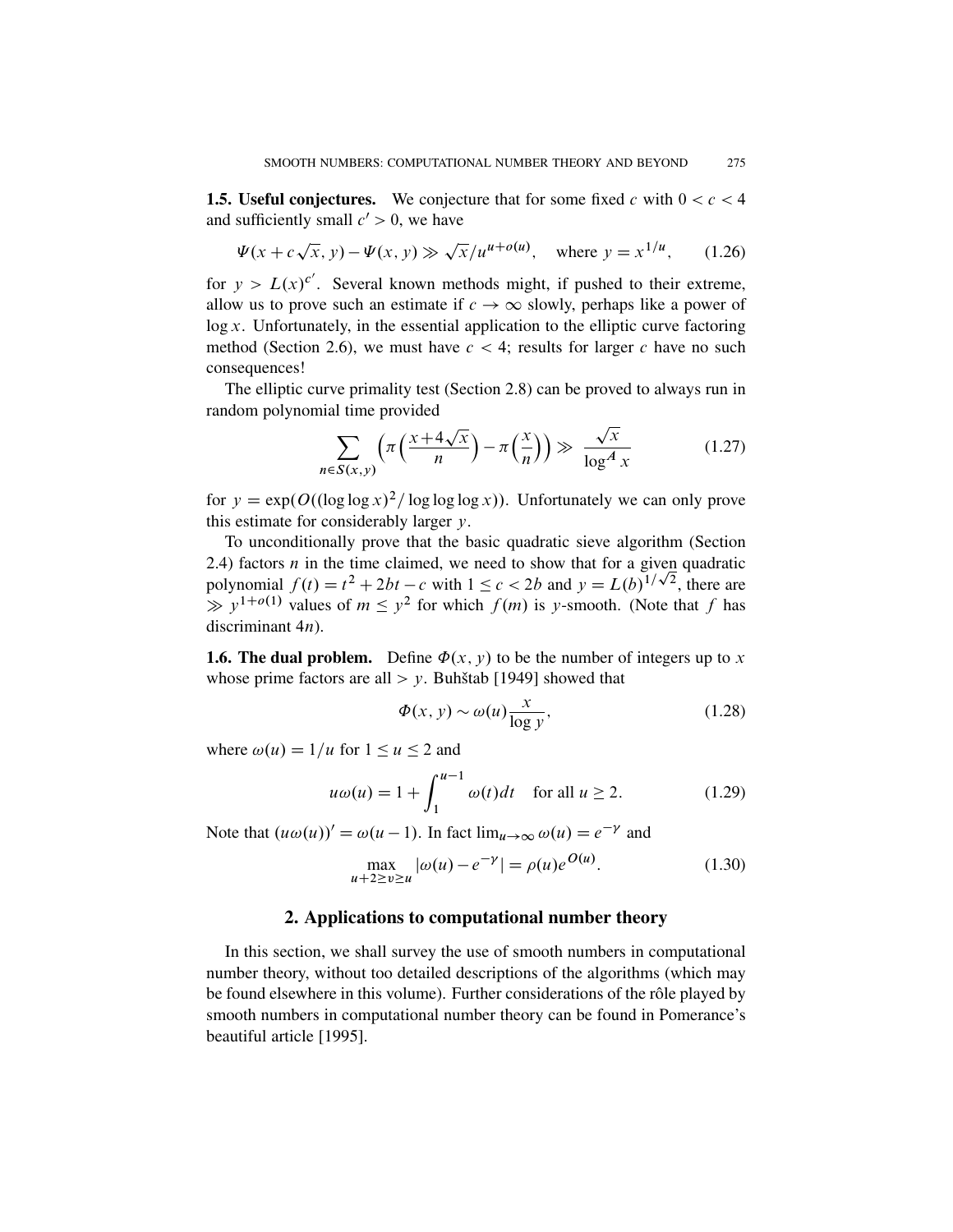2.1. Why are smooth numbers so often involved? As we shall see, a significant step in many algorithms that we encounter is to quickly determine a nonempty subset of a sequence  $m_1, m_2, \ldots$  of integers whose product is a square. Often elements of the sequence, although explicitly determined, seem like they have more-or-less the same multiplicative properties as randomly chosen integers in [1,  $x$ ].

Pomerance [1996a] showed that if  $m_1, \ldots, m_N, \ldots$  are selected randomly and independently from [1, x] then, with probability 1, the smallest N for which there is such a non-empty subset of  $m_1, \ldots, m_N$  whose product is a square, satisfies  $N = L(x)^{\sqrt{2} + o(1)}$ . Moreover if  $N = L(x)^{\sqrt{2} + o(1)}$  then with probability 1 there is a non-empty subset of  $m_1, \ldots, m_N$  consisting only of  $L(x)^{1/\sqrt{2}}$ . smooth integers whose product is a square; and these lead us to a very simple linear algebra algorithm to determine such subsets (see Section 2.2). Similar remarks may also be made when looking for a multiplicatively dependent finite subsequence of the  $m_i$ 's.

Smooths also appear in other contexts: for example, integers that we know we can factor in polynomial time are typically smooth, or a smooth times a prime (see Section 2.9).

**2.2. Products that are a square.** If  $u_1, u_2, \ldots$  are y-smooth integers, factor each  $u_i$  as

$$
u_j = 2^{a_{j,1}} 3^{a_{j,2}} \cdots p_k^{a_{j,k}}.
$$

Then  $\prod_{j\in J} u_j$  is a square if and only if

$$
\sum_{j \in J} (a_{j,1}, a_{j,2}, \dots, a_{j,k}) = 0 \text{ as a vector in } (\mathbb{Z}/2\mathbb{Z})^k.
$$

Thus such a nontrivial subset is guaranteed amongst  $u_1, u_2, \ldots, u_{k+1}$ . To determine the appropriate subset one can use Gaussian elimination or other algorithms.

Using this we can justify at least part of Pomerance's result (with an argument due, earlier, to Schroeppel): If we randomly choose N integers from  $[1, x]$ , we expect approximately  $N\Psi(x, y)/x$  of them to be y-smooth. Once this is  $> \pi(y)$ , then we are guaranteed a subset whose product is a square. Thus we pick y so as to minimize  $N_x := x\pi(y)/\Psi(x, y)$ . By (1.16), this occurs when

$$
u = (\sqrt{2} + o(1))\sqrt{\log x/\log \log x}
$$
 and  $y = L(x)^{1/\sqrt{2} + o(1)}$ ,

p

so that  $N_x = L(x)$  $\sqrt{2}+o(1)$ , as claimed in Section 2.1. Recently Croot, Granville, Pemantle, and Tetali [2008] improved Pomerance's result by showing that the smallest N for which there is a non-empty subset of  $m_1, \ldots, m_N$  whose product is a square, satisfies  $\frac{1}{4}N_x \le N \le \{e^{-\gamma} + o(1)\}N_x$  with probability  $1+o(1)$ . We conjecture that this transition is quite sudden, in that  $N = \{e^{-\gamma} + o(1)\}N_{\mathbf{x}}$  with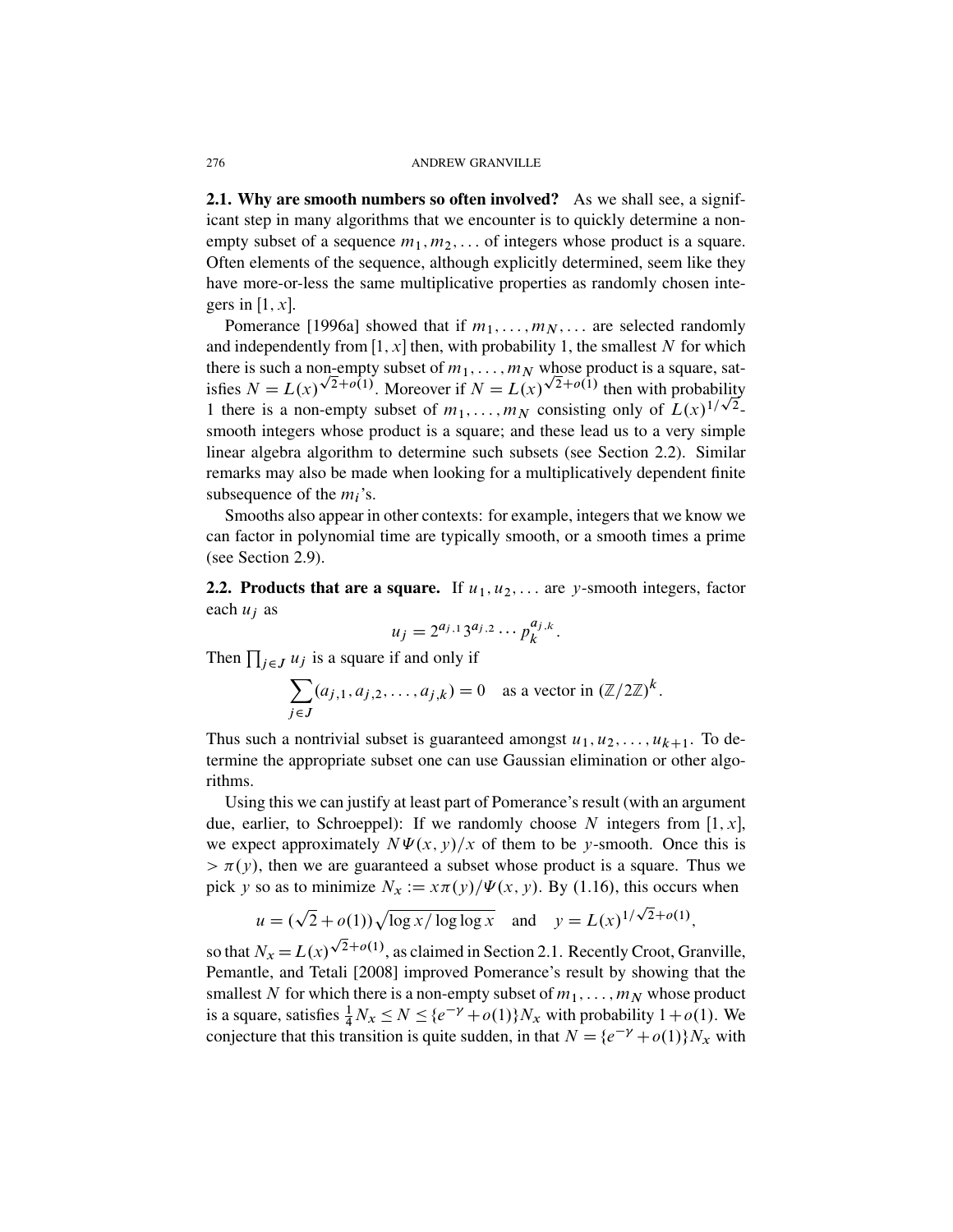probability  $1+o(1)$ : This prediction is borne out by the practical experience of computors.

2.3. Dixon's random squares factoring method. Our goal is to determine "random" integers  $a$  and  $b$  such that

$$
a^2 \equiv b^2 \pmod{n} \tag{2.1}
$$

and then, with a little luck,  $(a \pm b, n)$  is a nontrivial factor of n.

In Dixon's method, one randomly selects  $r_1, r_2, \ldots$  and determines  $m_j \equiv$  $r_i^2 \pmod{n}$  with  $|m_j| \leq n$ . By Pomerance's result in Section 2.1, we expect that there is a subset J of  $\{1, ..., N\}$  once  $N = L(n)^{\sqrt{2} + o(1)}$  such that  $a^2 =$  $\prod_{j\in J} m_j$  for some integer a. Taking  $b = \prod_{j\in J} r_j$ , we have candidates for .2.1/. This argument can be modified to rigorously prove that the expected p running time is  $L(n)^{\sqrt{2}+o(1)}$  (see the remarks at the end of Section 2.6).

2.4. Smaller squares. In 1640, Fermat suggested to Frenicle a method of factoring *n*: Take  $r_j = [\sqrt{n}] + j$  for  $j = 1, 2, ...$  so that  $m_j = r_j^2 - n$ . If any  $m_j$ is a square, then  $n = (r_j - \mathbb{I})$  $^{+}$  $\overline{m_j}(r_j +$  $\frac{1}{2}$  $\overline{m_j}(r_j + \sqrt{m_j})$ . Calculation of consecutive  $m_j$ 's is easy since  $m_{j+1} = m_j + 2[\sqrt{n}] + 2j + 1$ ; determining whether  $m_j$  is not a square is easy by successively testing whether it is a quadratic residue mod  $8, 3, 5, 7, \ldots$  In this way Fermat factored some impressively large numbers.

In the most primitive version of the quadratic sieve one uses the same values of  $m_j$  with  $j < n^{o(1)}$ , so that each  $m_j < n^{1/2+o(1)}$ . Then the result of Section 2.1 indicates that the running time is  $L(n^{1/2+o(1)})$  $\overline{u}$  $\sqrt{2} = L(n)^{1+o(1)}$ , faster than the random squares method. In fact Brillhart and Morrison's "continued fractions method" and Lenstra and Pomerance's "class group method" both attain the same speed up for the same reason, but the first has the advantage of being very practical, whereas the second is rigorously analyzable. However the flexibility of the quadratic sieve allows various, very effective, speed-up strategies.

2.5. Spectacular savings with smaller squares: the number field sieve. Let d be a large integer, define  $m = [n^{1/d}]$ , and write n in base m as  $n = m^d +$  $a_1 m^{d-1} + a_2 m^{d-2} + \cdots + a_d$ , where each  $a_i$  is an integer with  $0 \le a_i \le m-1$ . Define  $f(T) = T^d + a_1 T^{d-1} + \dots + a_d$ .

If f factors as  $g(T)h(T)$  then  $n = f(m) = g(m)h(m)$  provides a nontrivial factorization of *n*, as follows from a clever theorem of Brillhart, Filaseta, and Odlyzko [1981]. Thus we can assume f is irreducible and let  $\alpha$  be a root of f. Let I be the ideal  $(\alpha-m, n)$  so that Norm $(I)=n$ . The idea is to find  $u, v \in \mathbb{Q}(\alpha)$ so that  $u^2 \equiv v^2 \pmod{I}$ , and hopefully Norm $(u \pm v, \alpha - m, n)$  will provide nontrivial factors of n.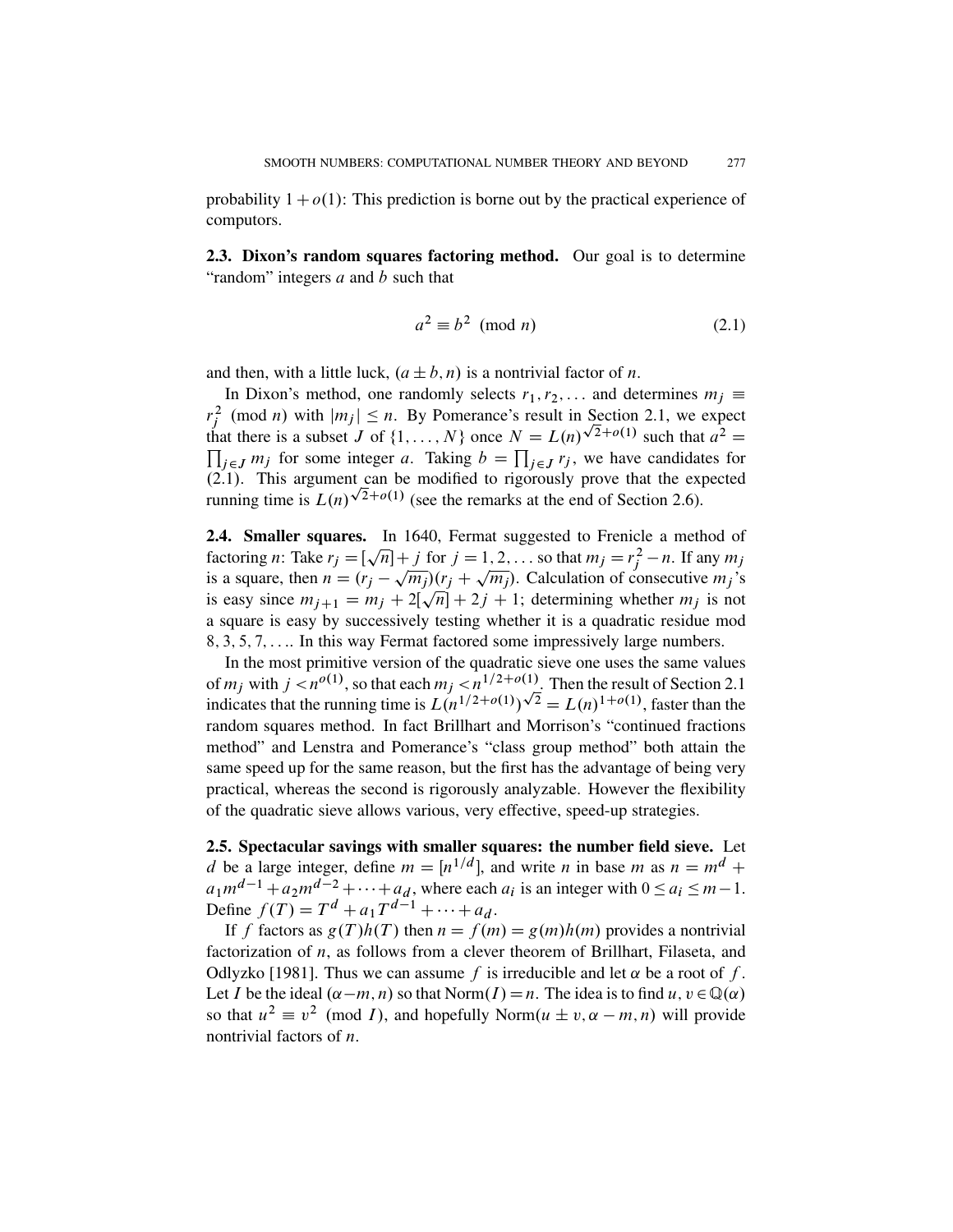Now for any integers a and b, we have  $a + b\alpha \equiv a + bm \pmod{I}$ , and we proceed, as in the quadratic sieve, keeping only pairs a, b where  $a + bm$  is y-smooth and  $a + b\alpha$  is y-smooth in  $\mathbb{Q}(\alpha)$ .

We need a product of terms,  $(a + b\alpha)(a + bm)$ , to be a square: To use Pomerance's estimate, we consider trying to make a product of terms,  $(a +$  $bm)$  Norm $(a + b\alpha)$ , a square. Note though that even if this is a square, this calculation is insufficient to guarantee things work, for several reasons: Most important is that different primes of our field can have the same norm— however, each unramified prime ideal that arises is of the form  $(p, \alpha - w)$ , and this divides Norm $(a + b\alpha)$  if and only if  $a + bw \equiv 0 \pmod{p}$  so we can easily distinguish, in our calculation, between unramified prime ideals of the same norm. There are several other obstructions: ramified primes of the same norm, the difference between  $\mathbb{Z}[\alpha]$  and the ring of integers of  $\mathbb{Q}(\alpha)$ , and various considerations of the 2-parts of the unit and class groups of  $\mathbb{Q}(\alpha)$ . All of these difficulties can be handled (see [Stevenhagen 2008] in this volume or [Crandall and Pomerance 2001, Chapter 6.2]. If we take all  $0 < a, b \le y$ , then

$$
|(a+bm)\text{ Norm}(a+b\alpha)| = |(a+bm)b^d f(-a/b)| \le 2(d+1)m^2y^{d+1}.
$$

By Pomerance's result we thus want  $y^2 = L(dm^2y^{d+1})$  $\sqrt{2}+o(1)$ , which implies that  $(\log^2 y)/(\log \log y) \sim (2 \log n)/d + d \log y$  assuming  $d \to \infty$ . To minimize the left side we take  $d = \sqrt{\frac{2 \log n}{\log y}}$ , leading to the choices  $\log y \approx ((8/9) \log n (\log \log n)^2)^{1/3}$  and  $d = ((3 \log n)/(\log \log n))^{1/3} + O(1)$ . This gives a running time of

$$
\exp\bigl(\{1+o(1)\}\bigl(\frac{64}{9}\log n(\log\log n)^2\bigr)^{1/3}\bigr),\tag{2.2}
$$

an amazing speed up over  $L(n)^{1+o(1)}$  from the previous section.

The constant  $(64/9)^{1/3}$  can be slightly improved, though at the price of complicating the algorithm.

**2.6. Factoring using smooth group orders.** Pollard's  $p-1$  method: If p is a prime factor of n and the order of 2 (mod  $p$ ) is y-smooth, and this is not so for all other prime factors of *n*, then  $gcd(2^{\ell} - 1, n) = p$ , where  $\ell$  is any multiple of the order of 2 (mod  $p$ ) yet still a y-smooth integer. In practice, one takes  $\ell = \text{lcm}[1, 2, \dots, y]$  for each successive integer y and computes  $2^{\ell}$  (mod *n*). This is an efficient algorithm if the structure of the factorization of  $n$  is just right, though this will not be so for many integers  $n$ .

Lenstra suggested replacing the group  $(\mathbb{Z}/p\mathbb{Z})^*$  in this calculation by the group of  $\mathbb{F}_p$ -points on an elliptic curve. The advantage is that these groups have group of  $\mathbb{F}_p$ -points on an emplic curve. The advantage is that these groups have<br>orders between  $p - 2\sqrt{p} + 1$  and  $p + 2\sqrt{p} + 1$ , and in fact for any integer in-between, there is an elliptic curve group of that order. It seems far more likely that some, even many, of these numbers are smooth, and so with an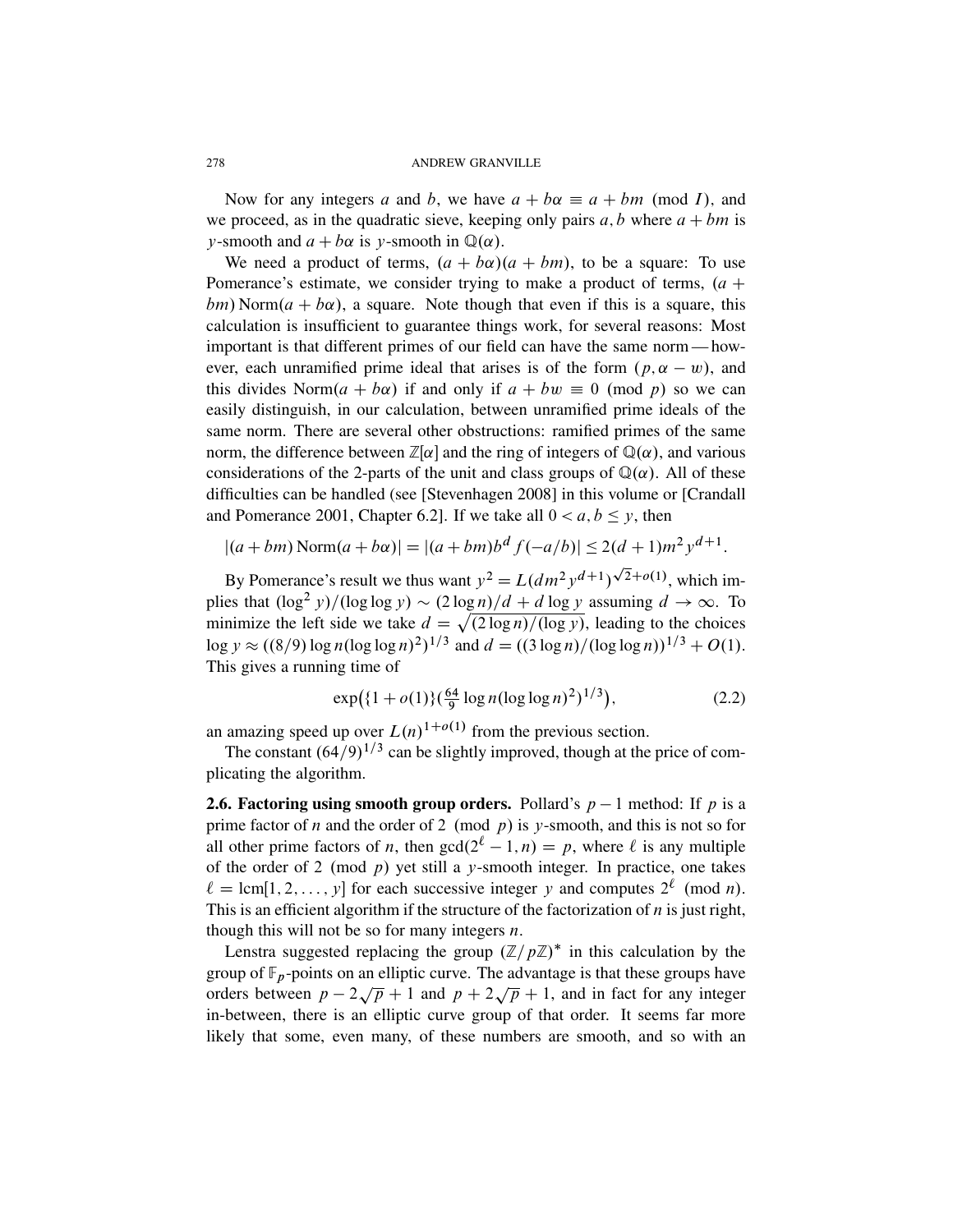algorithm analogous to Pollard's  $p-1$  method, Lenstra provided an efficient general purpose factoring method.

Lenstra's "elliptic curve factoring method" [1987] proceeds by first randomly choosing elliptic curves (mod *n*) together with a point  $R$  — first select  $R =$  $(x_0, y_0)$  and a, and then pick b so that  $y_0^2 \equiv x_0^3 + ax_0 + b \pmod{n}$ —and then compute  $\ell R$  on  $E : y^2 = x^3 + ax + b$  over  $\mathbb{Z}/n\mathbb{Z}$ . If p is a prime factor of *n* such that  $#E(\mathbb{F}_p)$  divides  $\ell$ , then this procedure is likely to factor *n*. The algorithm takes expected time  $L(p)^{\sqrt{2}+o(1)}$  to find p provided it is true that algorithm takes expected time  $L(p)$ . Therefore, the number of y-smooths in  $(p - \sqrt{p}, p + \sqrt{p})$  as we might guess (see Section 1.5). The proof uses Deuring's theory of CM-elliptic curves which implies that there are  $H(t^2 - 4p)$  elliptic curves (mod p) with  $p + 1 - t$ points, where  $H(*)$  is the Kronecker class number; it also uses Siegel's work in analytic number theory which shows that  $H(d) = \sqrt{d} (\log d)^{O(1)}$  with very few exceptions. The great advantage of Lenstra's idea (over Pollard's  $p-1$  method, and variants like the  $p + 1$  method) is that it should always work and that its success does not depend on properties of the factorization of *n*.

Analysis of the elliptic curve factoring method hinges on an unproved as-Analysis of the empire curve factoring method minges on an unproved assumption, that there are roughly as many y-smooths in  $(p - \sqrt{p}, p + \sqrt{p})$  as we might guess; thus for any particular  $n$ , we cannot rigorously prove that the algorithm has the claimed expected running time. However we can prove that the algorithm does have the claimed expected running time for all but a small set of exceptional  $n$ : In certain circumstances this is very useful, for we may have an algorithm that applies the method to any of a large set of randomly chosen  $n$ so that the overall running time can be proved rigorously. For example, Dixon's algorithm, described in barest outline in Section 2.3, was made rigorous in this way by Pomerance [1987]. Other examples are the hyperelliptic smoothness test as proposed by Lenstra, Pila, and Pomerance [1993], and Lenstra and Pomerance's [1992] rigorous time bound for factoring.

2.7. Smooths solving the discrete log problem. One wishes to find, for given elements g and b of a group G, an integer m for which  $g^m = b$  in G. Typically one takes  $G = (\mathbb{Z}/p\mathbb{Z})^*$ . This can be solved in (provable) expected running time  $L(p)^{\sqrt{2}+o(1)}$  using smooth numbers. The idea is to start by computing  $u_j \equiv g^{m_j} \pmod{p}$  for random integers  $m_j$  with  $|u_j| < p$ , and keeping  $u_j$  if it is y-smooth. Once we find enough such  $u_i$ , we should be able to solve for each prime  $q \leq y$ , writing  $q = g^{v_q} \pmod{p}$ . Once this is done, we compute  $u \equiv bg^{-k} \pmod{p}$  for random k. If u is ever y-smooth, then we know how to write it as a power of g, and therefore also  $bg^{-k}$ ; thus we determine m.

This can be generalized to finite fields  $\mathbb{F}_{p^d}$ : One way is by representing the field as  $\mathbb{F}_p[x]/(f(x))$ , where f is irreducible over  $\mathbb{F}_p[x]$  of degree d and then developing a theory of smooth  $\mathbb{F}_p[x]$ -polynomials (see Section 5.2).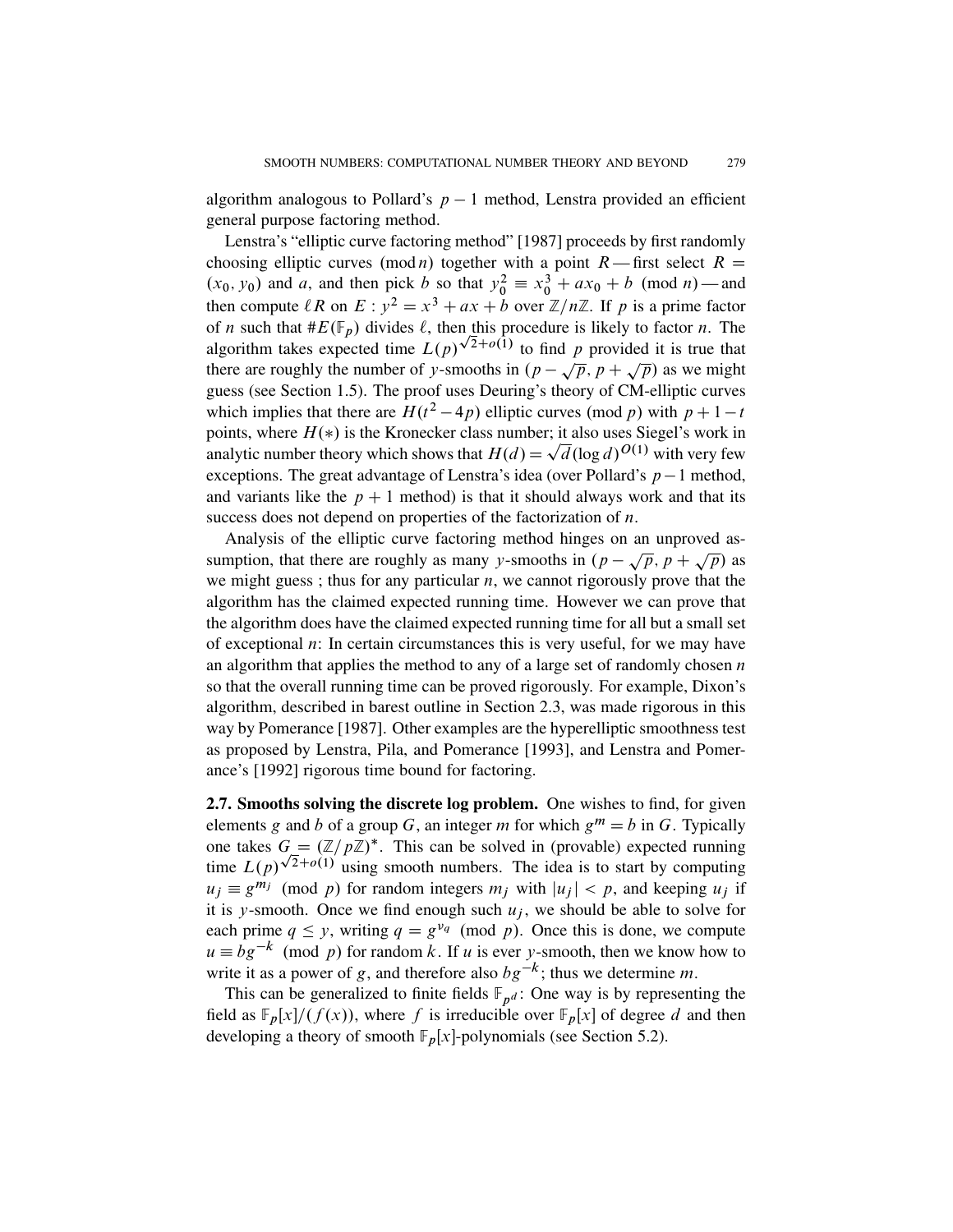A similar strategy can be used to efficiently determine the structure of the class group of an imaginary quadratic field.

There is no obvious analogy of this solution in the discrete logarithm problem for elliptic curves over finite fields, which makes these groups tempting to use for cryptographic protocols. It seems to me, however, foolish to view this as the basis for a belief that such protocols are more secure!

2.8. Goldwasser and Kilian's elliptic curve primality test. This generalizes Pocklington's test and almost certainly works in random polynomial time even providing a certificate of primality for  $p$ . To prove the primality of  $p$ , we find an elliptic curve E defined over  $\mathbb{F}_p$  such that a completely factored integer  $m >$  $(p^{1/4}+1)^2$  divides the order of a point on  $E(\mathbb{F}_p)$ . (See [Schoof 2008] in this volume for details on how to do this in practice.) For simplicity authors often restrict  $#E(\mathbb{F}_p)$  to be a prime or twice a prime, and so a probabilistic primality restrict  $#E(\mathbb{F}_p)$  to be a prime or twice a p.<br>test follows provided, for  $x = (\sqrt{p} - 1)^2$ ,

$$
\pi(x + 4\sqrt{x}) - \pi(x) \gg \sqrt{x}/\log^4 x \tag{2.3}
$$

for some fixed  $A(> 1)$ . Although this holds for "almost all x", we cannot prove it for all  $x$  even assuming the Riemann Hypothesis. However, one does get a random polynomial time algorithm provided (1.27) holds, since then  $\#E(\mathbb{F}_p)$  is an easily factorable number (see the next section).

Adleman and Huang's [1992] hyperelliptic curve primality test does provably work in random polynomial time. The idea is that since such a curve has between  $p^2 - cp^{3/2}$  and  $p^2 + cp^{3/2}$  points, we can find a curve with a prime q number of points in this interval. Then with probability 1, we can prove  $q$  is prime by the elliptic curve test.

In light of the recent deterministic polynomial time primality testing algorithm of Agrawal, Kayal and Saxena [2004] (see also Granville [2005]), the test of Adleman and Huang is now of mostly historical interest.

2.9. Easily factorable numbers. In practice, what numbers can be factored in polynomial time? Certainly, almost all primes can be identified as primes in probabilistic polynomial time, for example, by the Goldwasser–Kilian test or, for log<sup>C</sup> x-smooth numbers, by trial division. Lenstra's "elliptic curve factoring method" completely factors  $x$  in expected running time

$$
(L(y) \log x)^{O(1)},
$$

where  $y$  is the second largest prime factor of  $x$ . Thus an integer that is a prime times a y-smooth, with  $y = \exp(O((\log \log x)^2 / \log \log \log x))$ , can be factored in practice in polynomial time. There are

$$
\sim e^{\gamma} x/u \approx x (\log \log x)^2 / (\log x \log \log \log x)
$$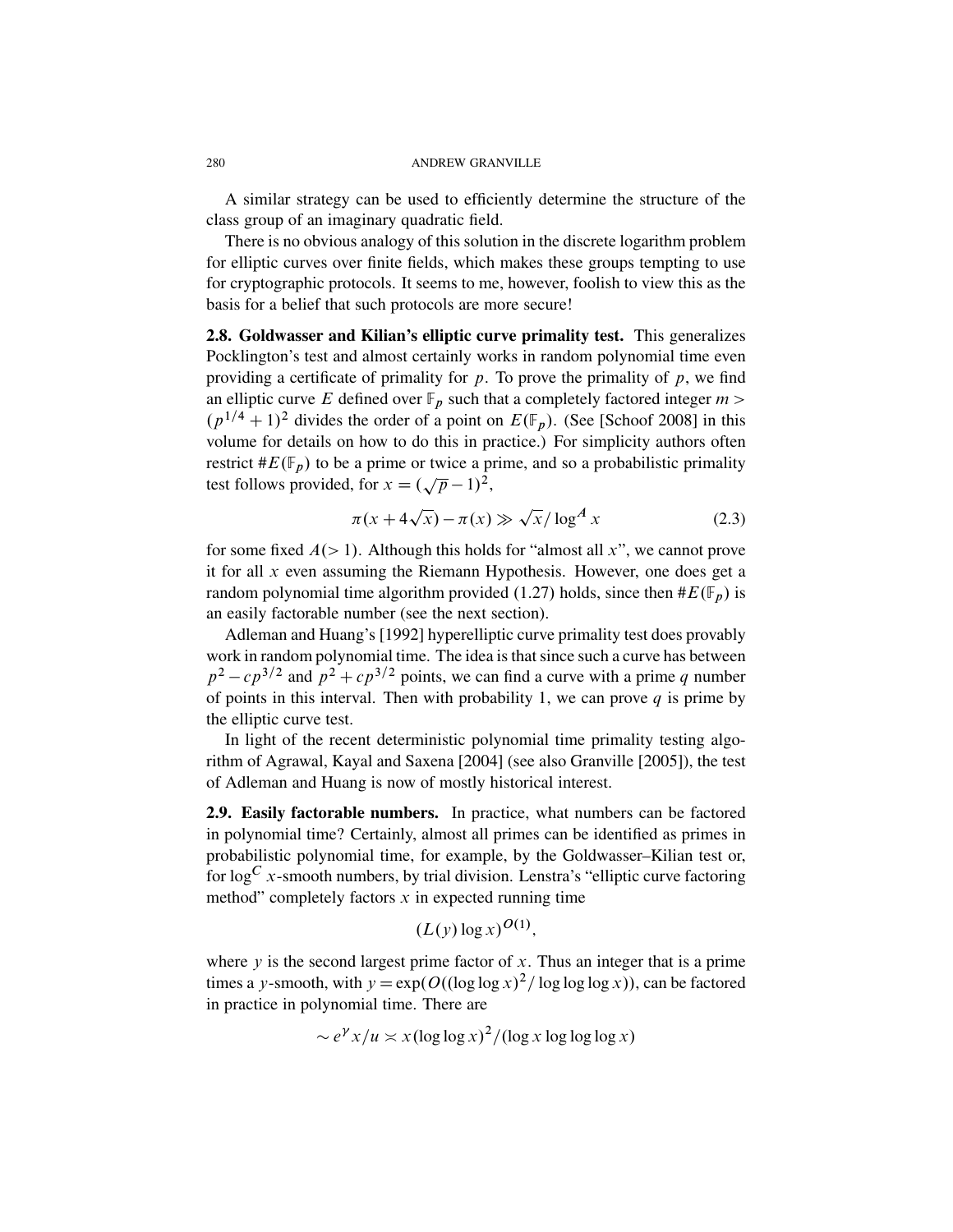such integers  $\leq x$ . In fact, one can rigorously prove that this number of integers can be factored in expected polynomial time by this method, despite the fact that Lenstra's elliptic curve factoring method is only guaranteed to work for some but not all  $n$ , since in this calculation we are averaging over many possibilities.

2.10. Lenstra's polynomial time test as to whether an integer that is conjecturally prime is rigorously squarefree. If  $n > 32$  and  $a^{n-1} \equiv 1 \pmod{n}$ for all  $a < log^2 n$ , then *n* is squarefree: This algorithm is only of interest if we already suspect that  $n$  is prime; otherwise it is extremely unlikely that the hypothesis will be satisfied (note that if the Generalized Riemann Hypothesis holds and  $a^{n-1} \equiv 1 \pmod{n}$  for all  $a < 2 \log^2 n$ , then *n* is indeed prime). To see that Lenstra's algorithm works, note that if  $p^2$  divides *n*, then for any  $a < 4 \log^2 p \ (< \log^2 n)$  we have  $a^{n-1} \equiv 1 \equiv a^{p(p-1)} \pmod{p^2}$ , and since  $(p, n-1) = 1$  we have  $a^{p-1} \equiv 1 \pmod{p^2}$ . Therefore every  $(4 \log^2 p)$ -smooth integer *n* satisfies  $n^{p-1} \equiv 1 \pmod{p^2}$ , and there are just  $p-1$  of these  $\leq p^2$ , so that

$$
p - 1 \ge \Psi(p^2, 4\log^2 p) \ge p
$$

by  $(1.22)$ , giving a contradiction.

# 3. Estimates: more details

In this section, we introduce many of the important techniques used in estimating  $\Psi(x, y)$ . These ideas were introduced by various authors, though de Bruijn and later, Hildebrand, certainly deserve the lion's share of the credit.

**3.1.** Upper and lower bounds: elementary combinatorics. Evidently  $n \in$  $S(x, y)$  if and only if we can write *n* in the form  $n = p_1^{a_1}$  $\binom{a_1}{1} p_2^{a_2}$  $a_2^a \cdots p_k^{a_k}$  $\frac{a_k}{k}$ , where the  $a_k$  are nonnegative integers with  $n \leq x$ , that is,

$$
a_1 \log p_1 + a_2 \log p_2 + \dots + a_k \log p_k \le \log x. \tag{3.1}
$$

Since each log  $p_i \ge \log 2$ , this implies that

$$
a_1 + a_2 + \dots + a_k \le \left[\frac{\log x}{\log 2}\right] = A,
$$

say, so that

$$
\Psi(x, y) \leq \binom{A + k}{k},
$$

the upper bound in (1.23). Similarly, because each log  $p_i \le \log y$ , any solution to

$$
a_1 + a_2 + \dots + a_k \le \left[\frac{\log x}{\log y}\right] = [u]
$$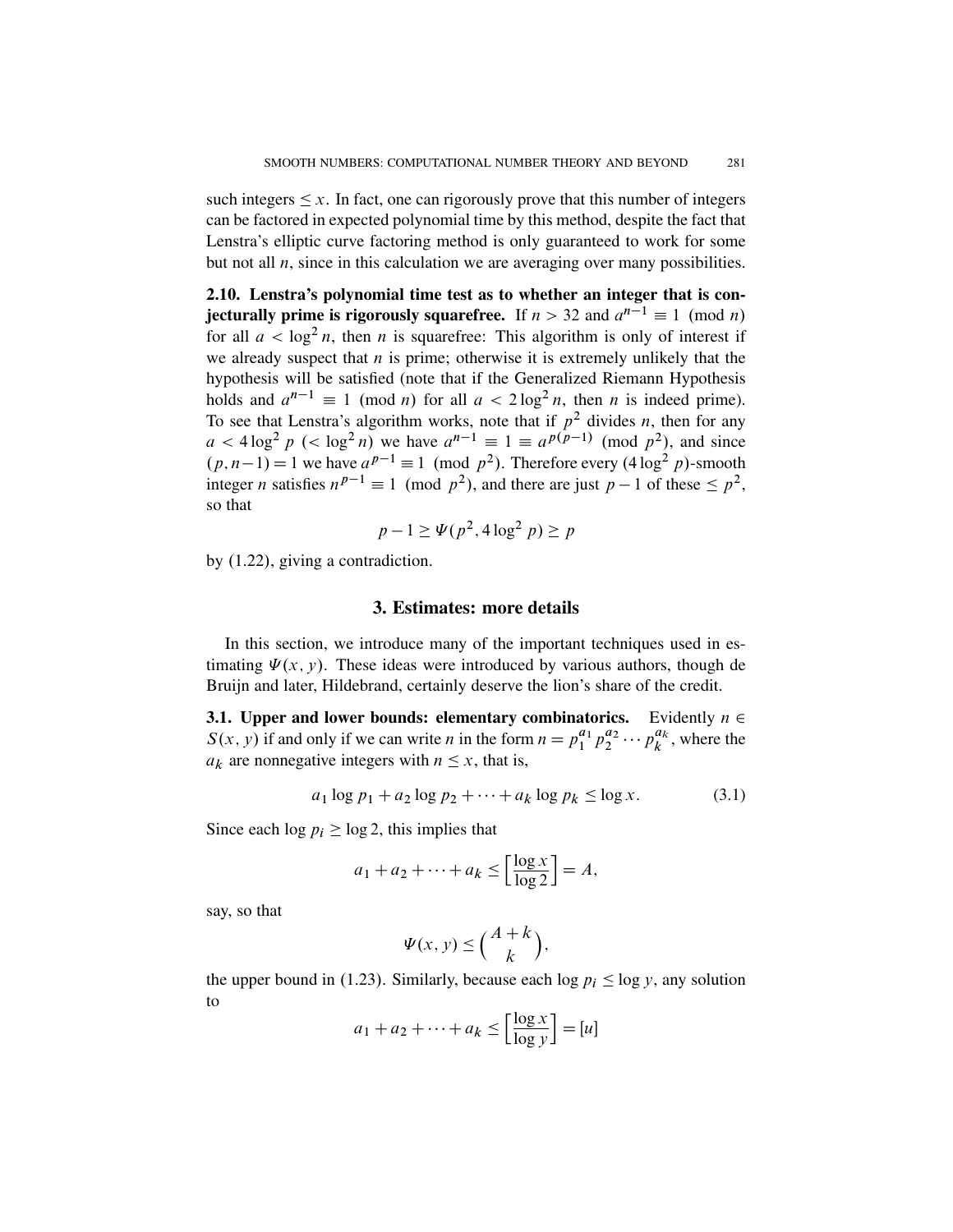gives a solution to (3.1) where  $x = y^u$ . This implies

$$
\Psi(x, y) \ge \binom{[u]+k}{k},
$$

the lower bound in  $(1.23)$ . We can use these bounds, in practice, since

$$
k = \pi(y) \sim \frac{y}{\log y}
$$
,  $u = \frac{\log x}{\log y}$ , and  $A = \frac{\log x}{\log 2} + O(1)$ 

by the prime number theorem. If  $k > c \log x$ , then  $\binom{A+k}{k} > x$ ; so the upper bound is useless! But

$$
\Psi(x, y) \ge \frac{k^{[u]}}{[u]!} \approx \left(\frac{ey}{\log x}\right)^u = \frac{x}{((1/e)\log x)^u}
$$
(3.2)

(which should be compared to (1.22)). If  $k < \varepsilon \log x/(\log \log x)$ , then

$$
\frac{A^k}{k!} \gtrapprox \Psi(x, y) \gtrapprox \frac{[u]^k}{k!} \approx \frac{u^k}{k!}.
$$
\n(3.3)

**3.2. Upper and lower bounds: lattices.** In general, if we wish to determine the number of lattice points inside an  $n$ -dimensional tetrahedron, then we can get good estimates using a little geometry. For if we represent the number of lattice points inside the triangle  $\{x_1, x_2 \geq 0, w_1x_1 + w_2x_2 \leq \tau\}$  by shading in the unit square to the right and above each lattice point, we get a shaded region whose area equals the number of such lattice points. However the original triangle is entirely in the shade, and so has area less than or equal to the number of lattice points, so that there are  $\geq \tau^2/(2!w_1w_2)$  lattice points. On the other hand, the triangle  $\{x_1, x_2 \geq 0, w_1(x_1 - 1) + w_2(x_2 - 1) \leq \tau\}$  contains the shaded region, and so the number of lattice points is no more than this triangle's area, which is  $(\tau + w_1 + w_2)^2 / (2!w_1w_2)$ . More generally, the boxes "to the right and above" each lattice point in

$$
\{x_1, \ldots, x_k \ge 0 : x_1 w_1 + x_2 w_2 + \cdots + x_k w_k \le \tau\}
$$

contain this k-dimensional tetrahedron and are contained inside the tetrahedron

$$
\{x_1, \ldots, x_k \ge 0 : (x_1 - 1)w_1 + (x_2 - 1)w_2 + \cdots + (x_k - 1)w_k \le \tau\}.
$$

Now  $\Psi(x, y)$  equals the number of solutions to (3.1), and so

$$
\frac{1}{k!} \prod_{p \le y} \frac{\log x}{\log p} \le \Psi(x, y) \le \frac{1}{k!} \prod_{p \le y} \frac{\log X}{\log p},\tag{1.24}
$$

where  $\log X = \log x + \sum_{p \le y} \log p$ . The ratio of the upper to the lower bound is  $((\log X)/(\log x))^k$ , and since  $\sum_{p\leq y}\log p \sim y$  by the prime number theorem, we get

$$
\left(\frac{\log X}{\log x}\right)^k \approx \left(\frac{\log x + y}{\log x}\right)^{y/\log y} \approx e^{y^2/(\log x \log y)},
$$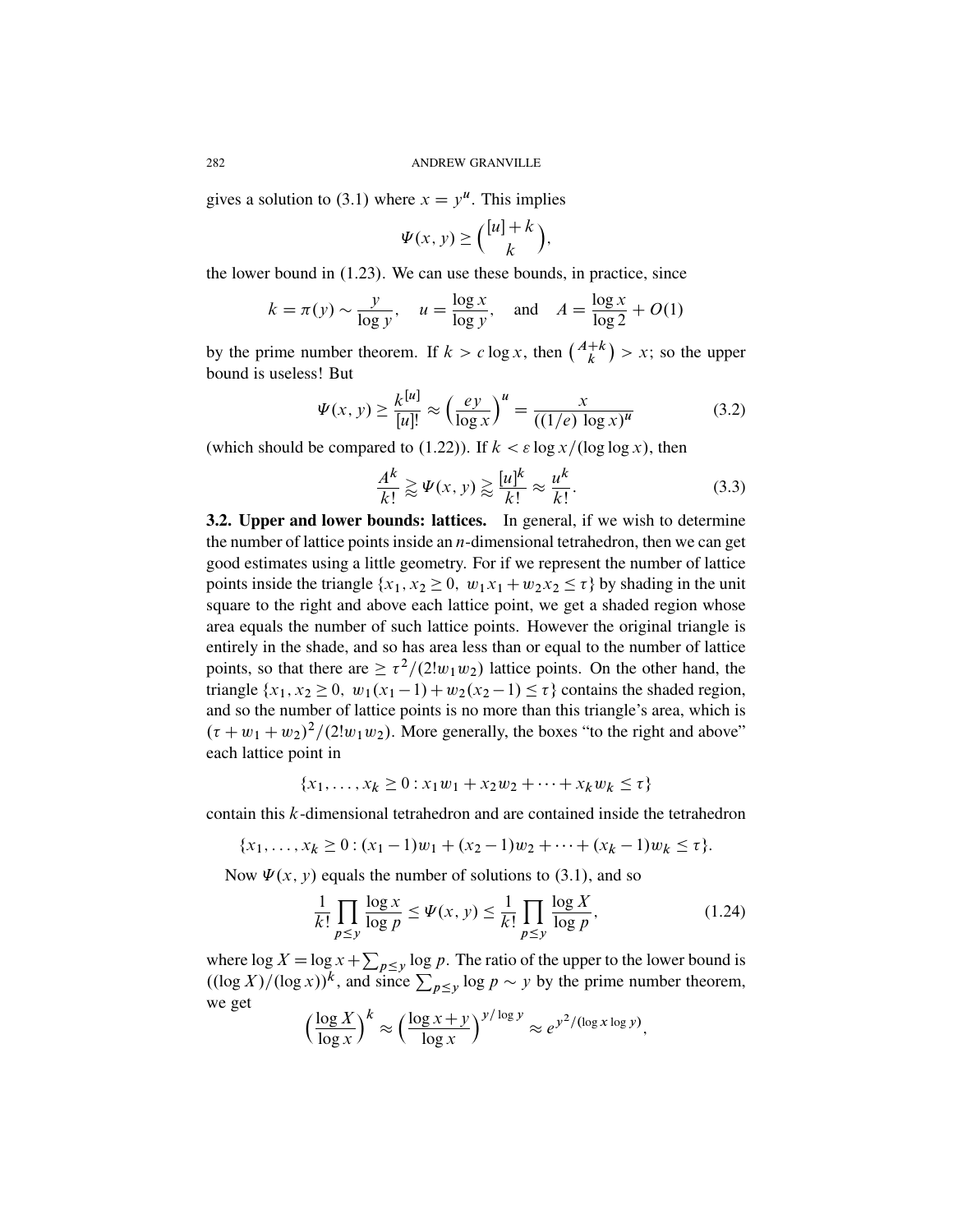which implies (1.17) and (1.18); if  $v < log x$ , we get

$$
\Psi(x, y) = \frac{1}{\pi(y)!} \prod_{p \le y} \left( \frac{\log x}{\log p} \right) e^{O(y^2/(\log x \log y))}.
$$
 (3.4)

**3.3. Sieving.** Begin with the numbers  $1, 2, \ldots, [x]$ . If we remove those integers divisible by 2 or 3, then the number of integers left is

$$
x\left(1-\frac{1}{2}\right)\left(1-\frac{1}{3}\right)
$$

plus or minus 2, since each prime p "removes" about  $1/p$  of the remaining integers, leaving a proportion of about  $1-1/p$  of them. Therefore after sieving with primes from a finite set  $P$ , we expect to have approximately

$$
x \prod_{p \in P} \left(1 - \frac{1}{p}\right) \tag{3.5}
$$

integers left. Sieve theory tells us that this is a good guess if  $p < x^{1/4}$  for all  $p \in P$ . If P is the set of primes between y and x where  $x = y^u$ , then, by the above heuristic, we might expect

$$
\Psi(x, y) \approx x \prod_{y < p \le x} \left(1 - \frac{1}{p}\right) \sim \frac{x}{u}
$$

integers left, but this is very wrong. We will now see this by determining  $\Psi(x, x^{1/u})$  for  $1 \le u \le 2$ . Suppose that *n* is a positive integer  $\le x$  that does not belong to  $S(x, x^{1/u})$ . Then *n* must have a prime factor  $p > x^{1/u}$ . Evidently, *n* cannot have two such prime factors, else  $x \ge n \ge pq > x^{2/u} \ge x$ . Therefore, any such *n* can be written as  $n = pm$ , where *p* is a prime in  $[x^{1/u}, x]$  and  $m \le x/p$ . Moreover, any *n* that can be written in this form is  $\leq x$  and  $\notin S(x, x^{1/u})$ . Therefore

$$
\Psi(x, x^{1/u}) = [x] - \sum_{x^{1/u} < p \le x} \# \{ m \le x/p \} = x - \sum_{x^{1/u} < p \le x} (x/p + O(1))
$$
\n
$$
= x \left( 1 - (\log \log x - \log \log(x^{1/u}) + o(1)) \right) + O(x/\log x)
$$
\n
$$
= x \left( 1 - \log \left( \frac{\log x}{(1/u) \log x} \right) + o(1) \right) = x \left( 1 - \log u + o(1) \right).
$$

(Here we use that  $\sum_{p \leq x} 1/p = \log \log x + C + o(1)$  for some constant C, as well as that there are  $\ll x/\log x$  primes  $\leq x$ .) We thus see that for  $1 \leq u \leq 2$ , we actually get the proportion  $1-\log u$  of the integers left, rather than the proportion  $1/u$  as had been expected. More generally,  $(1.6)$  states that the proportion left is  $\rho(u) = 1/u^{u + o(u)}$ , a far cry from  $1/u$ . This big difference can be explained by the proof above:  $(3.5)$  is valid as long as divisibility for two different primes  $p, q \in P$  is essentially independent. However, we saw in our proof that no  $n \leq x$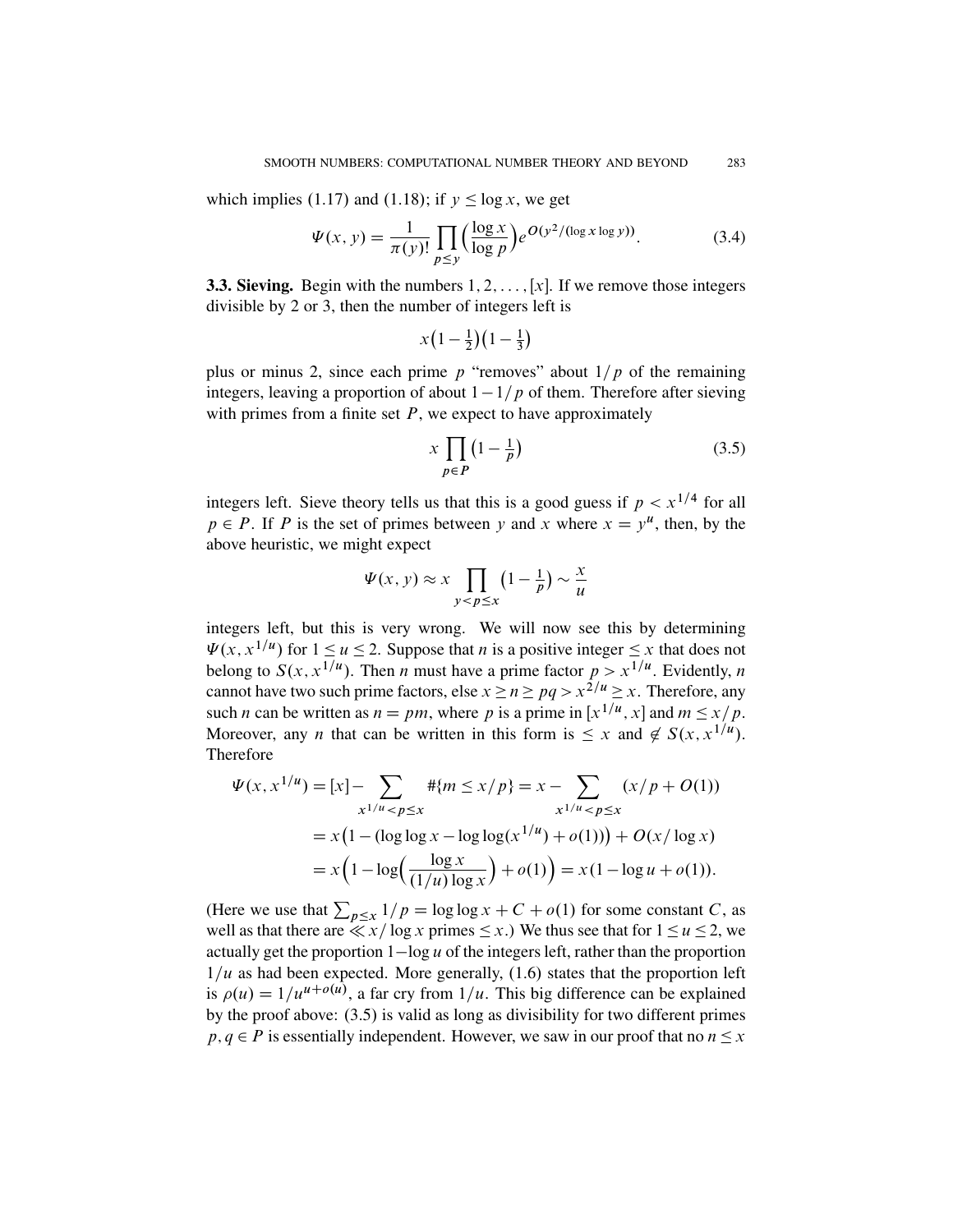can ever be divisible by two such primes  $p$ , so such divisibility is certainly not statistically independent.

3.4. Estimates for larger u. The *inclusion-exclusion principle* gives

$$
\Psi(x, y) = [x] - \sum_{y < p \le x} \left[ \frac{x}{p} \right] + \sum_{y < p < q \le x} \left[ \frac{x}{pq} \right] - \sum_{y < p < q < r \le x} \left[ \frac{x}{pqr} \right] + \cdots
$$
\n
$$
\stackrel{?}{\approx} x \left( 1 - \sum_{y < p \le x} \frac{1}{p} + \sum_{y < p < q \le x} \frac{1}{pq} - \sum_{y < p < q < r \le x} \frac{1}{pqr} + \cdots \right)
$$
\n
$$
= x \prod_{y < p \le x} (1 - 1/p).
$$

This looks unlikely to provide a good approximation since there are  $\pi(x) - \pi(y)$ terms here to worry about for the first sum, and far more for the second sum, usually more than x. However, if  $p_1 \cdots p_k > x$ , then  $[x/(p_1 \cdots p_k)] = 0$  so we may ignore this term; in particular, any term with at least  $u$  prime divisors is  $> y^{\mu} = x$  so that  $[x/(p_1p_2 \dots p_k)] = 0$ . Thus we may refine the above formula to

$$
\Psi(x, x^{1/u}) = [x] - \sum_{y < p \le x} \left[ \frac{x}{p} \right] + \sum_{\substack{y < p < q \le x, \\ pq \le x}} \left[ \frac{x}{pq} \right] - \sum_{\substack{y < p < q < r \le x, \\ pq \le x}} \left[ \frac{x}{pq} \right] + \cdots
$$
\n
$$
\approx x \left( 1 - \sum_{\substack{y < p \le x \\ pq \le x}} \frac{1}{p} + \sum_{\substack{y < p < q \le x, \\ pq \le x}} \frac{1}{pq} - \sum_{\substack{y < p < q < r \le x, \\ pq \le x}} \frac{1}{pq} + \cdots \right) \tag{3.6}
$$
\n
$$
= x \sum_{\substack{d \le x, \\ pq \le x \\ p \nmid d \Rightarrow y < p \le x}} \frac{\mu(d)}{d}.
$$
\n
$$
(3.7)
$$

Notice that the error term here is

$$
\leq \sum_{\substack{n \leq x, \\ p|n \Rightarrow p > y}} 1 \ll \frac{x}{\log y} = u \frac{x}{\log x},
$$

where the second inequality follows from the "fundamental lemma of the sieve" (which implies that if m is an x-smooth integer, then there are  $\ll \varphi(m)x/m$ integers up to  $x$  that are coprime to  $m$ ). However, it is complicated to evaluate  $(3.7)$ . We note though that combining the above estimates with  $(1.1)$  in the range  $(1.9)$  implies

$$
\sum_{\substack{d \le x, \\ p|d \Rightarrow y < p \le x}} \frac{\mu(d)}{d} = \rho(u) + O\left(\frac{1}{\log y}\right) \tag{3.8}
$$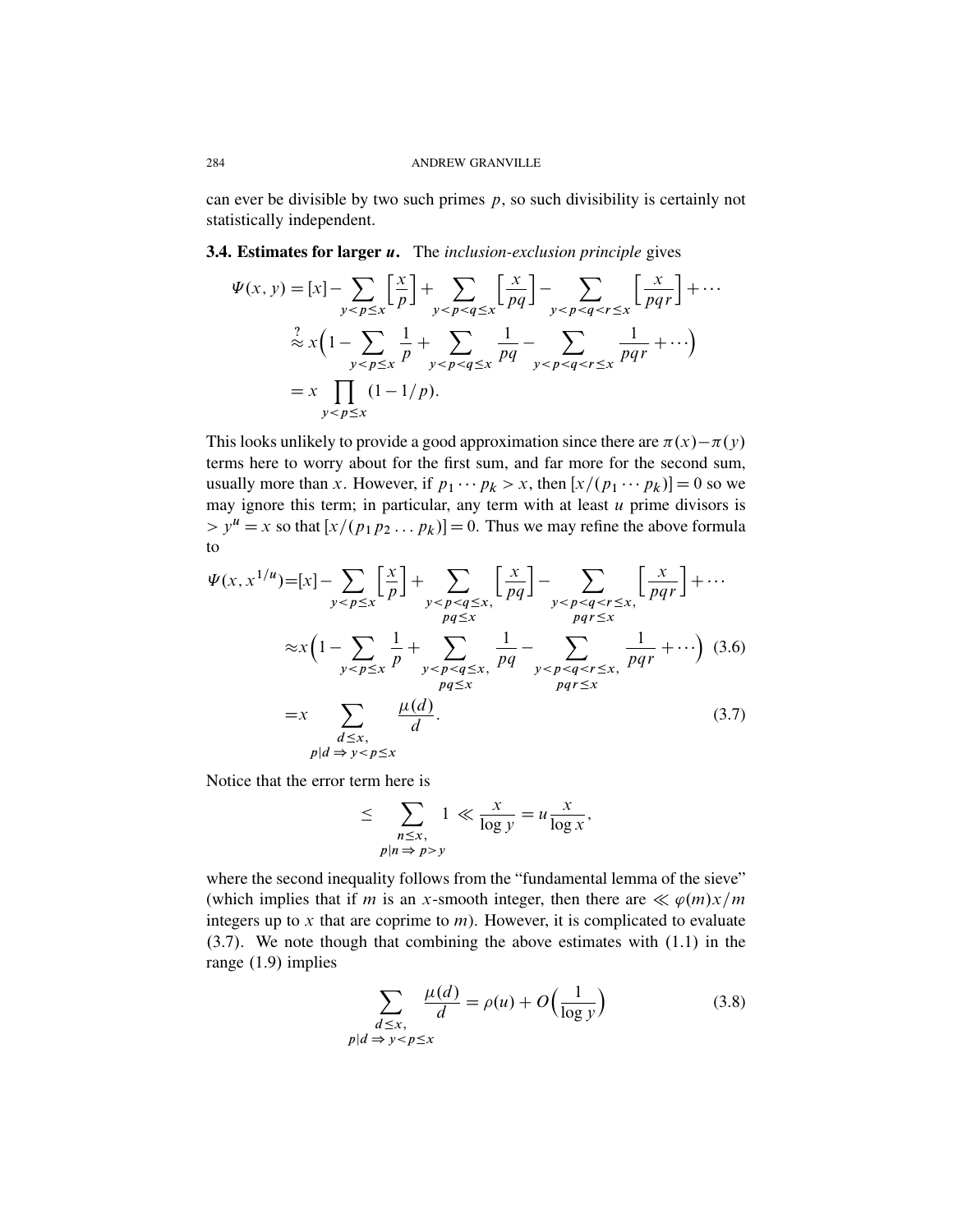in that range.

**3.5. How about for larger**  $u$ **?** (II) We now proceed by induction: We shall "prove" that there exists a constant  $\rho(u)$  for each  $u > 0$  such that

$$
\Psi(x, x^{1/u}) \sim x\rho(u). \tag{3.9}
$$

As we saw above, this is true for  $0 \le u \le 2$ , with

$$
\rho(u) = \begin{cases} 1 & \text{for } 0 < u \le 1; \\ 1 - \log u & \text{for } 1 \le u \le 2. \end{cases}
$$

We will use the Buchstab–de Bruijn identity

$$
\Psi(x, y) = 1 + \sum_{p \le y} \Psi\left(\frac{x}{p}, p\right),\tag{3.10}
$$

which may be proved by writing each  $n \in S(x, y)$  with  $n > 1$  as  $n = pm$ , where  $p$  is the largest prime factor of  $n$ .

Suppose (3.9) holds for  $0 \le u \le N$ , and consider values of  $u \in (N, N + 1]$ : Subtracting (3.10) with  $y = x^{1/N}$  from the same equation with  $y = x^{1/u}$ , we obtain

$$
\Psi(x, x^{1/u}) = \Psi(x, x^{1/N}) - \sum_{x^{1/u} < q \le x^{1/N}} \Psi\left(\frac{x}{q}, q\right)
$$
\n
$$
\approx x \left(\rho(N) - \sum_{x^{1/u} < q \le x^{1/N}} \frac{1}{q} \rho\left(\frac{\log(x/q)}{\log q}\right)\right).
$$

Note that

$$
\frac{\log(x/q)}{\log q} = \frac{\log x}{\log q} - 1 < \frac{\log x}{\log(x^{1/u})} - 1 = u - 1 \le N,
$$

so we can apply the induction hypothesis. The prime number theorem states, in one form, that  $\theta(T) := \sum_{p \text{ prime, } p \leq T} \log p = T + O(T / \log^A T)$  for any fixed  $A > 0$ . Taking  $T = x^{1/\tau}$ , we obtain

$$
\sum_{x^{1/u} < q < x^{1/N}} (1/q) \rho\left(\frac{\log(x/q)}{\log q}\right) = \int_{x^{1/u}}^{x^{1/N}} \rho\left(\frac{\log x}{\log T} - 1\right) \frac{d\theta(T)}{T \log T}
$$

$$
\approx \int_{x^{1/u}}^{x^{1/N}} \rho\left(\frac{\log x}{\log T} - 1\right) \frac{dT}{T \log T}
$$

$$
= \int_{N}^{u} \rho(t-1) \frac{dt}{t},
$$

so we deduce that

$$
\rho(u) = \rho(N) - \int_{N}^{u} \rho(t-1) \frac{dt}{t}.
$$
\n(3.11)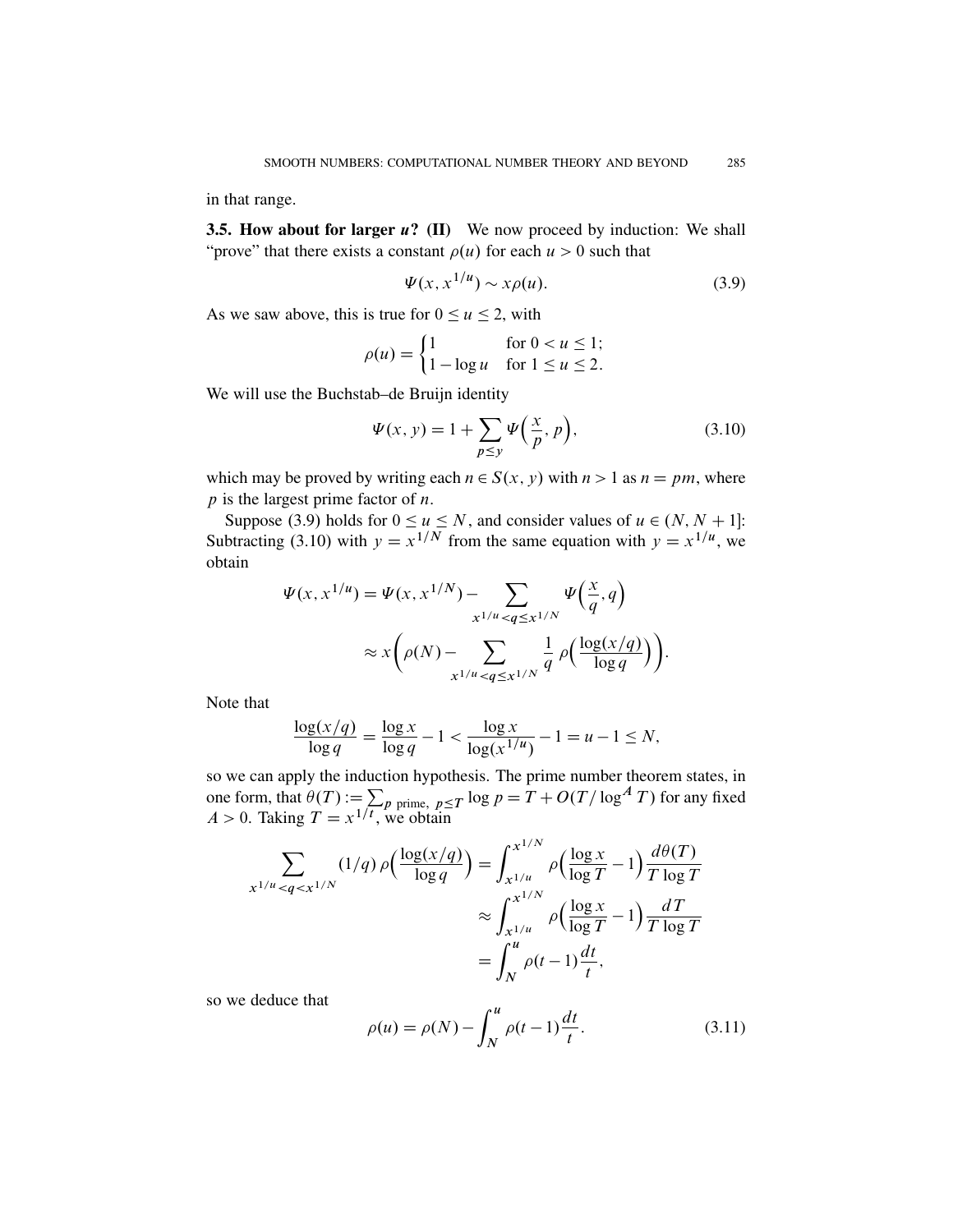This implies  $(1.5)$ , and so  $(1.4)$ . Such an approach to  $(1.1)$  involves a double induction and has led to the proof of  $(1.1)$  in the range  $(1.9)$  in the skillful hands of de Bruijn. We shall now see how a different identity, based on ideas of Chebyshev, allowed Hildebrand to prove  $(1.1)$  in the far wider range  $(1.10)$ .

3.6. Hildebrand's identity [1984a]. Another, easier, approach uses the (Chebyshev)–Hildebrand identity

$$
\Psi(x, y) \log x = \int_1^x \Psi(t, y) \frac{dt}{t} + \sum_{\substack{p^m \le x, \\ p \le y}} \Psi\left(\frac{x}{p^m}, y\right) \log p. \tag{3.12}
$$

As we shall see, the (Chebyshev)–Hildebrand identity has an advantage over the Buchstab–de Bruijn identity in that one of the parameters is held fixed; this perhaps explains the exponential difference in the ranges  $(1.9)$  and  $(1.10)$ .

The (Chebyshev)–Hildebrand identity is proved in two steps: First write

$$
\sum_{n \in S(x,y)} \log n = \int_1^x \log t \, d\Psi(t, y) = [\Psi(t, y) \log t]_1^x - \int_1^x \frac{\Psi(t, y)}{t} \, dt
$$

$$
= \Psi(x, y) \log x - \int_1^x \frac{\Psi(t, y)}{t} \, dt;
$$

then write

$$
\sum_{n \in S(x,y)} \log n = \sum_{n \in S(x,y)} \sum_{p^a \mid n} \log p
$$
  
= 
$$
\sum_{\substack{p^a \le x, \\ p \le y}} \log p \sum_{\substack{n \in S(x,y), \\ p^a \mid n}} 1 = \sum_{\substack{p^a \le x, \\ p \le y}} \log p \Psi \left( \frac{x}{p^a}, y \right)
$$

and compare. Note that  $\Psi(x, y) \log x \approx x \rho(u) \log x$ . So,

$$
\int_{1}^{x} \frac{\Psi(t, y)}{t} dt \leq x \quad \text{and} \quad \sum_{\substack{p \leq y, \\ a \geq 2}} \log p \Psi\left(\frac{x}{p^a}, y\right) \leq \sum_{p \leq y} \frac{x \log p}{p(p-1)} \leq cx
$$

can be safely ignored in a (narrow) range for  $u$  (though see  $(3.20)$  below for a more careful estimate), leading to

$$
\Psi(x, y) \log x = \sum_{p \le y} \log p \Psi\left(\frac{x}{p}, y\right) + O(x). \tag{3.13}
$$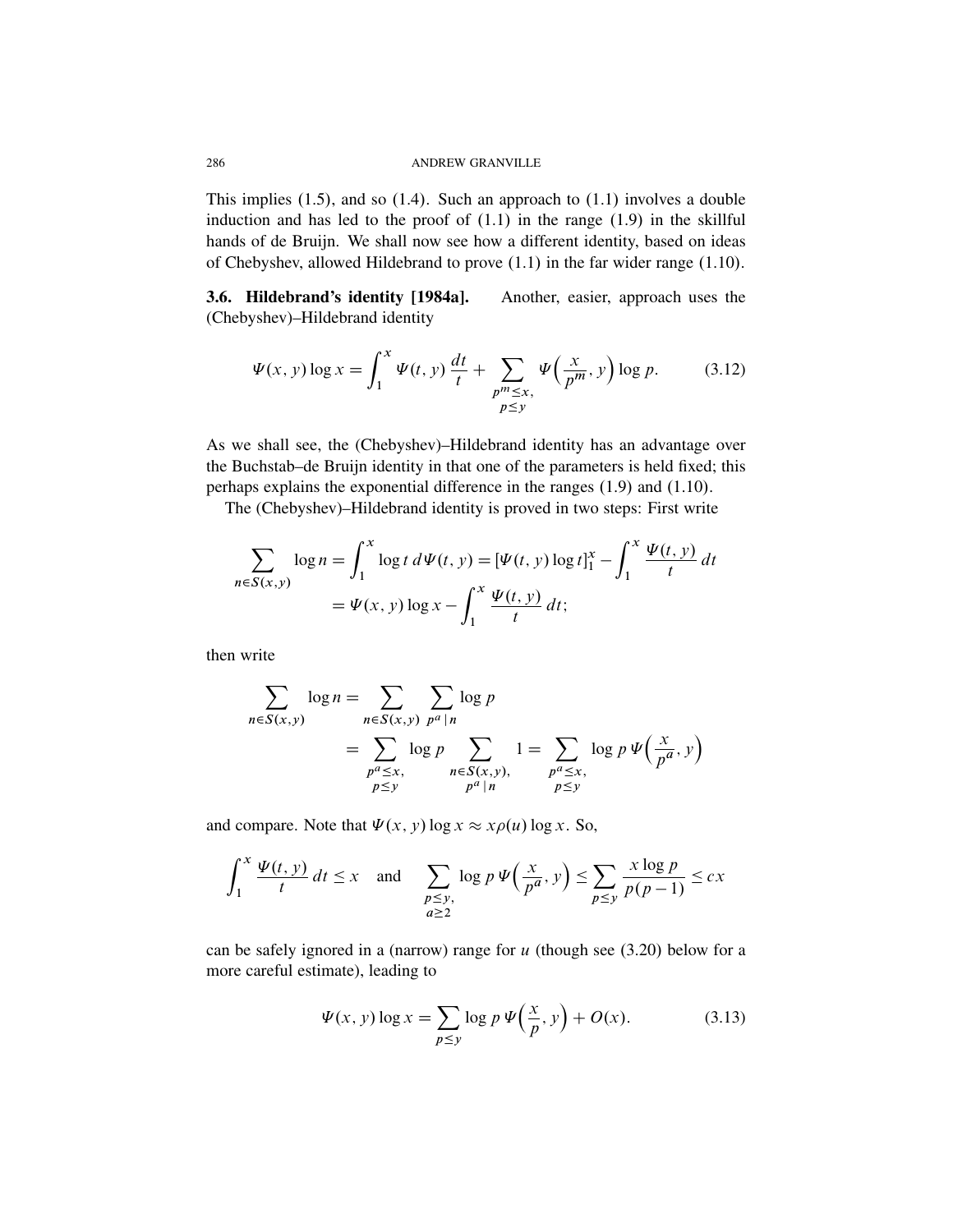Therefore, using the prime number theorem again, taking  $t = y^v$ ,

$$
x \log y \cdot u\rho(u) \approx \int_1^y \Psi\left(\frac{x}{t}, y\right) d\theta(t) \approx \int_1^y \frac{x}{t} \rho\left(u - \frac{\log t}{\log y}\right) dt
$$
  
=  $x \int_0^1 \rho(u - v) dv \log y = x \log y \int_{u-1}^u \rho(w) dw,$ 

which gives  $(1.4)$ .

**3.7. The value of**  $\rho$ **.** From (1.4) one can compute values of the function  $\rho$ , but it is appealing to find a non-self-referential expression to describe  $\rho$ , perhaps in terms of "simple" functions. By iterating  $(1.4)$  one determines the values

$$
\rho(u) = \begin{cases} 1 & \text{for } 0 < u \le 1, \\ 1 - \log u & \text{for } 1 \le u \le 2, \\ 1 - \log u + \int_2^u \log(v - 1) (dv/v) & \text{for } 2 \le u \le 3. \end{cases}
$$
(3.14)

One can continue in this way, or one can refer back to our inclusion-exclusion argument  $(3.6)$ , to deduce

$$
\rho(u) = 1 - \int_{t_1=1}^{u} \frac{dt_1}{t_1} + \frac{1}{2!} \int_{t_1=1}^{u} \int_{t_2=1}^{u} \frac{dt_1 dt_2}{t_1 t_2} - \cdots
$$
  
+ 
$$
\frac{(-1)^k}{k!} \int_{t_1=1}^{u} \int_{t_2=1}^{u} \cdots \int_{t_k=1}^{u} \frac{dt_1 dt_2 \cdots dt_k}{t_1 t_2 \cdots t_k} + \cdots \quad (3.15)
$$

One can use these formulae to approximate  $\rho(u)$ , as we do in Tables 1 and 2.

**3.8. The Laplace transform.** A more sophisticated way to evaluate  $\rho(u)$  is to take the integral equation just derived, multiply by  $e^{-su}$ , and integrate over u:

$$
\int_{u\geq 0} u\rho(u)e^{-su} = \int_{u\geq 0} \int_{t=u-1}^{u} \rho(t)e^{-st} \cdot e^{-s(u-t)} dt.
$$

If  $\mathcal{L}(\sigma, s) = \int_0^\infty \sigma(t) e^{-st} dt$ , then

$$
-\mathscr{L}(\rho,s) = \mathscr{L}(\rho,s) \int_0^1 e^{-sv} dv = \mathscr{L}(\rho,s) \left( \frac{1-e^{-s}}{s} \right),
$$

so that

$$
\mathcal{L}(\rho, s) = \mathcal{L}(\rho, 0) \exp\left(-\int_0^s \frac{1 - e^{-t}}{t} dt\right).
$$
 (3.16)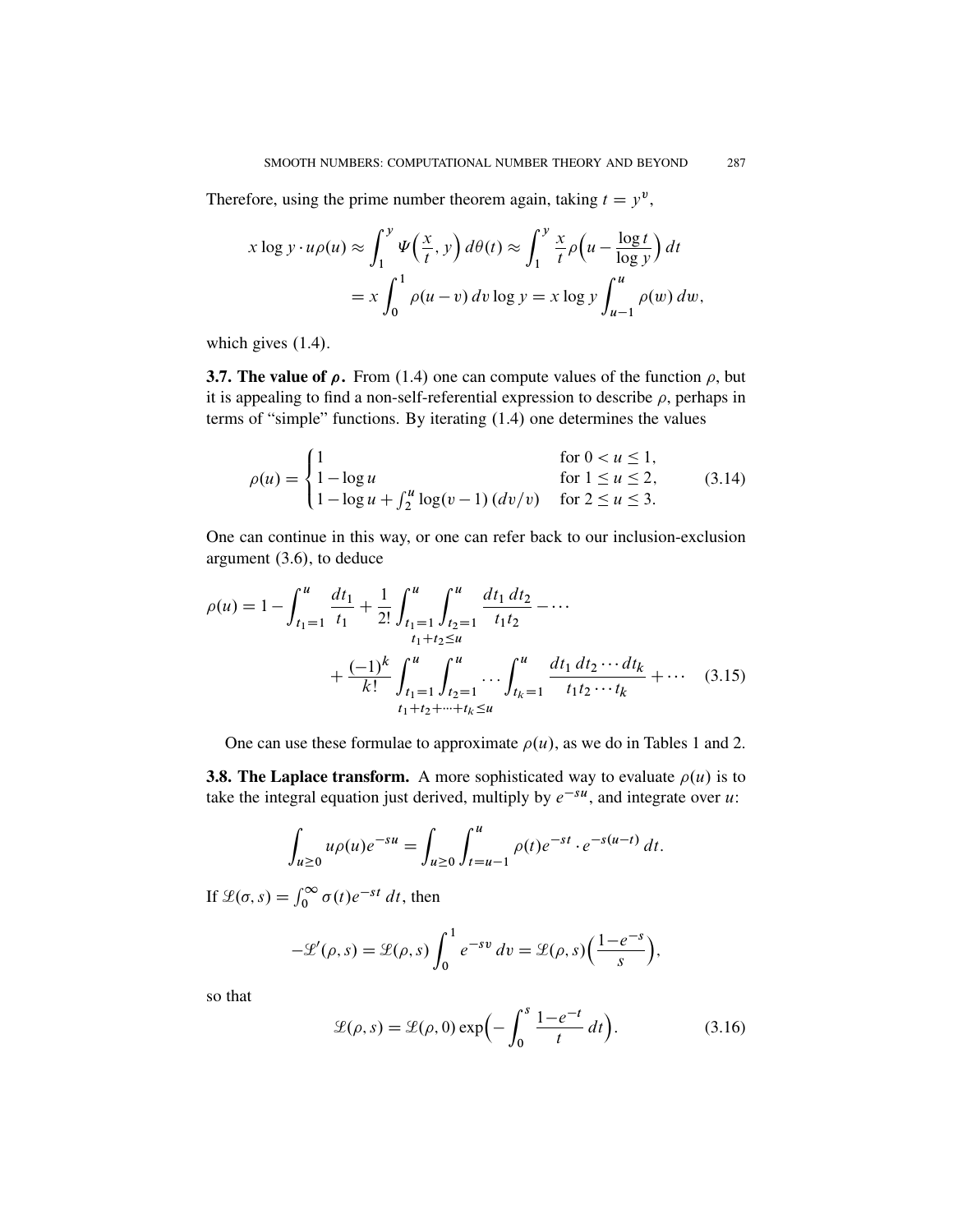288 ANDREW GRANVILLE

| u   | $\rho(u)$                     | u     | $\rho(u)$                      |
|-----|-------------------------------|-------|--------------------------------|
| 1.0 | 1                             | 4.6   | $1.0514448555 \times 10^{-3}$  |
| 1.1 | $9.0468982020 \times 10^{-1}$ | 4.7   | $8.0455864484 \times 10^{-4}$  |
| 1.2 | $8.1767844321 \times 10^{-1}$ | 4.8   | $6.1395732200 \times 10^{-4}$  |
| 1.3 | $7.3763573553 \times 10^{-1}$ | 4.9   | $4.6727987480 \times 10^{-4}$  |
| 1.4 | $6.6352776338 \times 10^{-1}$ | 5.00  | $3.5472470048 \times 10^{-4}$  |
| 1.5 | $5.9453489190 \times 10^{-1}$ | 5.25  | $1.7608050363 \times 10^{-4}$  |
| 1.6 | $5.2999637076 \times 10^{-1}$ | 5.50  | $8.6018611125 \times 10^{-5}$  |
| 1.7 | $4.6937174895 \times 10^{-1}$ | 5.75  | $4.1401923703 \times 10^{-5}$  |
| 1.8 | $4.1221333511 \times 10^{-1}$ | 6.00  | $1.9649696355 \times 10^{-5}$  |
| 1.9 | $3.5814611384 \times 10^{-1}$ | 6.25  | $9.1989056666 \times 10^{-6}$  |
| 2.0 | $3.0685281945 \times 10^{-1}$ | 6.50  | $4.2503555174 \times 10^{-6}$  |
| 2.1 | $2.6040578017 \times 10^{-1}$ | 6.75  | $1.9396328773 \times 10^{-6}$  |
| 2.2 | $2.2035713792 \times 10^{-1}$ | 7.00  | $8.7456699538 \times 10^{-7}$  |
| 2.3 | $1.8579946160 \times 10^{-1}$ | 7.25  | $3.8977236841 \times 10^{-7}$  |
| 2.4 | $1.5599126388 \times 10^{-1}$ | 7.50  | $1.7178674921 \times 10^{-7}$  |
| 2.5 | $1.3031956184 \times 10^{-1}$ | 7.75  | $7.4903397724 \times 10^{-8}$  |
| 2.6 | $1.0827244298 \times 10^{-1}$ | 8.00  | $3.2320693044 \times 10^{-8}$  |
| 2.7 | $8.9418565728 \times 10^{-2}$ | 8.25  | $1.3806442282 \times 10^{-8}$  |
| 2.8 | $7.3391580766 \times 10^{-2}$ | 8.50  | $5.8405695633 \times 10^{-9}$  |
| 2.9 | $5.9878115989 \times 10^{-2}$ | 8.75  | $2.4474945382 \times 10^{-9}$  |
| 3.0 | $4.8608388294 \times 10^{-2}$ | 9.00  | $1.0162482828 \times 10^{-9}$  |
| 3.1 | $3.9322969543 \times 10^{-2}$ | 9.25  | $4.1822758017 \times 10^{-10}$ |
| 3.2 | $3.1703444514 \times 10^{-2}$ | 9.50  | $1.7063527387 \times 10^{-10}$ |
| 3.3 | $2.5464723875 \times 10^{-2}$ | 9.75  | $6.9034598009 \times 10^{-11}$ |
| 3.4 | $2.0371779062 \times 10^{-2}$ | 10.00 | $2.7701718379 \times 10^{-11}$ |
| 3.5 | $1.6229593244 \times 10^{-2}$ | 10.50 | $4.3559526093 \times 10^{-12}$ |
| 3.6 | $1.2875434187 \times 10^{-2}$ | 11.00 | $6.6448090707 \times 10^{-13}$ |
| 3.7 | $1.0172837816 \times 10^{-2}$ | 11.50 | $9.8476421050 \times 10^{-14}$ |
| 3.8 | $8.0068721888 \times 10^{-3}$ | 12.00 | $1.4197131651 \times 10^{-14}$ |
| 3.9 | $6.2803730622 \times 10^{-3}$ | 12.50 | $1.9934633331 \times 10^{-15}$ |
| 4.0 | $4.9109256480 \times 10^{-3}$ | 13.00 | $2.7291890306 \times 10^{-16}$ |
| 4.1 | $3.8285861740 \times 10^{-3}$ | 13.50 | $3.6468386519 \times 10^{-17}$ |
| 4.2 | $2.9754747898 \times 10^{-3}$ | 14.00 | $4.7606300143 \times 10^{-18}$ |
| 4.3 | $2.3050505145 \times 10^{-3}$ | 14.50 | $6.0765096099 \times 10^{-19}$ |
| 4.4 | $1.7799424649 \times 10^{-3}$ | 15.00 | $7.5899080047 \times 10^{-20}$ |
| 4.5 | $1.3701177412 \times 10^{-3}$ | 15.50 | $9.2840614064 \times 10^{-21}$ |

Table 1. These tabulated values of the  $\rho$ -function were kindly supplied by Dan Bernstein.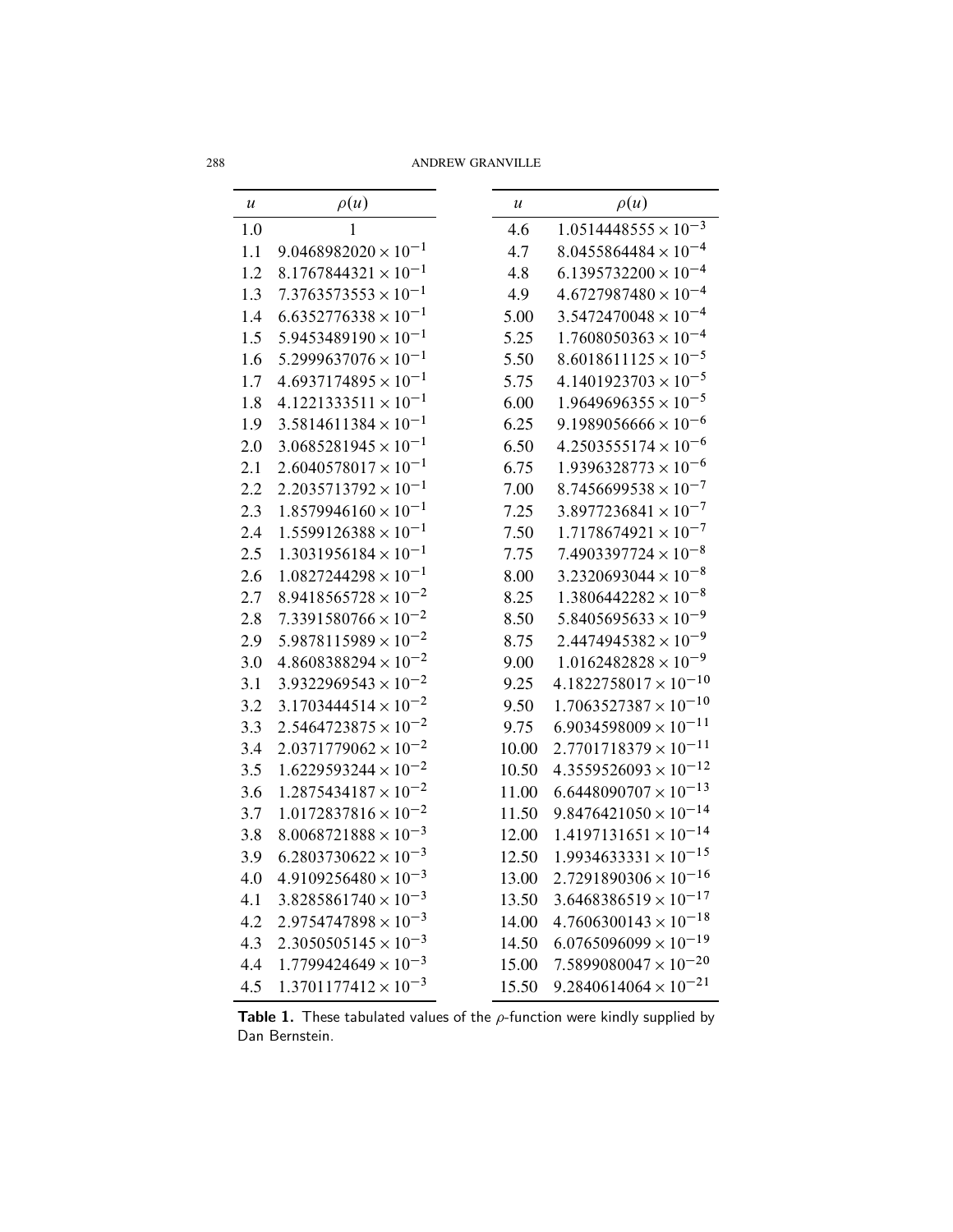| SMOOTH NUMBERS: COMPUTATIONAL NUMBER THEORY AND BEYOND |  |  |  | 289 |
|--------------------------------------------------------|--|--|--|-----|
|--------------------------------------------------------|--|--|--|-----|

| $\boldsymbol{u}$ | $\rho(u)$                      | $\boldsymbol{u}$ | $\rho(u)$                       |
|------------------|--------------------------------|------------------|---------------------------------|
| 16.00            | $1.1129193527 \times 10^{-21}$ | 36               | $1.2186971835 \times 10^{-63}$  |
| 16.50            | $1.3082753696 \times 10^{-22}$ | 37               | $6.2216867863 \times 10^{-66}$  |
| 17.00            | $1.5090797501 \times 10^{-23}$ | 38               | $3.0739529917 \times 10^{-68}$  |
| 17.50            | $1.7090489298 \times 10^{-24}$ | 39               | $1.4711270490 \times 10^{-70}$  |
| 18.00            | $1.9013542117 \times 10^{-25}$ | 40               | $6.8254908515 \times 10^{-73}$  |
| 18.50            | $2.0790325732 \times 10^{-26}$ | 41               | $3.0725325059 \times 10^{-75}$  |
| 19.00            | $2.2354265872 \times 10^{-27}$ | 42               | $1.3429776221 \times 10^{-77}$  |
| 19.50            | $2.3646133399 \times 10^{-28}$ | 43               | $5.7038156797 \times 10^{-80}$  |
| 20               | $2.4617828289 \times 10^{-29}$ | 44               | $2.3555177956 \times 10^{-82}$  |
| 21               | $2.5480499999 \times 10^{-31}$ | 45               | $9.4649292957 \times 10^{-85}$  |
| 22               | $2.4863827200 \times 10^{-33}$ | 46               | $3.7028093193 \times 10^{-87}$  |
| 23               | $2.2937113098 \times 10^{-35}$ | 47               | $1.4112017836 \times 10^{-89}$  |
| 24               | $2.0054951700 \times 10^{-37}$ | 48               | $5.2425207999 \times 10^{-92}$  |
| 25               | $1.6658044238 \times 10^{-39}$ | 49               | $1.8994303041 \times 10^{-94}$  |
| 26               | $1.3172582250 \times 10^{-41}$ | 50               | $6.7153344971 \times 10^{-97}$  |
| 27               | $9.9360680532 \times 10^{-44}$ | 55               | $2.6127284053 \times 10^{-109}$ |
| 28               | $7.1621362879 \times 10^{-46}$ | 60               | $5.8980293741 \times 10^{-122}$ |
| 29               | $4.9417994435 \times 10^{-48}$ | 65               | $8.0954516406 \times 10^{-135}$ |
| 30               | $3.2690443253 \times 10^{-50}$ | 70               | $7.0280992226 \times 10^{-148}$ |
| 31               | $2.0762615316 \times 10^{-52}$ | 75               | $3.9915358890 \times 10^{-161}$ |
| 32               | $1.2678257178 \times 10^{-54}$ | 80               | $1.5268607441 \times 10^{-174}$ |
| 33               | $7.4525736262 \times 10^{-57}$ | 85               | $4.0351170225 \times 10^{-188}$ |
| 34               | $4.2222207383 \times 10^{-59}$ | 90               | $7.5340256724 \times 10^{-202}$ |
| 35               | $2.3080811963 \times 10^{-61}$ | 95               | $1.0137476011 \times 10^{-215}$ |
|                  |                                |                  |                                 |

Table 2. More values of the  $\rho$ -function.

Using the formula for the inverse Laplace transform gives

$$
\rho(u) = \frac{1}{2i\pi} \int_{\text{Re}(s) = \alpha} \mathcal{L}(\rho, s) e^{us} ds
$$
  
= 
$$
c \int_{\text{Re}(s) = \alpha} \exp\left(us - \int_0^s \frac{1 - e^{-t}}{t} dt\right) ds,
$$
 (3.17)

where  $c = \mathcal{L}(\rho, 0)/(2i\pi)$  (=  $e^{\gamma}/(2i\pi)$ ). This formula is not easy to work with, though one can deduce that

$$
\rho(u) = \left(1 + O\left(\frac{1}{u}\right)\right) \sqrt{\frac{\xi'(u)}{2\pi}} \exp\left(\gamma - u\xi + \int_0^{\xi} \frac{e^t - 1}{t} dt\right),\tag{3.18}
$$

where  $\xi = \xi(u)$  is the unique positive solution to the equation  $e^{\xi} = 1 + \xi u$ .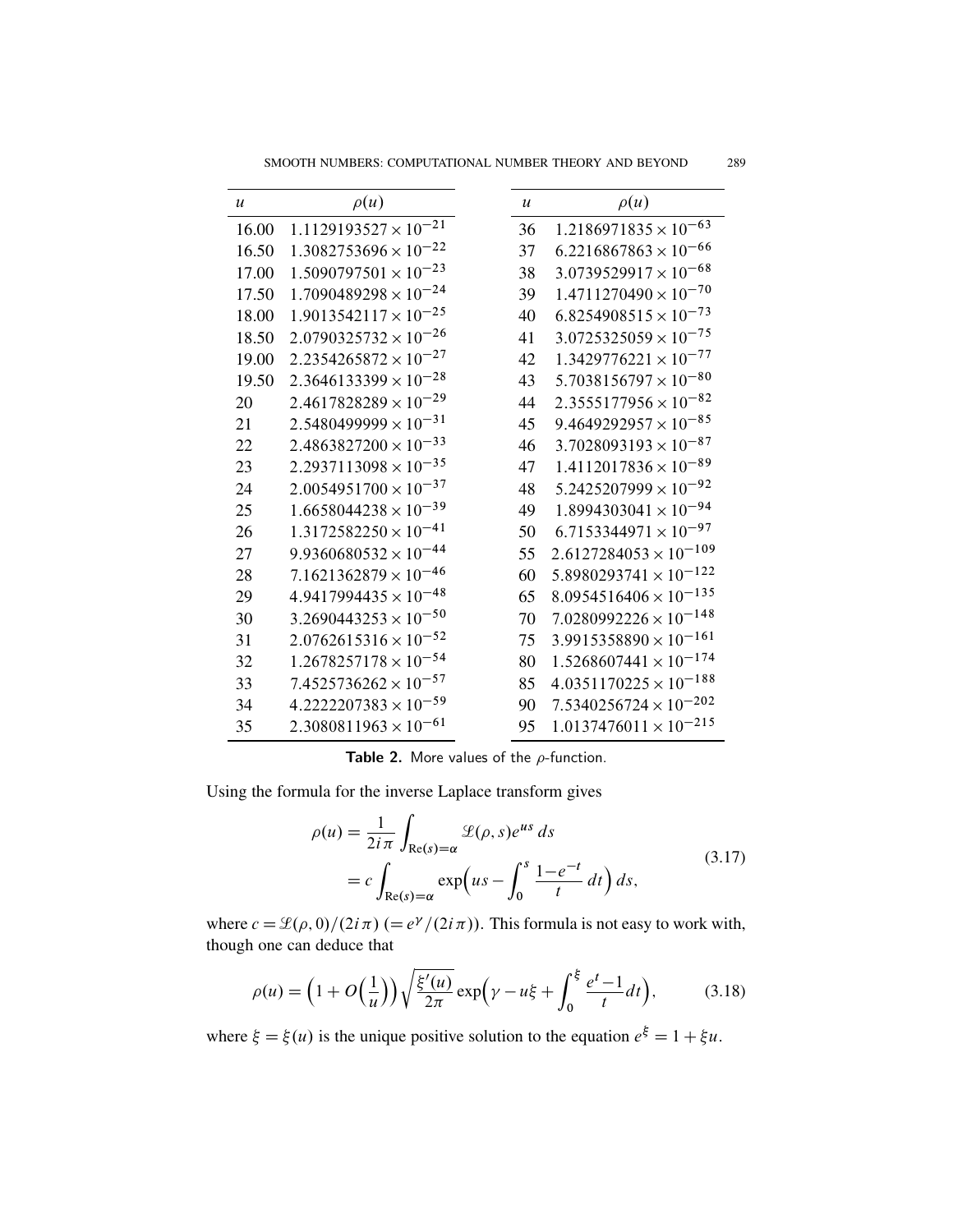**3.9. More about**  $\rho$ **.** One can deduce

$$
\rho(u) = \left(\frac{e + o(1)}{u \log u}\right)^u \tag{1.7}
$$

from  $(3.18)$ , though this can be derived more simply as follows: A simple calculation gives

$$
\int_{u-1}^{u} \left(\frac{k}{t \log t}\right)^t dt \sim \frac{eu}{k} \left(\frac{k}{u \log u}\right)^u.
$$

Fix  $k < e$  and select  $u_0$  sufficiently large. Now select  $c > 0$  so that  $\rho(t) >$  $c(k/(t \log t))^t$  for all  $t \leq u_0$ . We claim that this inequality holds for all t. If not, select the smallest u for which it fails so that, since  $\rho$  is continuous,

$$
c\left(\frac{k}{u\log u}\right)^u = \rho(u) = \frac{1}{u}\int_{u-1}^u \rho(t) dt > \frac{c}{u}\int_{u-1}^u \left(\frac{k}{t\log t}\right)^t dt \sim \frac{ce}{k}\left(\frac{k}{u\log u}\right)^u,
$$

which gives a contradiction since  $k < e$ .

The upper bound can be proved analogously, but a more elegant upper bound can be derived as follows: Since  $\rho(u) > 0$  for all u by (1.2) and (1.4), but is nonincreasing by (1.5), we see that  $\rho(t) \le \rho(u-1)$  for all t such that  $u-1 \le t \le u$ , and so  $\rho(u) \le \rho(u - 1)/u$  by (1.4). Therefore, if m is that integer for which  $m + 1 \ge u > m$  then, by induction,

$$
\rho(u) \le \frac{\rho(u-m)}{u(u-1)\cdots(u-m+1)} = \frac{\rho(u-m)\Gamma(u-m+1)}{\Gamma(u+1)} \le \frac{1}{\Gamma(u+1)},
$$

since  $\rho(t) \leq 1$  for all t and  $\Gamma(t) \leq 1$  for  $t \in [1, 2]$ .

Amusing identities involving the  $\rho$  function include

$$
e^{\gamma} = \int_0^{\infty} \rho(t)dt = \delta + \sum_{n \ge 1} (n + \delta)\rho(n + \delta) \quad \text{for any } 0 \le \delta \le 1.
$$

**3.10. Rankin's (clever) upper bound method (1938).** Fix any  $\sigma > 0$ . Then, since  $(x/n)^{\sigma} \ge 1$  if  $n \le x$ , and is  $> 0$  if  $n > x$ ,

$$
\Psi(x, y) \le \sum_{\substack{n \le x, \\ p \mid n \Rightarrow p \le y}} \left(\frac{x}{n}\right)^{\sigma} = x^{\sigma} \prod_{p \le y} \left(1 - \frac{1}{p^{\sigma}}\right)^{-1}.
$$

To minimize the right hand side (RHS) we can use calculus:

$$
\log(\text{RHS}) = \sigma \log x - \sum_{p \le y} \log(1 - p^{-\sigma}).
$$

Differentiating gives

$$
\log x = \sum_{p \le y} \frac{\log p}{p^{\sigma} - 1}.
$$
\n(3.19)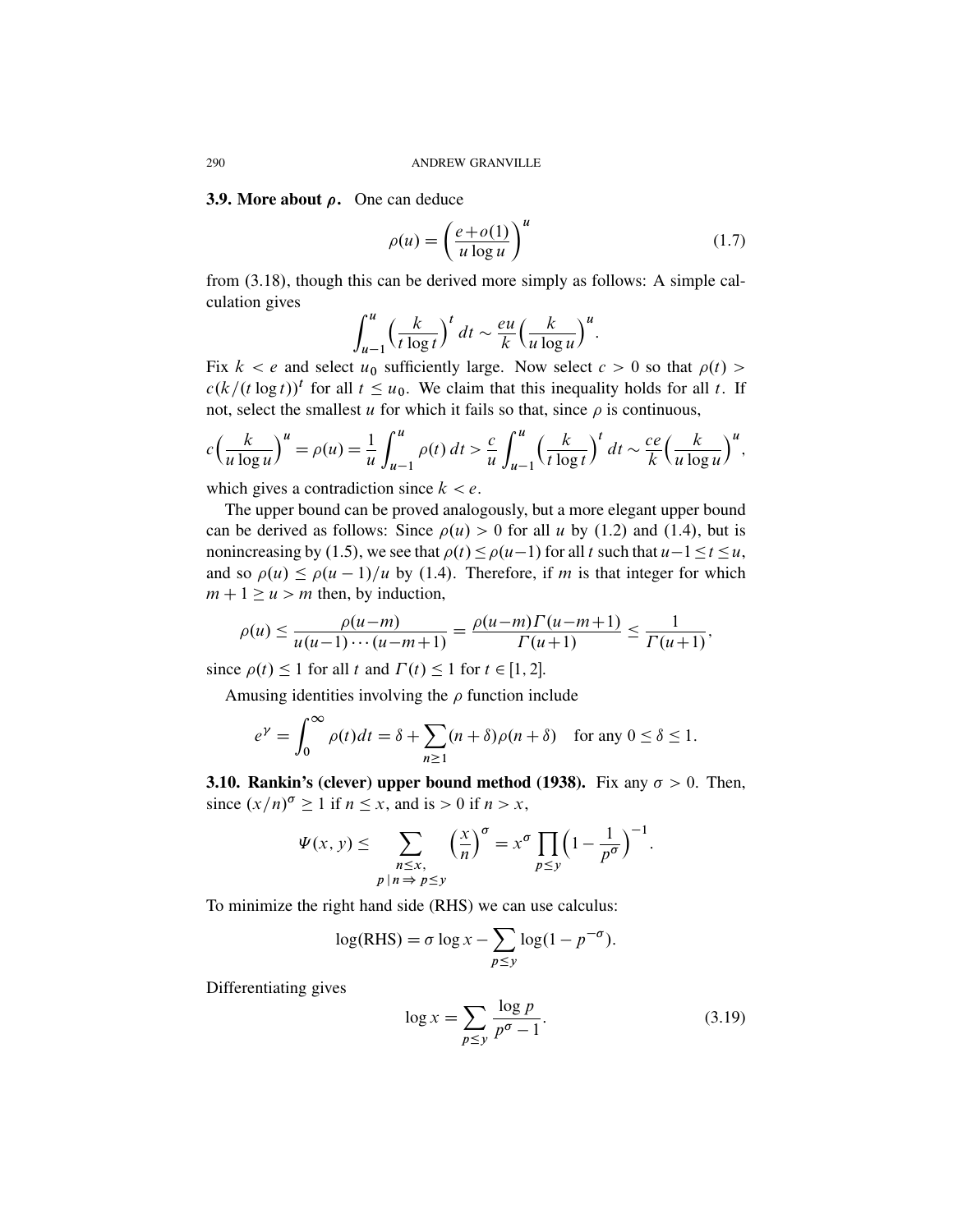Not easy to explicitly solve! Since the right side is monotone decreasing, continuous as a function of  $\sigma$ , and decreasing from  $\infty$  to 0, there is a unique solution  $\sigma = \alpha(x, y)$ . In fact,

$$
\alpha(x, y) = \frac{\log(1 + y/\log x)}{\log y} \left(1 + O\left(\frac{\log \log(1 + y)}{\log y}\right)\right) \approx 1 - \frac{u \log u}{\log y},
$$

where the last approximation is valid if it is  $> 1/2$ . This formula for  $\alpha$  is tricky and technical to substitute in, and comes out bigger than the correct answer by a small factor (see below  $(3.23)$ ). However, it has the great advantage of being a relatively simple method for obtaining a good upper bound in all ranges for  $x$  and  $y$ , and so has been very useful for applications. In fact this method has featured in many of Erdős and Pomerance's works on counting numbers of interest in computational number theory; see the survey [Pomerance 1989], for example.

*Special case*:  $y = (\log x)^A$  for  $A > 1$ . Let  $\sigma = 1 - 1/A$  to get

$$
\log \prod_{p \le y} \left(1 - \frac{1}{p^{\sigma}}\right)^{-1} \ll \sum_{p \le y} \frac{1}{p^{\sigma}} = \sum_{p \le y} \frac{p^{1/A}}{p} \ll \frac{y^{1/A}}{\log y} \ll \frac{\log x}{\log \log x}
$$

Therefore  $\Psi(x, (\log x)^A) \leq x^{1-1/A + O(1/\log \log x)}$ . Combining this with (3.3), we obtain

$$
\Psi(x, (\log x)^A) = x^{1-1/A + O(1/\log \log x)}.
$$

3.11. Iterating the identities more carefully. With more care, the error term in (3.13) can be improved to, for all  $y \ge \log^{2+\epsilon} x$ ,

$$
\Psi(x, y) \log x = \sum_{p \le y} \Psi\left(\frac{x}{p}, y\right) \log p + O(\Psi(x, y)).\tag{3.20}
$$

:

From this we can deduce the following result ( much as in the proof of [Granville 1993a, Proposition 1]), which explains Hildebrand's result  $(1.10)$  (and after):

THEOREM. *Define*  $\rho_{\nu}(u)$  *as follows*:

$$
\rho_y(u) = 1 \quad \text{for } 0 \le u \le 1
$$

*and*

$$
\rho_y(u) = \frac{1}{u \log y} \sum_{p \le y} \rho_y \left( u - \frac{\log p}{\log y} \right) \frac{\log p}{p}
$$

*for*  $u > 1$ *. Then* 

$$
\Psi(x, y) = x \rho_y(u) \left( 1 + O_{\varepsilon} \left( \frac{\log(u+1)}{\log y} \right) \right)
$$

*for all*  $x \ge y \ge (\log x)^{2+\varepsilon}$ , *where*  $x = y^u$ .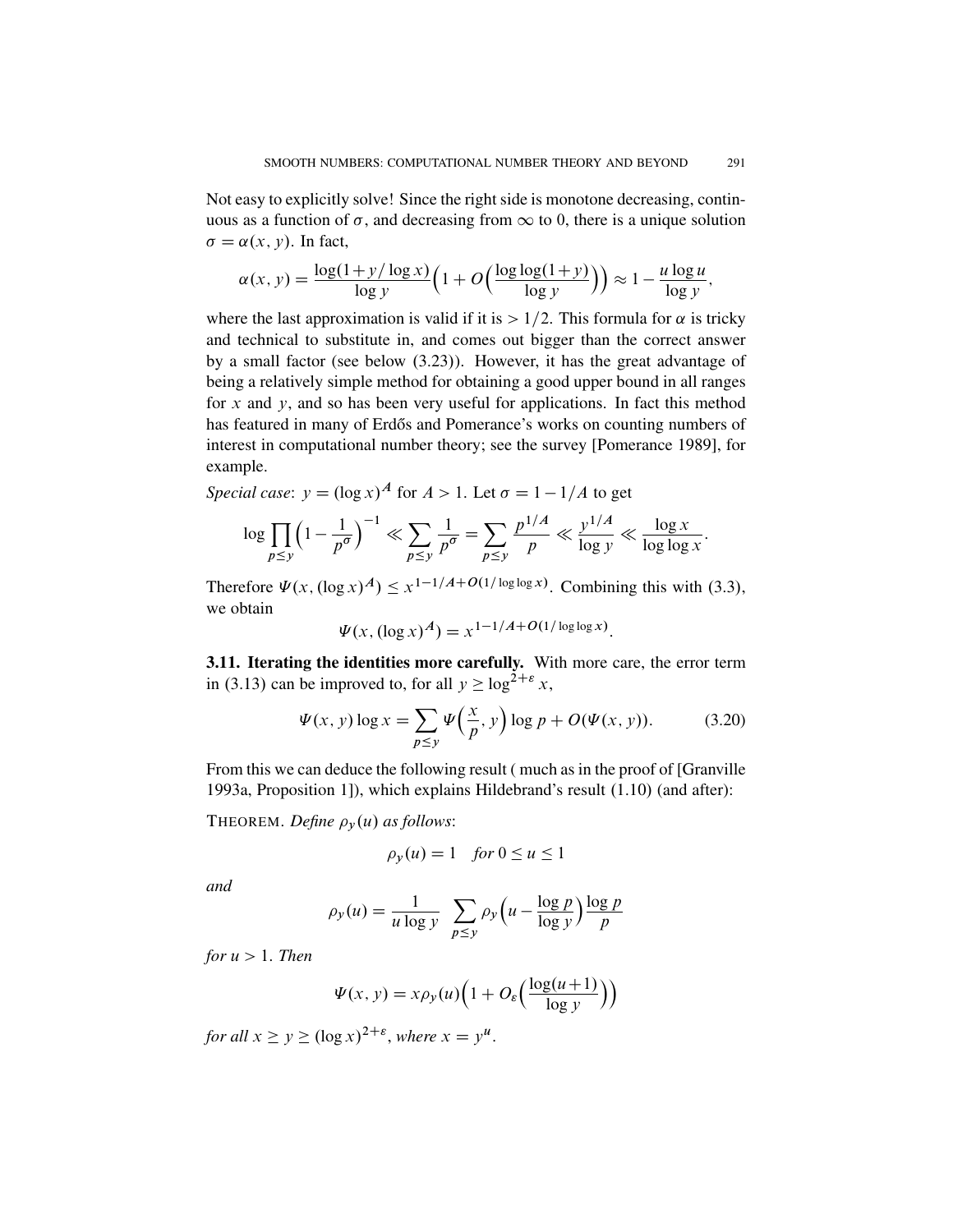Moreover

$$
\rho_y(u) = \rho(u) \Big( 1 + O_{\varepsilon} \Big( \frac{\log(u+1)}{\log y} \Big) \Big)
$$

uniformly in a range for  $u$  and  $y$  if and only if

$$
|\theta(y) - y| \ll \frac{y}{u^{1+o(1)}}\tag{3.21}
$$

uniformly in the same range for u and y, where  $\theta(y) := \sum_{p \leq y} \log p$ . The strongest form of the prime number theorem known gives the range  $(1.10)$ . The Riemann Hypothesis is equivalent to: One can take  $u = y^{1/2-\epsilon}$  for all  $\varepsilon > 0$  in  $(3.21)$ , which gives us  $(1.11)$ .

3.12. The saddle point method. Hildebrand and Tenenbaum [1986], developing an old approach of de Bruijn, used the saddle point method to get an asymptotic for  $\Psi(x, y)$  in all ranges that are not easily handled by other methods. They started with Perron's formula: Fix  $\alpha > 0$  real. Then

$$
\int_{\text{Re}(s)=\alpha} \frac{y^s}{s} ds = \begin{cases} 1 & \text{if } y > 1, \\ 1/2 & \text{if } y = 1, \\ 0 & \text{if } 0 < y < 1. \end{cases}
$$

If we want those  $n \ge 1$  for which  $n < x$ , we can recognize them as those with  $x/n > 1$ . Therefore

$$
\Psi(x, y) = \sum_{\substack{n \le x, \\ p|n \Rightarrow p \le y}} 1 = \sum_{\substack{n \ge 1, \\ p|n \Rightarrow p \le y}} \int_{\text{Re}(s) = \alpha} \frac{(x/n)^s}{s} ds + O(1)
$$

$$
= \int_{\text{Re}(s) = \alpha} \left( \sum_{\substack{n \ge 1, \\ p|n \Rightarrow p \le y}} \frac{1}{n^s} \right) \frac{x^s}{s} ds + O(1)
$$

$$
= \int_{\text{Re}(s) = \alpha} \xi(s, y) \frac{x^s}{s} ds + O(1), \tag{3.22}
$$

where  $\xi(s, y) := \prod_{p \le y} (1 - 1/p^s)^{-1}$ .

Select  $\alpha = \alpha(x, y)$  (the optimization point in Rankin's upper bound). Define  $\varphi_k = \varphi_k(s, y) = (d/ds)^k \log \xi(s, y)$  with  $\varphi = \varphi_0$ , so that  $\log x + \varphi_1(\alpha, y) = 0$ by  $(3.19)$ . One shows that the main contribution to this integral comes from a very short segment close to  $\alpha(x, y)$ , the "saddle point", so that

$$
\Psi(x, y) = \frac{1}{2i\pi} \int_{\alpha(x,y)-i/\log y}^{\alpha(x,y)+i/\log y} \xi(s, y) x^s \frac{ds}{s} + \text{small error}.
$$

Now if  $s = \alpha + it$ , then

$$
\frac{x^s}{s} = \frac{x^{\alpha}}{\alpha} \cdot \frac{x^{it}}{1 + it/\alpha} = \frac{x^{\alpha}}{\alpha} e^{it \log x} \left( 1 - \frac{it}{\alpha} + \text{error} \right);
$$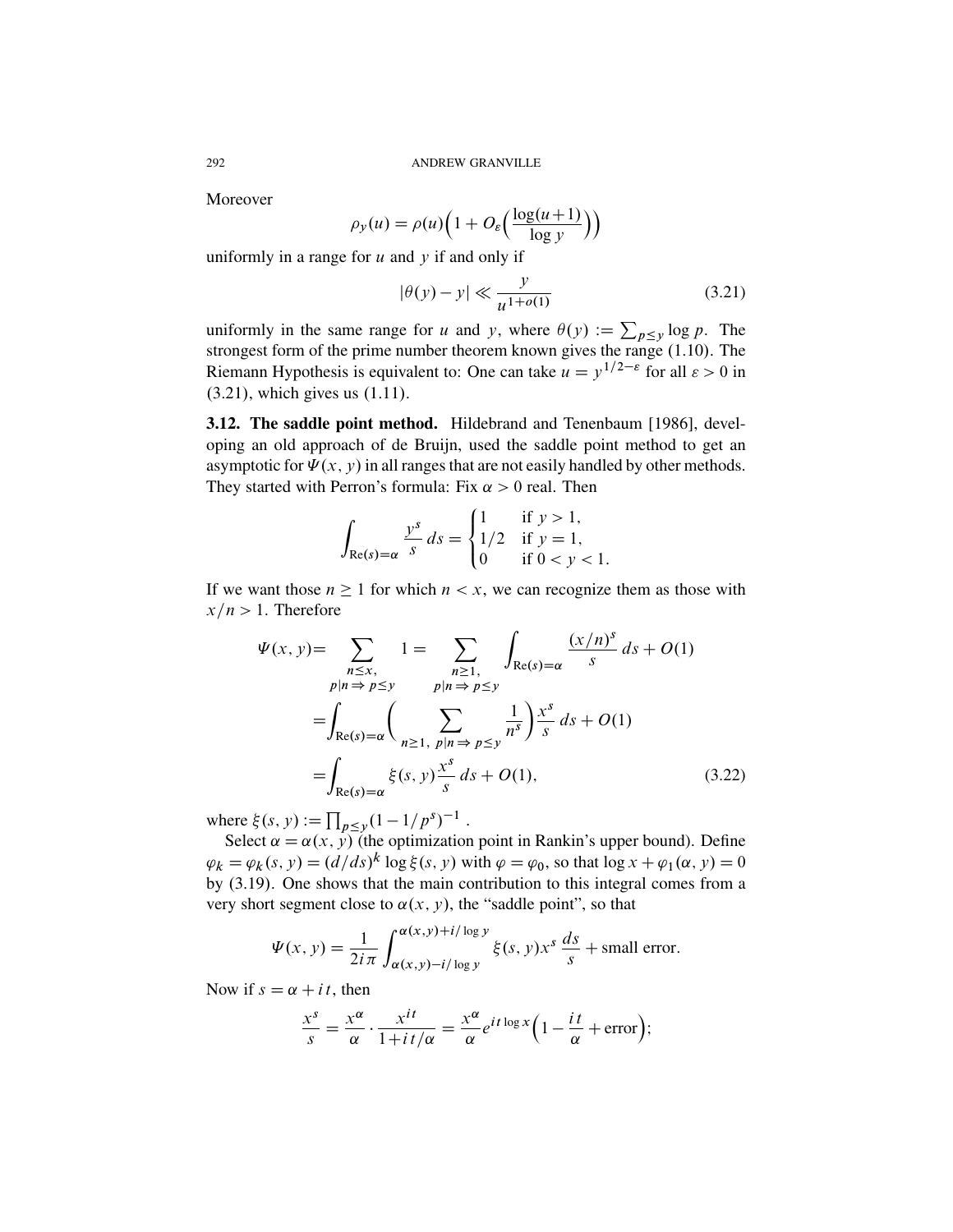and, developing the Taylor series,

$$
\log\left(\frac{\xi(s,\,y)}{\xi(\alpha,\,y)}\right) = \varphi(\alpha+it,\,y) - \varphi(\alpha,\,y) = it\varphi_1 - \frac{t^2}{2}\varphi_2 - \frac{it^3}{6}\varphi_3 + O(t^4\varphi_4),
$$

so that

$$
\frac{x^s}{s}\xi(s, y) = \frac{x^{\alpha}}{\alpha}\xi(\alpha, y)e^{it(\log x + \varphi_1(\alpha, y))} \times e^{-t^2\varphi_2/2}\left(1 - \frac{it}{\alpha} - \frac{it^3}{6}\varphi_3 + \text{error}\right).
$$

Therefore, since  $\log x + \varphi_1(\alpha, y) = 0$ ,

$$
\frac{1}{2i\pi} \int_{\alpha - i/\log y}^{\alpha + i/\log y} \xi(s, y) \frac{x^s}{s} ds
$$
  
=  $\frac{x^{\alpha}}{\alpha} \xi(\alpha, y) \frac{1}{2\pi} \int_{-1/\log y}^{1/\log y} e^{-t^2 \varphi_2/2} \left(1 - \frac{it}{\alpha} - \frac{it^3}{6}\varphi_3 + \text{error}\right) dt$   
=  $\frac{x^{\alpha}}{\alpha} \xi(\alpha, y) \frac{1}{\sqrt{2\pi \varphi_2}} (1 + \text{error})$ 

(since  $\int_{-\infty}^{\infty} e^{-at^2} dt = \sqrt{\pi/a}$ ). Therefore, for all  $x \ge y \ge 2$ ,

$$
\Psi(x, y) = \frac{x^{\alpha} \xi(\alpha, y)}{\alpha \sqrt{2\pi \varphi_2(\alpha, y)}} \Big( 1 + O\Big(\frac{1}{u} + \frac{\log y}{y}\Big)\Big). \tag{3.23}
$$

Note that this is smaller than the upper bound  $\Psi(x, y) \leq x^{\alpha} \xi(\alpha, y)$ , given by Rankin's method, by a factor  $\frac{\alpha}{\sqrt{\varphi_2(\alpha, y)}} \ll \log x$ . Evaluating the esoteric expression on the right side of  $(3.23)$  is in general a difficult problem (indeed it may be argued that we have traded in one intractable problem for another!). However one can make some interesting deductions; for example, one can deduce that if  $1 \leq c \leq y$  then

$$
\Psi(cx, y) = \Psi(x, y)c^{\alpha(x, y)}\Big(1 + O\Big(\frac{1}{u} + \frac{\log y}{y}\Big)\Big),\tag{3.24}
$$

so that one can solve an old conjecture of Erdős:

$$
\Psi(2x, y)/\Psi(x, y) \sim \left(1 + \frac{y}{\log x}\right)^{(\log 2)/(\log y)}
$$
  
 
$$
\sim \begin{cases} 1 & \text{if and only if } y \leq (\log x)^{1+o(1)}, \\ 2 & \text{if and only if } y > (\log x)^{\infty}. \end{cases}
$$

In between is a transition:

$$
\Psi(2x, y) \sim 2^{1-1/\alpha} \Psi(x, y) \quad \text{when} \quad y = (\log x)^{\alpha + o(1)} \quad \text{with } \alpha > 1.
$$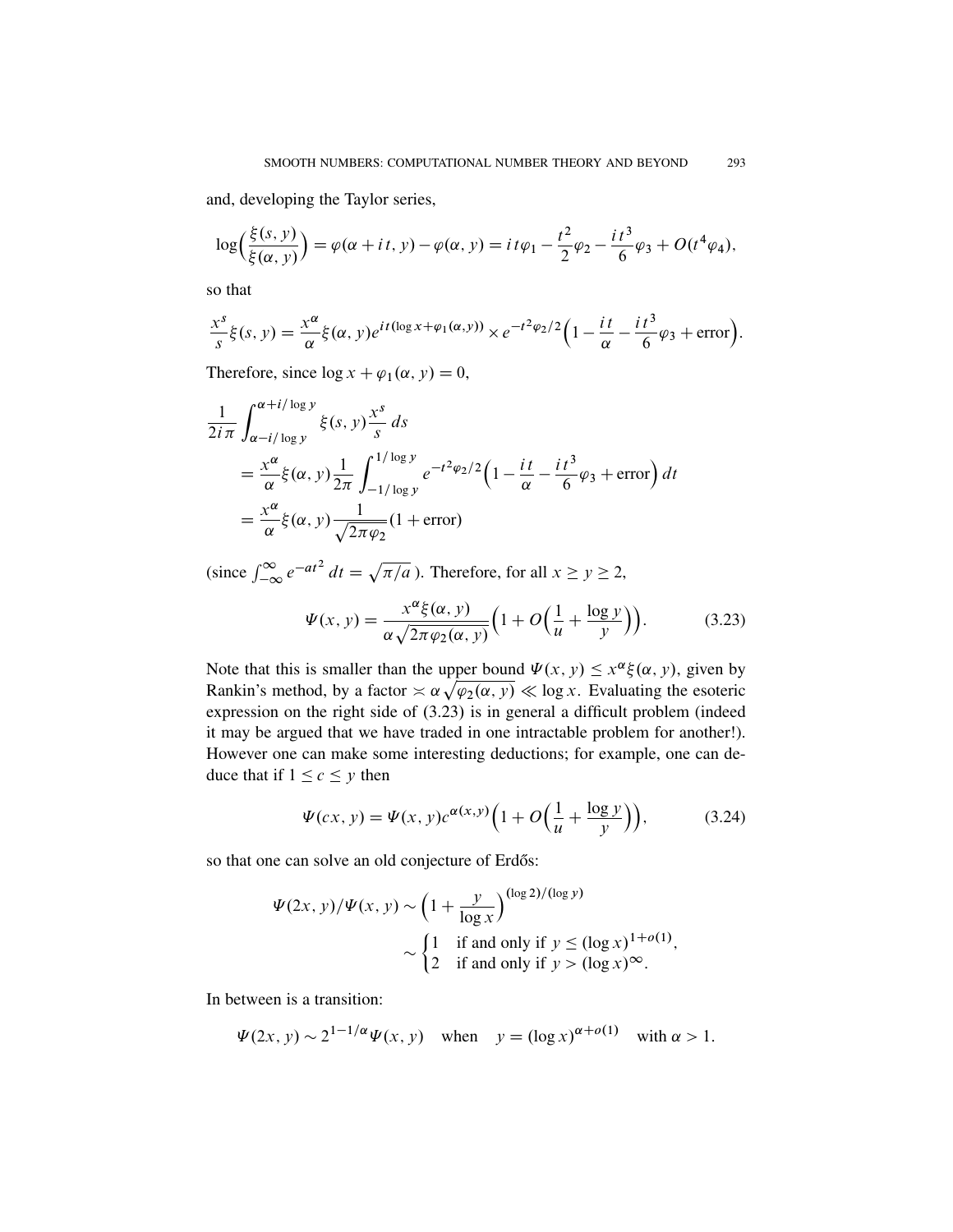This, and a function field analogue, inspired Soundararajan to find an easy deduction of  $(1.8)$  in the range  $(1.10)$  from  $(3.23)$ , based on the idea that, in a wide range,

$$
\frac{\Psi(x^2, y^2)}{x^2} \sim \frac{\Psi(x, y)}{x}.
$$

# 4. Smooths in short intervals, in arithmetic progressions, and as values of polynomials

4.1. Smooths in short intervals. One might guess that smooth numbers are "well-distributed" in short intervals, that is, that roughly the same proportion of integers in a short interval near  $x$  are smooth as amongst all of the integers up to x. More precisely we expect that, usually, we have

$$
\Psi(x+z, y) - \Psi(x, y) \sim \frac{z}{x} \Psi(x, y) \sim z \rho(u). \tag{4.1}
$$

Hildebrand [1986] showed this for  $x \ge z \ge x/y^{5/12}$  in the range (1.10); this can be improved to the range  $x \ge z \ge x/y^{1-o(1)}$  (using identities involving integers with exactly two prime factors in short intervals as at the end of Section 4.2). Friedlander and I [1993] proved  $(4.1)$  in the range

$$
\exp((\log x)^{5/6+o(1)}) \le y \le x \quad \text{and} \quad \sqrt{x}y^2 \exp((\log x)^{1/6}) \le z \le x.
$$

The most elusive goal in the subject is to show that  $(4.1)$  holds when y and z are arbitrary powers of x. Specifically if  $1 > \beta$ ,  $\alpha > 0$ , then one wants to show that

$$
\Psi(x + x^{\beta}, x^{\alpha}) - \Psi(x, x^{\alpha}) \sim x^{\beta} \rho(1/\alpha); \tag{4.2}
$$

our result implies this for  $\beta > 1/2 + 2\alpha$ . Remarks in Section 4.4 suggest that (4.2) is inaccessible if  $\alpha < 1/(4\sqrt{e}) = .15163...$  and  $\beta < \alpha e^{\rho(1/\alpha)}$  (for if we can prove this then we can improve what is known on Vinogradov's conjecture; see Section 1.2). Note that for  $\alpha$  in this range,  $1 < e^{\rho(1/\alpha)} < 1 + 3/10^5$ , so the most accessible inaccessible cases have  $\alpha$ ,  $\beta \approx 5/33$ .

A slight improvement from [Balog 1987] gives that

$$
\Psi(x + x^{\beta}, x^{\alpha}) - \Psi(x, x^{\alpha}) \gg_{\alpha, \beta} x^{\beta}
$$
\n(4.3)

for all  $\beta > 1/2$  and  $\alpha > 0$ . Harman [1991] extended Balog's result by showing

$$
\Psi(x + x^{\beta}, y) - \Psi(x, y) > 0
$$

for any fixed  $\beta > 1/2$  and  $x \ge y \ge \exp((\log x)^{2/3 + o(1)})$ . Lenstra, Pila, and Pomerance [1993] slightly strengthened this result and gave an explicit lower bound of the correct order of magnitude. Xuan [1999] showed, under the assumption of the Riemann Hypothesis, that there is an  $x^{\epsilon}$ -smooth integer in any interval  $[x, x + \sqrt{x}(\log x)^{1+o(1)}].$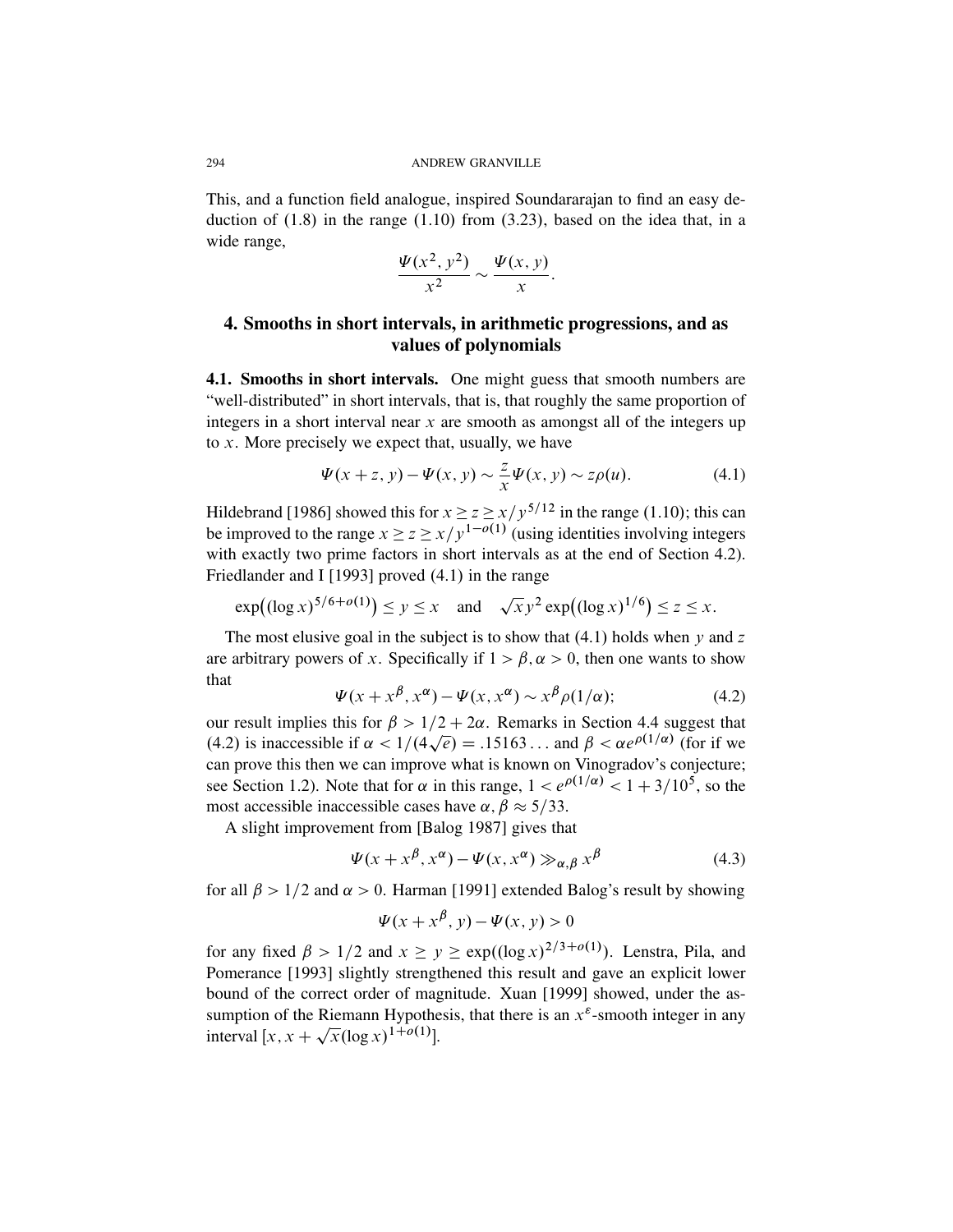Obtaining results like (4.2) and (4.3) with  $\beta = 1/2$  and  $\alpha > 0$  fixed but small seems to be rather difficult, and there are few results. I believe that this is the outstanding problem in the whole area of the distribution of smooth numbers:

CHALLENGE PROBLEM 2000. *Prove that, for all*  $\alpha > 0$ , *if* x *is sufficiently large then* p

$$
\Psi(x + \sqrt{x}, x^{\alpha}) - \Psi(x, x^{\alpha}) > 0. \tag{4.4}
$$

The " $\sqrt{x}$ " barrier for the length of the interval has only been broken in certain special circumstances: In 1987, Friedlander and Lagarias showed, by ingeniously constructing such an integer, that there is always an  $x^{1/2}$ -smooth integer in any interval of length  $x^{1/4+\epsilon}$  near to x, and also an  $x^{1/3}$ -smooth integer in any interval of length  $x^{5/12+\epsilon}$  near to x. Harman [1999] proved (4.3) for  $1/2 \ge \beta \ge 3/7$  with  $\alpha > (3-5\beta)/(2\sqrt{e})$ . In particular this shows one can take any  $\alpha > 1/(4\sqrt{e})$  for  $\beta = 1/2$  in (4.3). This was recently improved by Croot [2001], who showed that for any fixed  $\varepsilon > 0$ ,

$$
\Psi(x + c\sqrt{x}, x^{3/(14\sqrt{e})+ \varepsilon}) - \Psi(x, x^{3/(14\sqrt{e})+ \varepsilon}) \gg_{\varepsilon} \sqrt{x} / (\log x)^{\log 4 + o(1)}
$$

for some constant  $c = c(\varepsilon) > 0$ . This is far from what we need for applications: In Section 1.5, we saw that we would like to prove a rather better lower bound than that given in (4.4), with " $x^{\alpha}$ " replaced by " $L(x)^{c}$ ".

Following Conjecture 4.4.2, we will justify our belief that an estimate like  $\Psi(x + x^{\beta}, x^{\alpha}) - \Psi(x, x^{\alpha}) > 0$  is inaccessible whenever  $\alpha, \beta < 1/(4\sqrt{e})$ ; in this context the results of Harman and Croot seem all the more remarkable for having been obtained with such small  $\alpha$ .

ving been obtained with such small  $\alpha$ .<br>Friedlander and Lagarias [1987] also proved that one can "break the  $\sqrt{x}$ barrier" most of the time. The best result to date of this type, due to Hildebrand and Tenenbaum [1993a], states that for any fixed  $\varepsilon > 0$ , (4.1) holds when

$$
\exp((\log X)^{5/6+\varepsilon}) \le y \le X \quad \text{and} \quad y \exp((\log X)^{1/6}) \le z \le X,
$$

for all but at most  $X/\exp((\log X)^{1/6-\epsilon})$  integers  $x \leq X$ . Assuming the Rie- $\sqrt{L(X)} \leq z \leq X.$ mann Hypothesis, Hafner [1993] showed such a result for  $L(X) \le y \le X$  with

4.2. Smooths in arithmetic progressions. Let  $\Psi_a(x, y)$  be the number of integers in  $S(x, y)$  that are coprime to q. As one might guess,

$$
\Psi_q(x, y) \sim \frac{\varphi(q)}{q} \Psi(x, y)
$$

in a very wide range: Tenenbaum [1993] showed this, provided there are at most  $y^{o(1/\log u)}$  prime factors of q that are  $\leq y$ . In fact Xuan [1995] showed that if q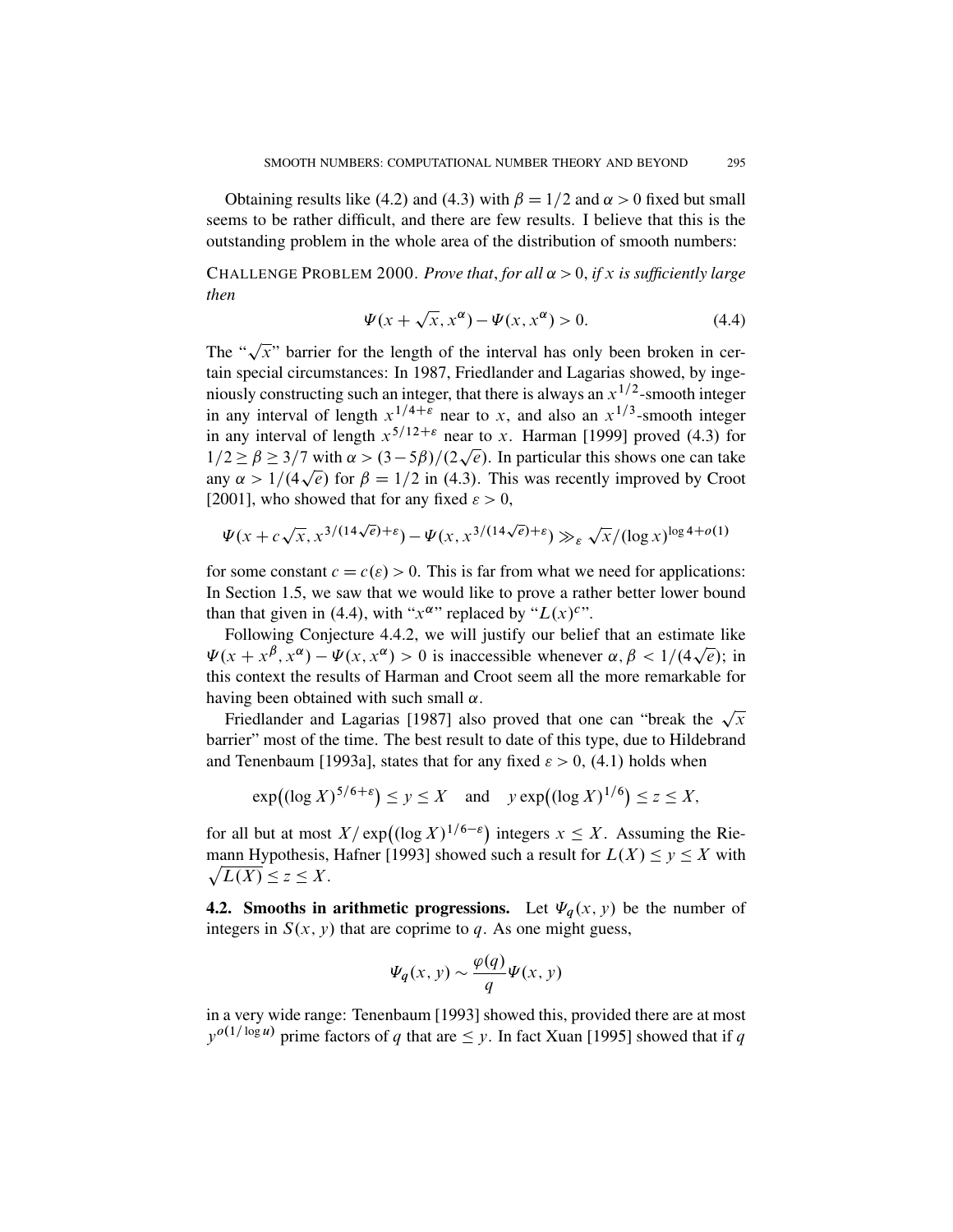has no more than  $y^{1/2}$  prime factors  $\leq y$  then

$$
\Psi_q(x, y) \sim \prod_{p \mid q, \ p \le y} \left(1 - \frac{1}{p^{\alpha(x, y)}}\right) \Psi(x, y)
$$

for  $(\log x)^{1+o(1)} < y < x^{o(1)}$ .

Let  $\Psi(x, y; a, q)$  be the number of integers in  $S(x, y)$  that are equivalent to  $a$  modulo  $q$ . We would expect

$$
\Psi(x, y; a, q) \sim \frac{1}{\varphi(q)} \Psi_q(x, y) \quad \text{whenever } (a, q) = 1. \tag{4.5}
$$

I showed that this is true for

$$
x \ge y \ge q^{1+\varepsilon} \quad \text{as } (\log x) / (\log q) \to \infty. \tag{4.6}
$$

For  $y \geq q^{3/4+\epsilon}$  and  $x \geq y^2$  we get (using results of Balog and Pomerance [1992])

$$
\Psi(x, y; a, q) \approx \frac{1}{\varphi(q)} \Psi_q(x, y) \quad \text{whenever } (a, q) = 1. \tag{4.7}
$$

Harman [Harman 1999] remarkably proves that if  $q$  is cube free then

$$
\Psi(x, y; a, q) \gg \frac{1}{\varphi(q)} \Psi_q(x, y)
$$
 whenever  $(a, q) = 1$ 

for  $y > q^{1/(4\sqrt{e})+\varepsilon}$  and  $x > q^{9/4+\varepsilon}$ . No wider range for y is feasible with the current state of knowledge; see Section 4.4. Recently Soundararajan [2006] has developed a new analytic method which is likely to give asymptotics like (4.5) in a range like  $y > q^{1/(4\sqrt{e})+\varepsilon}$  for a wide range of values of x. Also the method is liable to prove that the smooth numbers are equidistributed in the subgroup of  $(\mathbb{Z}/q\mathbb{Z})^*$  generated by the primes  $\leq y$  in an even wider range for y.

Fouvry and Tenenbaum [1996] showed that (4.5) holds for almost all  $x \leq X$ and for almost all  $q \le \min\{x^{3/5-o(1)}, \exp(c(\log y \log \log y)/(\log \log \log y))\};$ and for almost all  $q \leq \sqrt{x}/\exp((\log x)^{1/3})$  provided  $y > \exp((\log x)^{2/3+o(1)})$ .

For a given sequence  $N = n_1 < n_2 < \cdots$  of integers it is often relatively easy to give an asymptotic estimate for

$$
\sum_{q \le Q} \sum_{\substack{a=1 \\ (a,q)=1}}^q \left| \sum_{\substack{n \in \mathcal{N}, n \le x, \\ n \equiv a \pmod{q}}} 1 - \frac{1}{\varphi(q)} \sum_{\substack{n \in \mathcal{N}, n \le x, \\ (n,q)=1}} 1 \right|^2 \tag{4.8}
$$

when  $Q = x/\log^4 x$ : For example, when N is the sequence of primes, this is  $\sim Qx \log x$ . Bob Vaughan and I have noted that we can get a nontrivial upper bound, but have had difficulties obtaining an asymptotic, when  $N$  is the sequence of y-smooth numbers, for various ranges of values of  $y$ .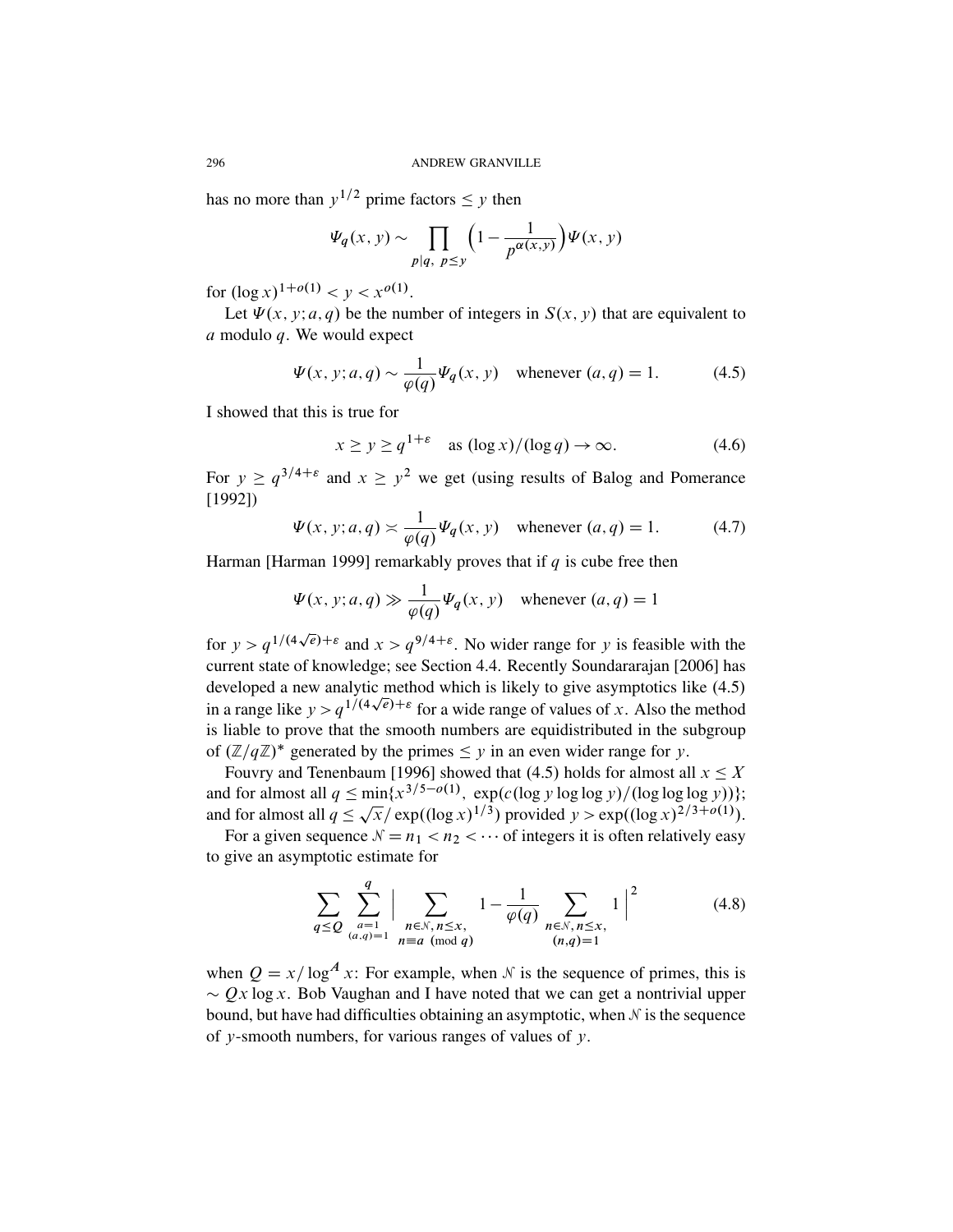One proves results like  $(4.5)$  and  $(4.7)$  in a way similar to Hildebrand's method in Section 3.6. By summing

$$
\sum_{\substack{n \le x, \ p \mid n \Rightarrow p \le y, \\ n \equiv a \pmod{q}}} \log n
$$

in two ways, we get the analogy of the Chebyshev–Hildebrand identity  $(3.12)$ , namely

$$
\Psi(x, y; q, a) \log x = \int_1^x \Psi(t, y; q, a) \frac{dt}{t} + \sum_{\substack{p^m \le x, \\ p \le y, p \nmid q}} \Psi\left(\frac{x}{p^m}, y; q, \frac{a}{p^m}\right) \log p. \tag{4.9}
$$

Now sum this over all a with  $1 \le a \le q$  and  $(a,q) = 1$ , and divide by  $\varphi(q)$ , to get

$$
\frac{\Psi_q(x, y)}{\varphi(q)} \log x = \int_1^x \frac{\Psi_q(t, y)}{\varphi(q)} \frac{dt}{t} + \sum_{\substack{p^m \le x \\ p \le y, p \nmid q}} \frac{\Psi_q(x/p^m, y)}{\varphi(q)} \log p, \quad (4.10)
$$

and we have functional equations for  $\Psi(x, y; q, a)$  and  $\Psi_q(x, y)/\varphi(q)$  that are the same. We can use this to show that (4.5) holds for all  $x \ge y$  provided it holds for all  $x$  in the range

$$
y^{2+\delta}/q > x \ge y.
$$

To get a very sharp range like  $(4.6)$  we first write our functional equation as

$$
\Psi(x, y; q, a) \log x = \sum_{p \le y, p \nmid q} \Psi\left(\frac{x}{p}, y; q, \frac{a}{p}\right) \log p + O\left(\frac{\Psi_q(x, y)}{\varphi(q)}\right). \tag{4.11}
$$

"Iterate this", that is, substitute in

$$
\Psi\left(\frac{x}{p},y;\,q,\frac{a}{p}\right)\log\left(\frac{x}{p}\right)=\cdots,
$$

as determined by  $(4.11)$ , to get

$$
\Psi(x, y; q, a) \log x = \sum_{\substack{p_1, p_2 \le y, \\ p_1, p_2 \nmid q}} \frac{\log p_1 \log p_2}{\log(x/p_1)} \Psi\left(\frac{x}{p_1 p_2}, y; q, \frac{a}{p_1 p_2}\right) + O\left(\frac{\Psi_q(x, y)}{\varphi(q)}\right).
$$

To use this functional equation, we need to know that integers with exactly two prime factors are well-distributed in arithmetic progressions, rather than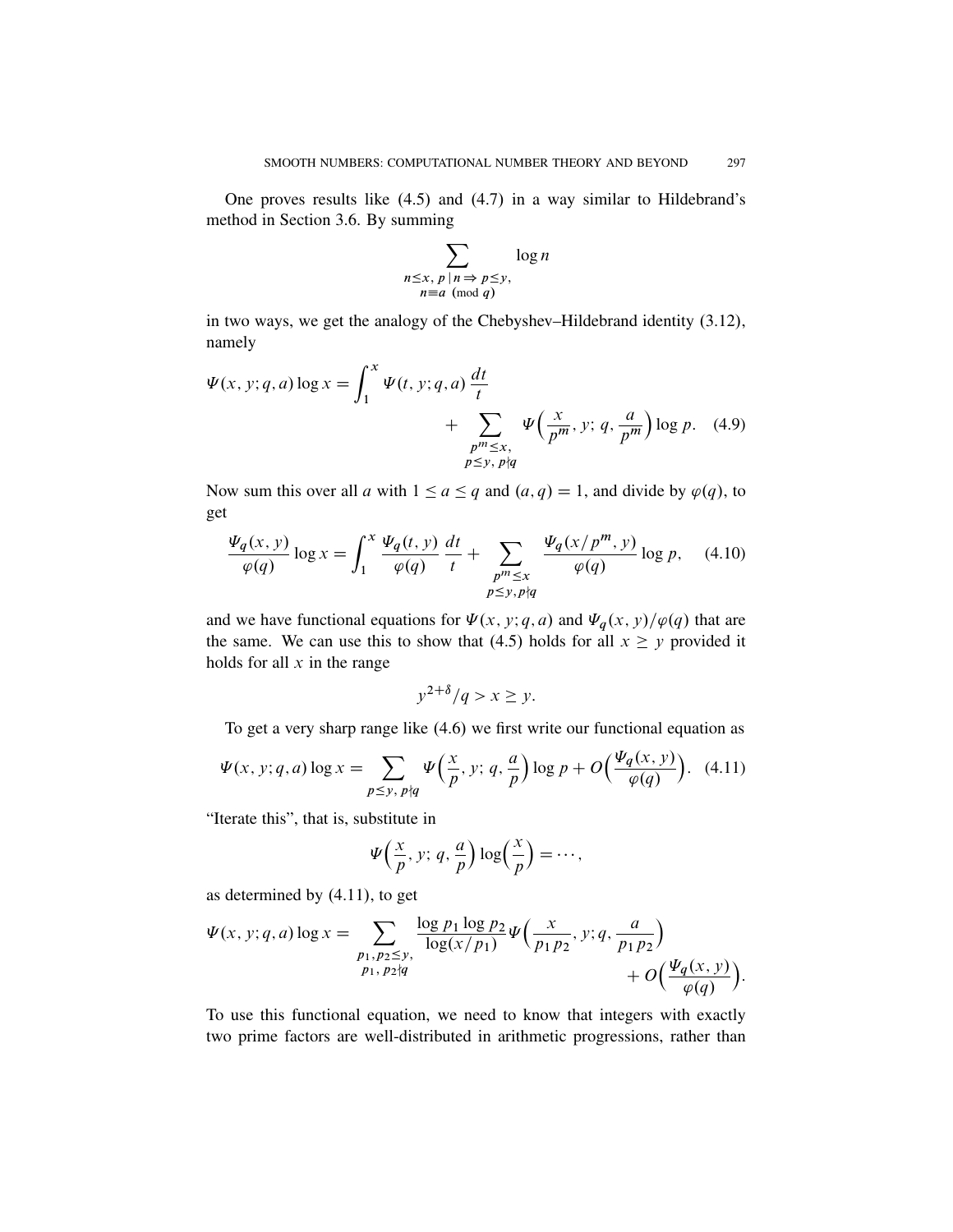primes. Such a result is provided by [Mikawa 1989]: If  $x \ge y \ge x^{1-\epsilon}$  and  $q = o(y/\log^5 x)$ , then

$$
\sum_{\substack{x-y\leq n
$$

for almost all  $(a, q) = 1$ . Therefore  $(4.5)$  holds in the range  $(4.6)$ .

**4.3. Polynomial values.** For a given polynomial  $f(x) \in \mathbb{Z}[x]$ , define

$$
\Psi_f(x, y) = \#\{n \le x : p \mid f(n) \implies p \le y\}.
$$

For f of degree one, the results above imply  $\Psi_f(x, x^{1/u}) \sim x \rho(u)$  for fixed u as  $x \to \infty$ . Actually they even imply that  $\Psi_f(x, y) \sim x \rho(u)$  uniformly for such f when  $u \to \infty$  and  $v / \log u \to \infty$ , where  $x = y^u$  and  $y = H(f)^v$ , and  $H(f)$ , the height of  $f$ , equals the maximum of the absolute values of the coefficients of  $f$ .

For irreducible  $f$  of degree  $d$  we expect

$$
\Psi_f(x, x^{1/u}) \sim \rho(du)x \quad \text{as } x \to \infty,
$$
\n(4.12)

for fixed  $u > 0$ , as we discussed in Section 1.1. Hmyrova [1966] gave an upper bound of similar order of magnitude<sup>1</sup> for irreducible polynomials by showing  $\Psi_f(x, x^{1/u}) \ll_f x(e/u)^u$  if  $y = x^{1/u} \ge \log x$ .

Balog and Ruzsa [1997] showed that

$$
\Psi_f(x, x^{1/u}) \asymp_{f,u} x \tag{4.13}
$$

when f is the product of two linear polynomials in  $\mathbb{Z}[x]$ . Hildebrand [1989] proved (4.13) for  $k/u > e^{-1/(k-1)}$  when f splits completely into k distinct linear factors over  $\mathbb{Z}[x]$ . Dartyge [1996] proved (4.13) for  $f(t) = t^2 + 1$  when  $u < 179/149$ .

For general f of higher degree, let  $d_1, d_2, \ldots, d_k$  be the degrees of the distinct irreducible factors of f, where d is the maximum of the  $d_i$  and  $\ell$  is the number of j for which  $d_i = d$ . Very recently Dartyge, Martin and Tenenbaum [2001] proved (4.12) for fixed  $1/u > d - 1/\ell$ ; and Martin [2002] proved

$$
\Psi_f(x, x^{1/u}) \sim \rho(d_1 u)\rho(d_2 u) \cdots \rho(d_k u)x \tag{1.20}
$$

in the same range, assuming a suitable and plausible uniform version of hypothesis  $H$ . (Hypothesis  $H$  is a grand generalization of the prime twins conjecture which, in its simplest form, states that if  $f_1(t), \dots, f_k(t) \in \mathbb{Z}[t]$  are irreducible polynomials, which have the property that for every prime  $p$  there exists an

<sup>&</sup>lt;sup>1</sup>Wolke [1971] claimed to have given an upper bound with a factor  $1/u^{du}$  in both these problems but Friedlander points out that the deduction of  $[(24)]$  there, and thus the whole proof, seems flawed.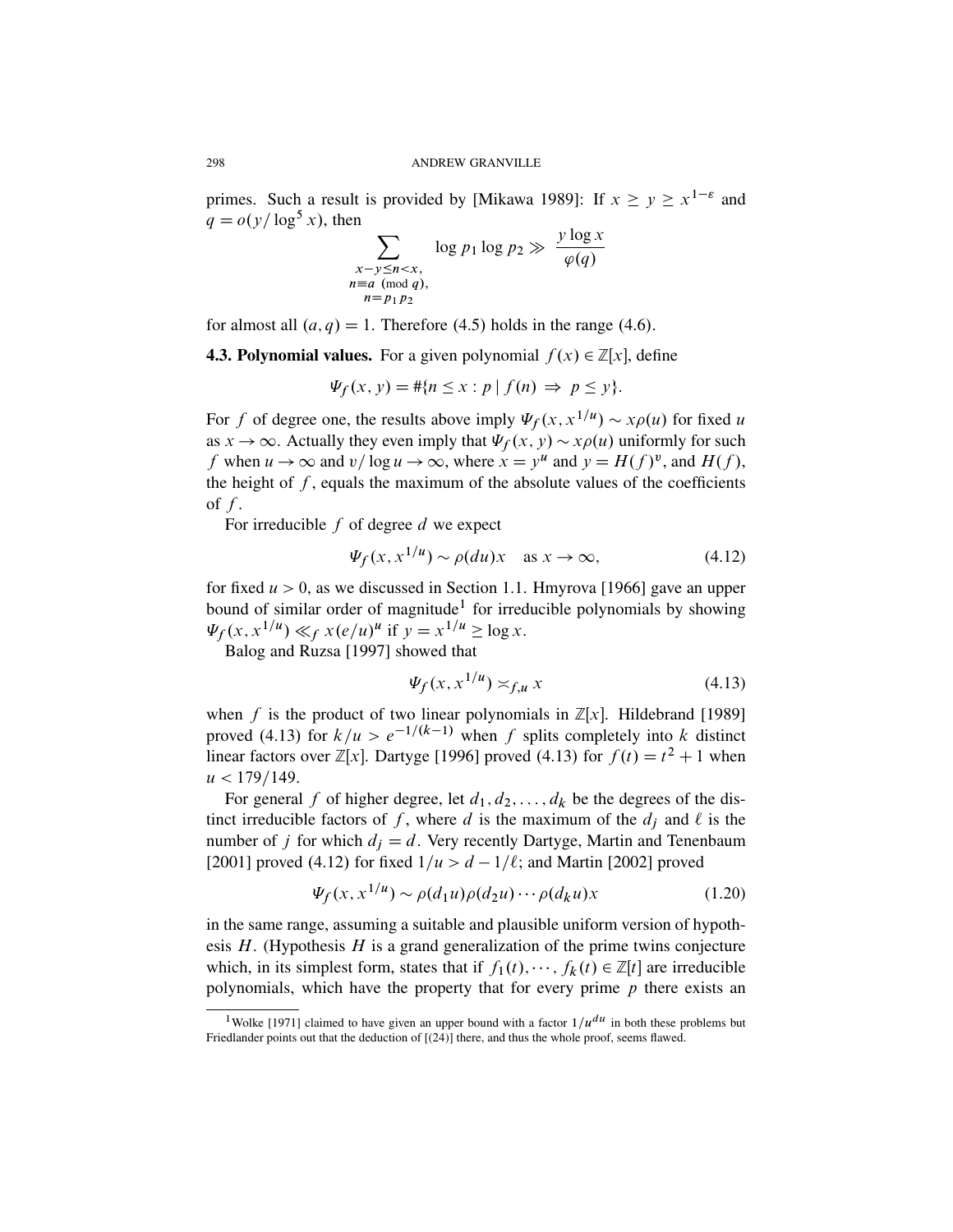integer  $a_p$  such that p does not divide  $f_1(a_p) f_2(a_p) \cdots f_k(a_p)$ , then there are infinitely many distinct integers n for which  $|f_1(n)|$ ,  $|f_2(n)|$ , ...,  $|f_k(n)|$  are all prime.)

Dartyge, Martin and Tenenbaum [2001] also showed that

$$
\pi_f(x, x^{1/u}) \gg \pi(x),
$$

where  $\pi_f(x, y) = \#\{q \le x : q \text{ prime and } p \mid f(q) \implies p \le y\}$  for  $1/u > d$  –  $1/(2\ell)$ . Hmyrova [1966] gave the general upper bound (see again our footnote on page 298) of  $\pi_f(x, x^{1/u}) \ll_f \pi(x)/u^{1+o(1)}u$  for  $y = x^{1/u} > \log x$ .

4.4. Limitations on what we might prove. In our current state of knowledge it seems inaccessible to improve upon what is known about Vinogradov's conjecture, or the following generalization:

VINOGRADOV'S CONJECTURE  $(+\varepsilon)$ . *Fix an integer*  $k \geq 2$ . *For each prime* p, *the least k-th power nonresidue* (mod *p*) *is*  $\ll_{\varepsilon,k} p^{\varepsilon}$ .

In Section 6.4 we give the proof that this holds for any  $\varepsilon > 1/(4u_k)$  where  $u_k$ is defined so that  $\rho(u_k) = 1/k$  (and thus  $u_k \sim (\log k)/(\log \log k)$ ). Given how long this result has remained unimproved, one must surely regard any estimate on smooth numbers that implies an improvement to be "inaccessible" for now, since it would have wide ramifications, not only affecting problems in computational number theory but also such an old chestnut of analytic number theory; see Section 1.2 for further discussion.

If  $\Psi(x, y; a, q) > 0$  for sufficiently large x then every residue class (mod q) is generated by the primes  $\leq y$  implying Vinogradov's Conjecture  $(+\varepsilon)$  if we can take  $y$  to be an arbitrarily small power of x. Thus we assume that such a result is inaccessible. This is why Harman's result, mentioned in Section 4.2, seems so remarkable in the context of the  $k = 2$  case of Vinogradov's conjecture; see Section 6.4.

In fact, if  $\Psi(x, y; a, p) > 0$  for sufficiently large x for more than  $(p-1)/k$ residue classes a (mod p) with  $(a, p) = 1$ , then the primes  $\leq y$  generate more than just the  $k$ -th power residues (mod  $p$ ). Such a result would be implied if  $\Psi(x, y; a, p) < k\Psi_p(x, y)/(p-1)$ . Thus we believe that the following conjecture is inaccessible for any  $\varepsilon < 1/(4\sqrt{e})$ :

CONJECTURE 4.4.1. *Fix*  $\varepsilon > 0$  sufficiently small. If  $y = q^{\varepsilon}$ , then for sufficiently *large* x *we have*

$$
\Psi(x, y; a, q) < \frac{2\Psi_q(x, y)}{\varphi(q)}.\tag{4.14}
$$

These observations are all due to Friedlander who was motivated by them to give the first bounds of type  $(4.7)$ .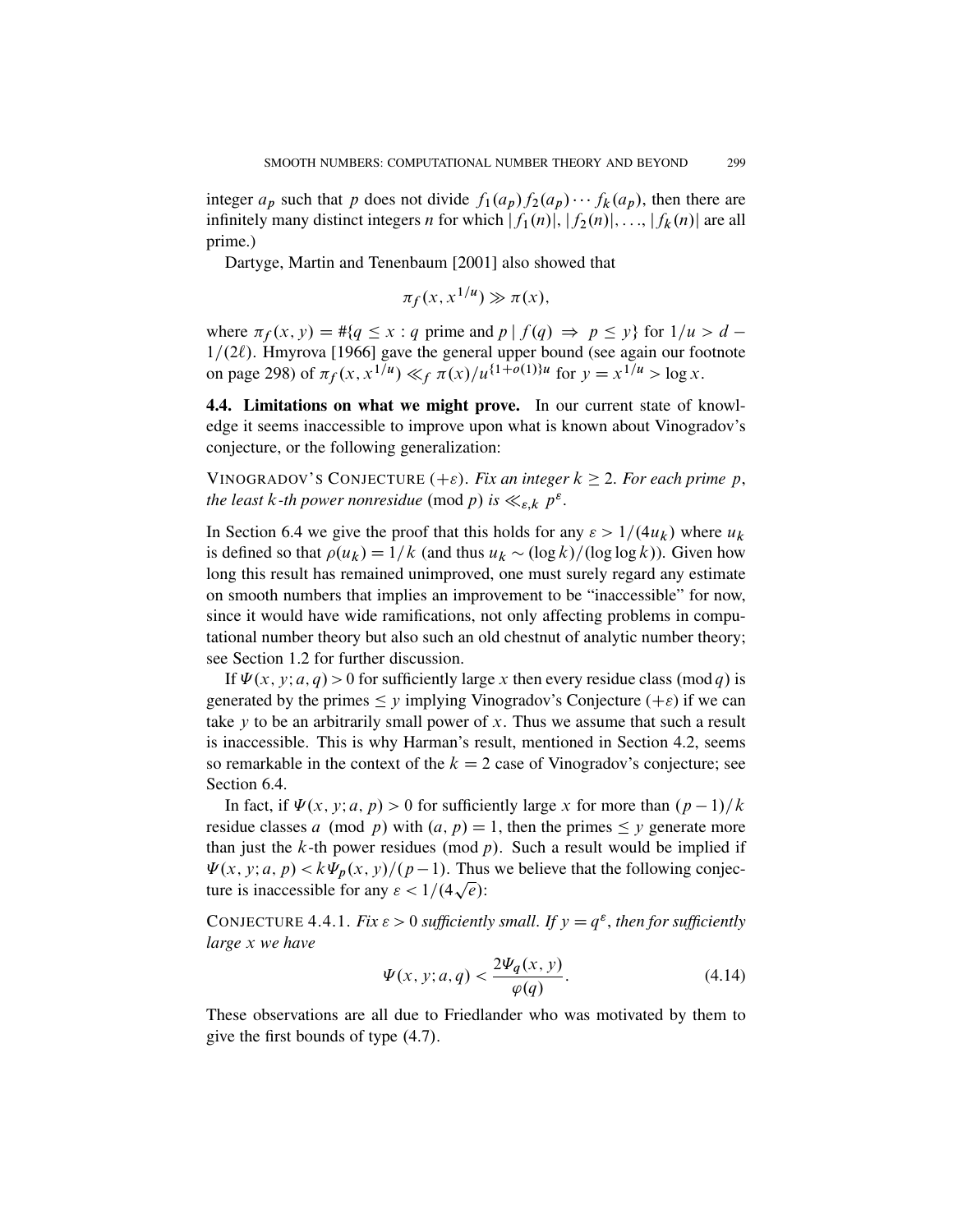The following conjecture is certainly a goal of researchers into smooths in short intervals (see Section 4.1):

CONJECTURE 4.4.2. *Fix*  $\varepsilon > 0$ . *If* x *is sufficiently large, then* 

$$
\Psi(x, x^{\varepsilon}) - \Psi(x - x^{\varepsilon}, x^{\varepsilon}) > 0. \tag{4.15}
$$

If this conjecture is true then Vinogradov's Conjecture  $(+\varepsilon)$  holds whenever  $-1$  is not a k-th power residue (mod p): Let q be the least positive k-th power nonresidue (mod p), which we can assume is  $> p^{\varepsilon}$ . By the above conjecture, there exists a y-smooth integer  $p - m$  in  $(p - q, p - 1)$ , where  $y = q - 1$ , which is thus a k-th power residue (mod p); but then so is  $-1 \equiv (p-m)/m \pmod{p}$ , which gives a contradiction. p

Thus Conjecture 4.4.2 seems inaccessible even for  $\varepsilon < 1/(4$  $\overline{e}$ ), since this would imply an improvement on what is known about Vinogradov's conjecture for primes  $p \equiv 3 \pmod{4}$  (though Croot and Harman have recently given results that approach this boundary, as reported in Section 4.1).

This argument still works if

$$
\Psi(x^{\beta}, x^{\alpha}) + \{\Psi(x, x^{\alpha}) - \Psi(x - x^{\beta}, x^{\alpha})\} > x^{\beta}
$$

for sufficiently large x. Such an estimate would be guaranteed if  $(4.2)$  holds, for  $\beta < \alpha e^{\rho(1/\alpha)}$ .

Even a rather weaker conjecture of the form  $(4.3)$  seems inaccessible for similar reasons:

CONJECTURE 4.4.3. *Fix*  $\varepsilon > 0$ . *For*  $\delta > 0$  *sufficiently small, we have* 

$$
\Psi(x+z, y) - \Psi(x, y) \gtrsim \frac{\delta}{\varepsilon} z \quad \text{for } x \ge z \ge x^{\delta} \quad \text{and } x \ge y \ge x^{\varepsilon}, \qquad (4.16)
$$

*whenever* x *is sufficiently large*.

Note that this follows from (4.2) for any fixed  $0 < \delta < (1/2) \varepsilon \rho(1/\varepsilon)$ .

Vinogradov's Conjecture  $(+\varepsilon)$  does follow, in general, from this conjecture: Let q be the least positive k-th power nonresidue (mod  $p$ ), which we can assume is >  $p^{\varepsilon}$ . We may also assume that  $\varepsilon < 1/\sqrt{e}$  (since Vinogradov's conjecture is known to be true for larger  $\alpha$ ).

Let  $y = q - 1$ . Define  $t<sub>i</sub> = [j p/q]$ . Note that at most one of  $t<sub>i</sub> + i$  and  $q(t_j + i) - j p$  is a k-th power residue (mod p) since their ratio is q (mod p). Thus, taking  $0 \le j \le q - 1$  and  $1 \le i \le I = [p^{\delta}]$ , we deduce that there are at most  $(q - 1)I$  k-th power residues (mod p) amongst the union of

$$
\bigcup_{j=0}^{q-1} (t_j, t_j + I) \text{ and } \bigcup_{j=0}^{q-1} \bigcup_{i=1}^{I} \{q(t_j + i) - j p\} = (0, qI].
$$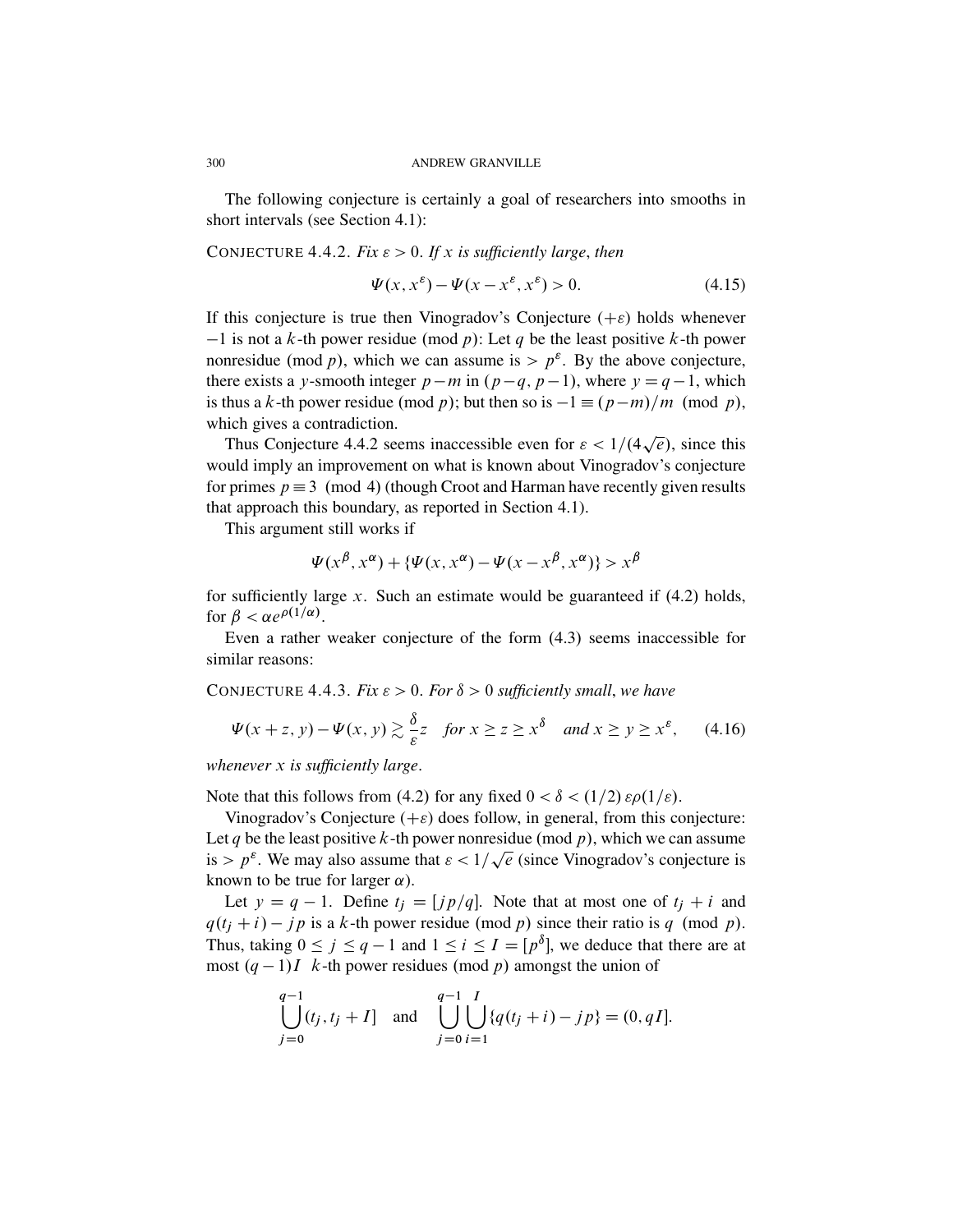Since every  $\nu$ -smooth integer amongst these is a  $k$ -th power residue, we deduce that

$$
qI > \Psi(qI, y) + \sum_{j=0}^{q-1} {\{\Psi(t_j + I, y) - \Psi(t_j, y)\}}.
$$
 (4.17)

By (4.2) we expect the above to be  $\sim qI(\rho(1 + \delta/\varepsilon) + \rho(1/\varepsilon))$ . Now  $1/\varepsilon >$  $\sqrt{e}$ , so that  $\rho(1/\varepsilon) < 1/2$ , and thus to get a contradiction we certainly need  $\rho(1 + \delta/\varepsilon) > 1/2$ , so that  $\delta/\varepsilon < 1$  and therefore  $\rho(1 + \delta/\varepsilon) = 1 - \log(1 + \delta/\varepsilon)$ by  $(1.3)$ . This implies we get a contradiction (so that Vinogradov's Conjecture  $(+\varepsilon)$  holds) provided (4.2) holds uniformly for  $\delta < \varepsilon (e^{\rho(1/\varepsilon)} - 1)$ .

In the hypothesis of Conjecture 4.4.3 we allow " $\delta > 0$  sufficiently small"; in particular, assume  $\delta < \varepsilon$ . Then the right side of (4.17) is

$$
\gtrsim qI\left(\rho\left(1+\frac{\delta}{\varepsilon}\right)+\frac{\delta}{\varepsilon}\right)=qI\left(1+\left(\frac{\delta}{\varepsilon}-\log\left(1+\frac{\delta}{\varepsilon}\right)\right)\right)
$$

by Conjecture 4.4.3, giving a contradiction. Thus Vinogradov's Conjecture  $(+\varepsilon)$ also follows from Conjecture 4.4.3.

4.5. The distribution of  $y$ -smooth integers and their prime divisors. It is evident that if y is sufficiently small, then most y-smooth integers up to x will be divisible by high powers of primes, whereas if y is large (say  $y = x$ ), then few y-smooth integers are divisible by high powers. To understand the change in nature of  $\Psi(x, y)$  at y near log x, from (1.14) if  $y > (\log x)^{1+\epsilon}$  to (1.18) if  $y = o(\log x)$ , we need to better understand what the elements of  $S(x, y)$  look like.

A proportion  $6/\pi^2$  of the y-smooth integers up to x are squarefree, whenever y is larger than any fixed power of  $\log x$  (that is,  $(\log y)/(\log \log x) \rightarrow \infty$ ). That proportion drops to 0 once  $y < (\log x)^{2+o(1)}$ ; and, since there are only  $2^{\pi(y)}$ y-smooth, squarefree integers, this is  $\Psi(x, y)^{o(1)}$  for  $y = o(\log x)$  by (1.18).

Alladi [1982] noted that for  $u > 2$  but fixed, one has

$$
\sum_{n \in S(x,y)} \mu(n) \sim \omega'(u) \frac{x}{\log^2 y},
$$

where  $\omega$  is as in Section 1.5.

In 1940, Erdős and Kac showed that the values of  $\Omega(n)$ , the total number of prime factors of  $n$ , for  $n$  up to  $x$ , satisfy the normal distribution with mean and variance  $\sim \log \log x$ . Alladi [1987], Hensley [1987], and Hildebrand [1987a; 1987b] showed that, for  $n \in S(x, y)$ , the values of  $\Omega(n)$  also satisfy the normal distribution whenever  $y \gg \log x$ : The mean and variance are  $\sim \log \log x$  when  $u = o(\log \log x)$ ; the mean is  $\approx u$  and the variance is  $\approx u/\log^2 u$  for

$$
\log x \ll y \ll \exp((\log x)^{1/21}).
$$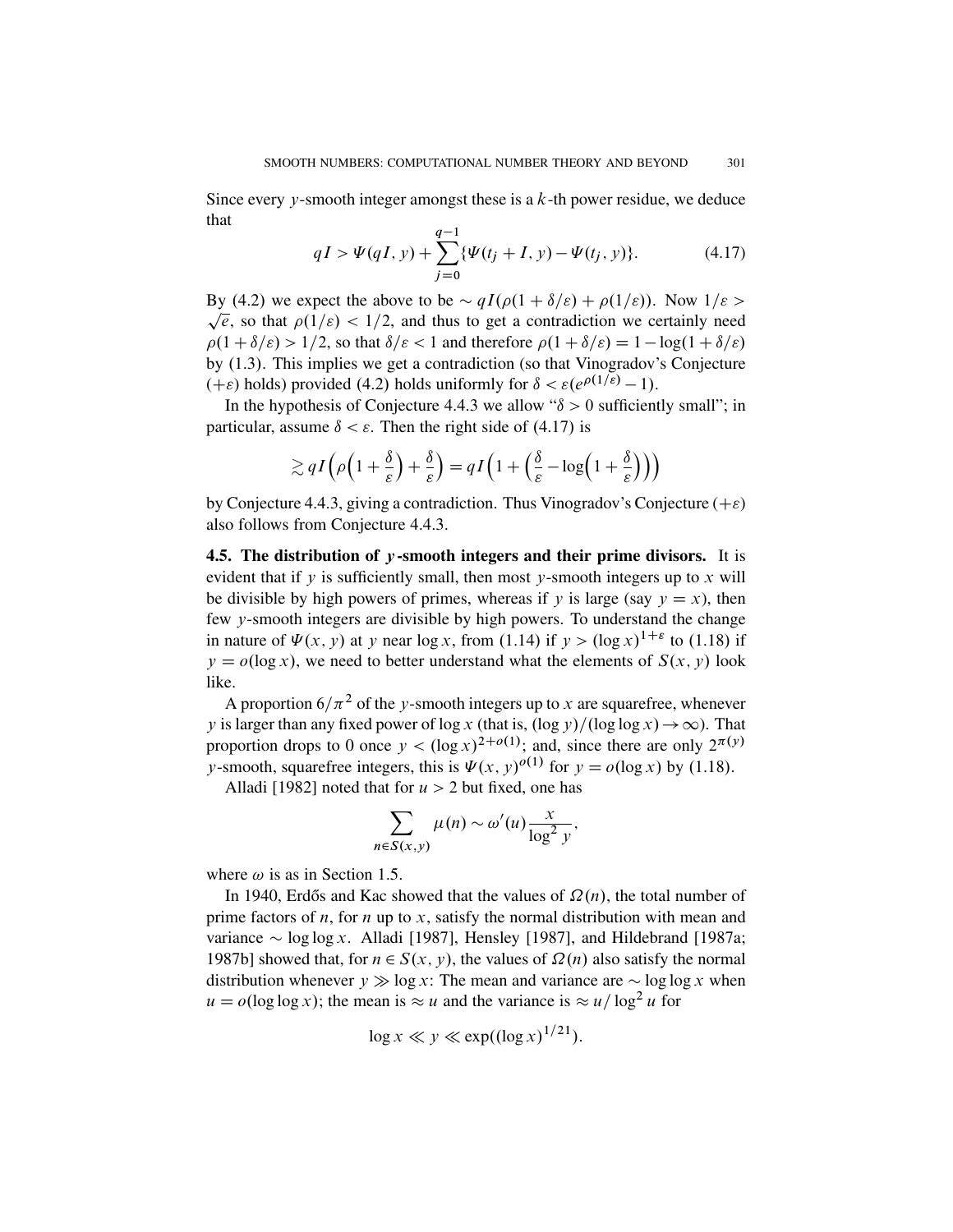Fouvry and Tenenbaum [1991] considered exponential sums over smooth numbers, getting the upper bound

$$
\sum_{n \in S(x,y)} e^{2i\pi a n/q} \ll x(\log qx)^3 \left(\frac{\sqrt{y}}{x^{1/4}} + \frac{1}{\sqrt{q}} + \sqrt{\frac{qy}{x}}\right). \tag{4.18}
$$

I particularly like their result on Riemann's summation theorem: Of course if  $\theta \in (0, 2\pi)$ , then

$$
\sum_{n\geq 1} e^{i\theta n}/n = -\log(1 - e^{i\theta}).
$$

However, ordering  $n$  in the sum by their largest prime factor, we get

$$
\lim_{y \to \infty} \sum_{n \in S(x,y)} e^{i\theta n} / n = -\log(1 - e^{i\theta}) + \begin{cases} \log p / \varphi(p^k) & \text{if } \theta = a/p^k, \ p \text{ prime,} \\ 0 & \text{otherwise.} \end{cases}
$$

The types of results discussed in this subsection are beautifully developed by de la Bretéche and Tenenbaum [2005b].

# 5. Understanding, computing, and playing with smooth numbers

5.1. Gaps in the sequence of smooth numbers. What can we say about gaps in the sequence  $S(x, y) = \{1 = n_1 < n_2 < \cdots\}$ ? Tijdeman [1973; 1974] showed there exist constants  $c_1(y)$ ,  $c_2(y) > 0$  such that

$$
\frac{n_i}{(\log n_i)^{c_1(y)}} \ll_y n_{i+1} - n_i \ll_y \frac{n_i}{(\log n_i)^{c_2(y)}}.
$$

By (1.17), the average gap is  $\frac{dy}{dx}$   $n_i/(\log n_i)^{\pi(y)}$ , so that  $c_2(y) \le \pi(y) \le c_1(y)$ .

Erdős [1955] showed there are no more than  $cy/\log y$  consecutive integers  $n_i$ with each  $n_i \gg y$ ; this was later improved to  $c(y \log \log y)/( \log y \log \log y)$ by Shorey [1973/74].

5.2. Smooth polynomials in finite fields (related to discrete log problem). We define  $N_q(n,m)$  to be the number of polynomials  $f \in \mathbb{F}_q[t]$  of degree n, all of whose irreducible polynomial factors in  $\mathbb{F}_q[t]$  have degree  $\leq m$ .

Manstavičius [1992] gave an asymptotic formula for  $n \geq m$  in the range  $m / \sqrt{n \log n} \rightarrow \infty$ , namely, that

$$
N_q(n,m) \sim \rho(n/m)q^n,
$$

which is not hard to prove using the Buchstab–de Bruijn identity

$$
N_q(n, m) - N_q(n, m - 1) = I_q(m)N_q(n - m, m),
$$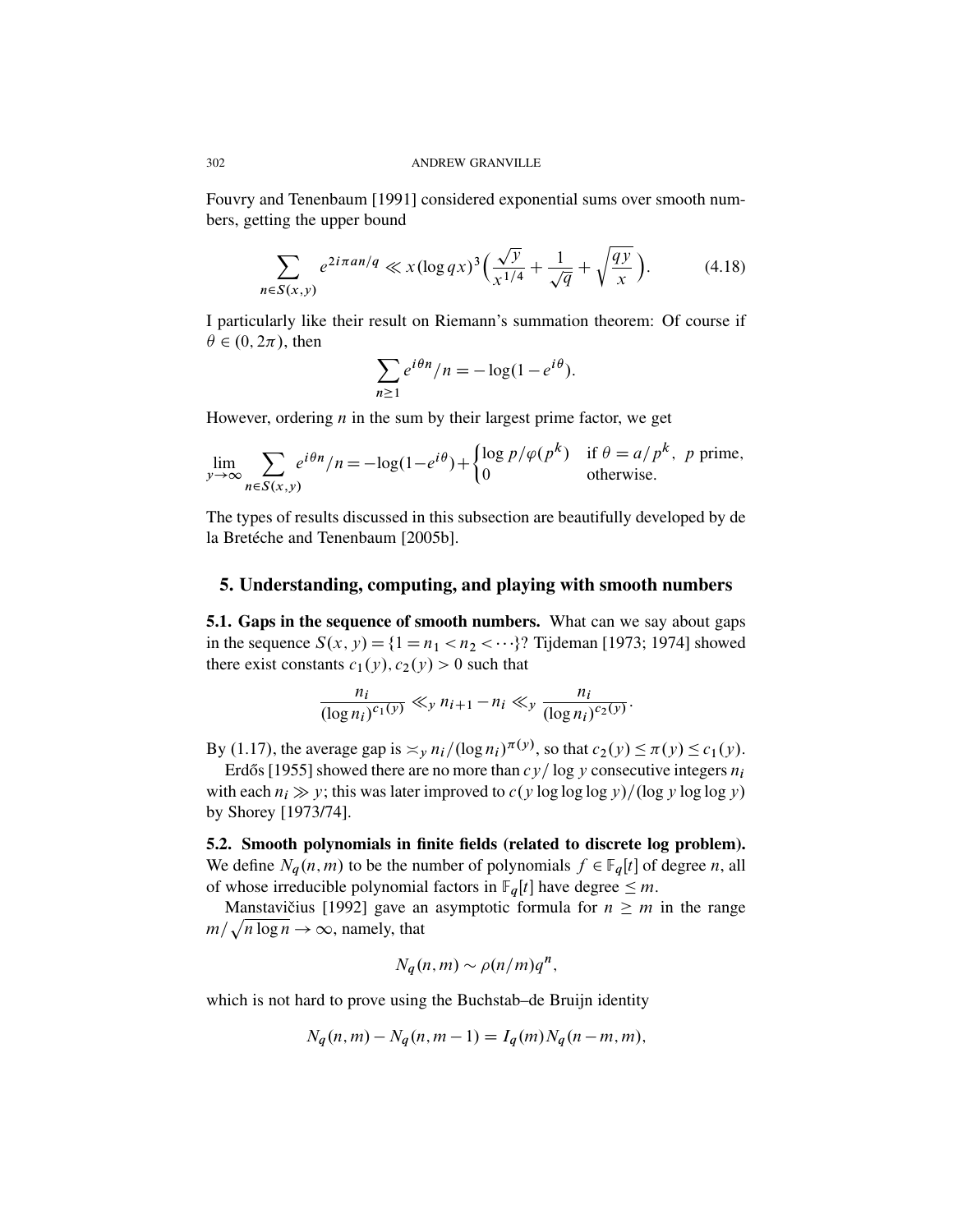where  $I_q(m) = (1/m) \sum_{d | m} \mu(d) q^{m/d}$ , the number of irreducible polynomials in  $\mathbb{F}_q[t]$  of degree m. He also showed that for

$$
\sqrt{n \log n} \ge m \ge (1 + o(1))(\log n)/(\log q),
$$

one can prove an asymptotic formula for  $N_q(n,m)$  analogous to Hildebrand and Tenenbaum's (3.23): note that since  $f_m(z) = \prod_{k \le m} (1 - z^k)^{-I_q(k)} =$  $\sum_{n\geq 1} N_q(n,m)z^n$ , we have, for any  $0 < r < 1$ , the Rankin-type upper bound

$$
N_q(n,m) = \frac{1}{2i\pi} \int_{|z|=r} \frac{f_m(z)}{z^{n+1}} dz \le \frac{f_m(r)}{r^n},
$$

which, when optimized at the saddle point  $r(n, m)$ , is too large by only a small factor. Manstavičius's estimate is difficult to work with, but by comparing  $r(n, m)$  with  $r(2n, 2m)$ , Soundararajan [2001] deduces that

$$
N_q(n,m) = \rho(n/m)q^n \exp\left(O\left(\frac{n\log n}{m^2}\right)\right)
$$

for  $n \ge m \ge \log(n \log^2 n)/(\log q)$  (and a similar method works for  $\Psi(x, y)$ ). As another consequence, Soundararajan shows that if  $n^{2/3} \ge m \ge 1$ , then

$$
\frac{N_q(n+1,m)}{N_q(n,m)} \sim \max(1, qn^{-1/m}).
$$

A consequence of this is that  $N_q(n,m) = q^n/u^{u+o(u)}$ , where  $u = n/m$ , provided  $q \ge (n \log^2 n)^{1/m}$ . Bender and Pomerance [1998] showed  $N_q(n,m) \ge q^n/n^u$ whenever  $m \leq \sqrt{n}$ .

Soundararajan also noted that for  $m \leq (\log n)/(2 \log q)$ , one has the analogy to (1.17) and for  $m \leq (\log n)/(\log q)$  the analogy to (1.18), so that in this range  $N_q(n,m)$  is "polynomial in n", whereas for  $m \gtrsim (\log n)/(\log q)$  it is "exponential in *n*". The transition is analogous to (1.19): For all  $n \ge m \ge 1$  we have

$$
\log N_q(n,m) = \frac{n}{m} g\left(\frac{1}{n}\sum_{k\leq m} k I_q(k)\right) \left(1 + O\left(\frac{1}{m} + \frac{1}{\log n}\right)\right).
$$

Soundararajan's title "Smooth polynomials: analogies and asymptotics" is thus very fitting.

The referee has justifiably complained that I have not adequately discussed the contributions of Adleman, ElGamal, Odlyzko, Bender and Pomerance, and Schirokauer, who, using various clever and difficult techniques, give subexponential bounds for the discrete logarithm problem over finite fields. However this is one subject I will leave the interested reader to check up on independently!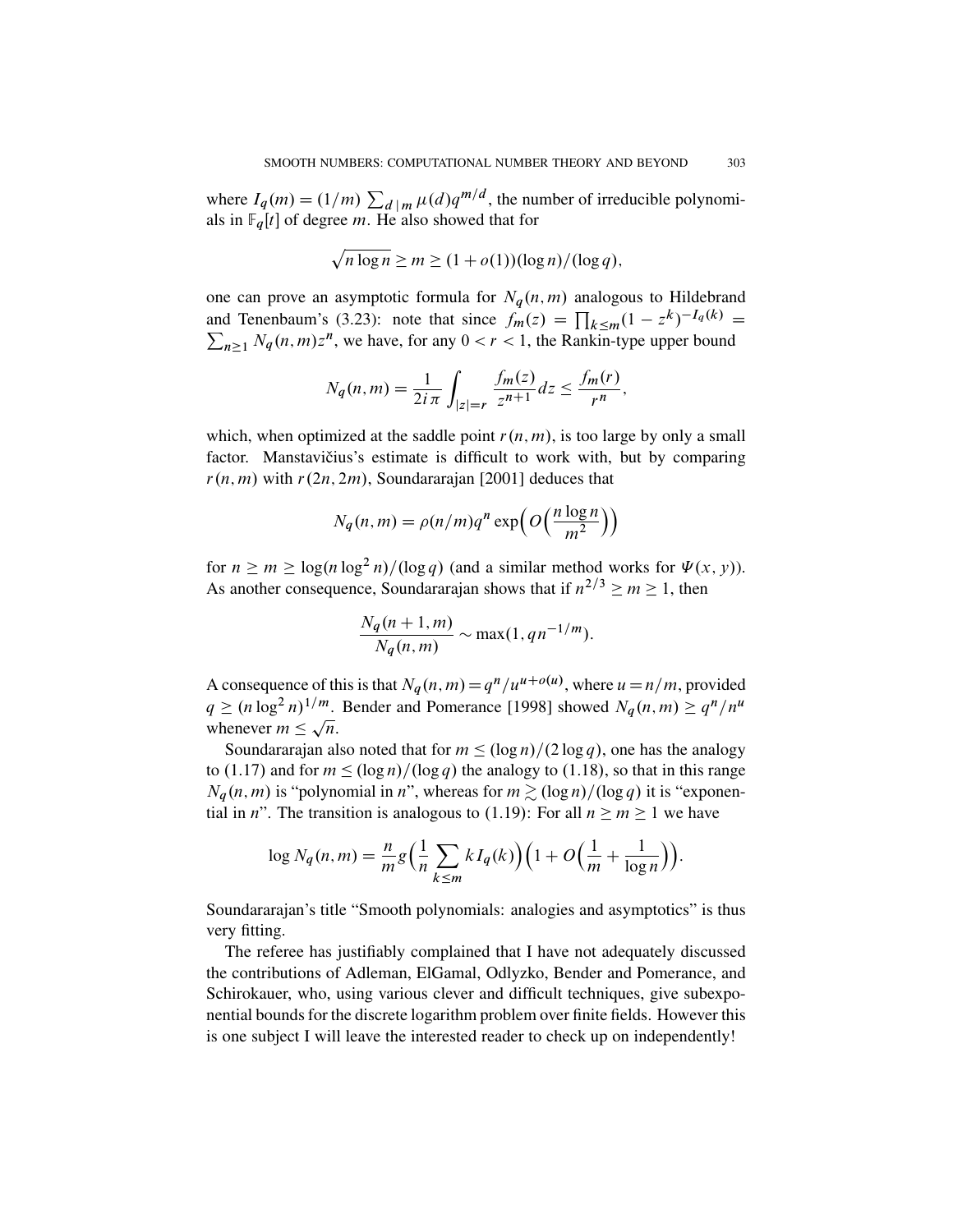# 5.3. Primes *p* where  $p - 1$  is smooth. Define

$$
\pi(x, y) = #\{p \le x : p - 1 \in S(x, y)\}.
$$

One would guess that

$$
\pi(x, y) \sim \pi(x)\rho(u) \quad \text{when } y = x^{1/u}; \tag{5.1}
$$

and, indeed, this follows for all  $u \geq 1$  from a weak form of the Elliott–Halberstam conjecture, a well-believed conjecture in analytic number theory. For some applications  $\pi(x, y) \gg_u \pi(x)$  is enough and is known [Friedlander 1989] to hold for  $u \le 2\sqrt{e} = 3.297442542...$ ; for other applications even  $\pi(x, y) \gg u$  $x/\log^4 x$  is enough and is known [Baker and Harman 1998] for  $u \le 3.3772...$ and some value of  $A$ . One quite surprising application is due to Erdős [1935]:

If  $(5.1)$  holds uniformly for given u, then there exist arbitrarily large integers *n* for which there are more than  $n^{1-1/u-\epsilon}$  solutions *m* to  $\varphi(m) = n$ .

PROOF. Let P be the set of primes  $p \leq (\log N)^u$  such that all prime factors of  $p-1$  are  $\leq v := \log N$ . Consider the set A of integers m that are the product of  $k = \left[ (\log N) / (u \log \log N) \right]$  distinct primes in P: There are

$$
\begin{aligned} \binom{\pi((\log N)^u, \log N)}{k} &\ge \left(\frac{\pi((\log N)^u, \log N)}{k}\right)^k\\ &\ge \left(\frac{(1+o(1))\rho(u)\pi((\log N)^u)}{k}\right)^k = N^{1-1/u+o(1)} \end{aligned}
$$

such integers. However, if  $m \in A$  then  $\varphi(m) < m \le N$ , and q divides  $\varphi(m)$ which implies that  $q \mid p-1$  for some  $p \in P$ , which in turn implies that  $q \leq y$ , so that there are  $\leq \Psi(N, y) = N^{o(1)}$  such values. Therefore some such value of  $\varphi(m)$  is taken by  $\geq N^{1-1/u-o(1)}$  different  $m \in A$ .

Assuming (5.1) holds uniformly with  $y = e^{\sqrt{\log x}}$ , Pomerance [1980] showed

 $\max \# \{ m : \varphi(m) = n \} = x / \exp((1 + o(1)) (\log x \log \log x) / (\log \log x)).$  $n \leq x$ 

Using the ideas of the proof of Theorem 4 and of the second part of Corollary 3 of [Fouvry and Tenenbaum 1996], one can show that

$$
\pi(x, y) \ll \pi(x)\rho(u)
$$

for  $x \ge y \ge \exp((\log x)^{2/3 + o(1)})$ . Pomerance and Shparlinski [2002] gave the slightly weaker upper bound  $\pi(x, y) \ll \pi(x)u\rho(u)$  in the extended range  $x \ge y \ge \exp(\sqrt{\log x \log \log x}).$ 

Adleman, Pomerance and Rumely [1983] developed the fastest known deterministic primality test using primes p where  $p - 1$  is y-smooth; the test was made practical by Cohen and Lenstra.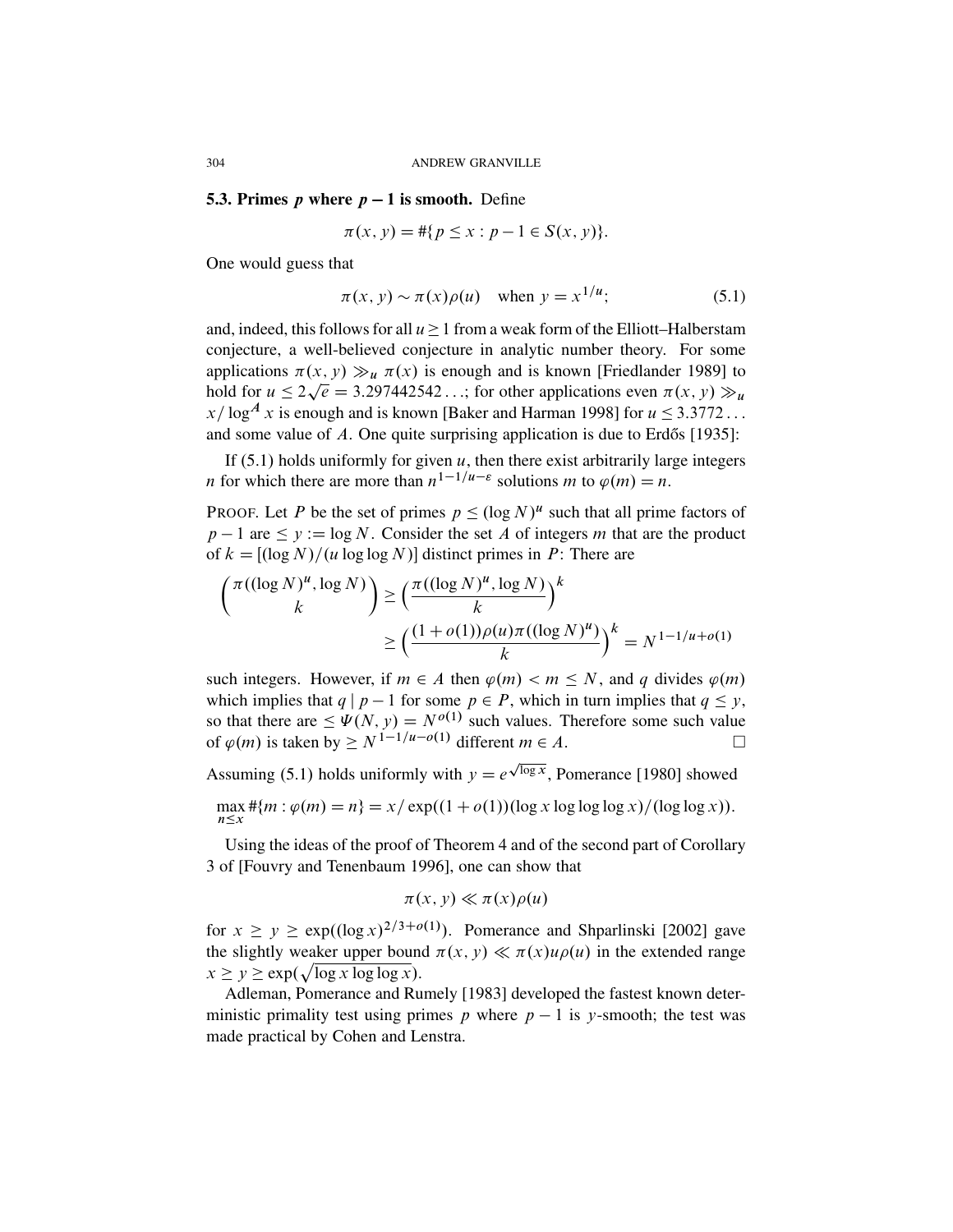Alford, Pomerance, and I [1994] gave another application showing that there are more than  $x^{c(1-1/u)-\varepsilon}$  Carmichael numbers  $\leq x$ . We believe one can take u arbitrarily large in  $(5.1)$  and take c arbitrarily close to 1 (which also follows from a weak form of the Elliott–Halberstam conjecture), so that there are  $\gg x^{1-\epsilon}$  Carmichael numbers  $\leq x$ . From the current state of these analytic quantities, one can then deduce that there are  $\gg x^{2/7}$  Carmichael numbers  $\leq$  x; recently Harman [2005] (and subsequently) improved the method to obtain  $\gg x^{1/3}$  Carmichael numbers  $\leq x$ .

**5.4.** As a sieve, again. Again consider sieving [1, x] with a set of primes P such that  $\prod_{p\in P} (1-1/p) \sim 1/u$ . We wish to determine the (best possible) upper and lower bounds for the number of integers left unsieved. In Section 3.3 we saw that the expected number is  $\sim x/u$ . Hildebrand [1984a; 1984b] showed

$$
\rho(u)x \lesssim
$$
 the number of integers left unsieved  $\leq \left(e^{\gamma} - \frac{c}{u^u}\right)\frac{x}{u}$ 

for some constant  $c > 0$ . Soundararajan and I [2004] recently improved this upper bound to

$$
\leq \left(e^{\gamma} - \frac{1}{u^{1+o(1)}}\right)\frac{x}{u}
$$

which is "best possible". Note that the bound  $\rho(u)x$  cannot be reduced since smooth numbers give such an example. From this perspective, one sees that there are remarkably few smooth numbers compared to what one might expect from the sieve; on the other hand, Pomerance [1995; 2008] again and again makes the opposite assertion, that smooths are "fairly numerous", at least in the contexts that arise in computational number theory. The point is that in sieve theory one is interested in the number of integers composed of primes from the given set using the Euler product as the measure of the size of the set, whereas in computational number theory the correct measure is simply the number of elements of the set, and thus one reaches such different conclusions.

5.5. Smooth twins and the smooth Goldbach problem. Hildebrand [1985b] showed that there are infinitely many pairs  $(n, n+1)$  of  $n^{\epsilon}$ -smooth integers. This has been improved to  $n^{c(\log \log \log n)/(\log \log n)}$ -smooth. Konyagin (unpublished) and Balog and Wooley [1998] showed for any fixed  $\varepsilon > 0$  and integer k, there are infinitely many k-tuples of consecutive  $n^{\varepsilon}$ -smooth integers. Note that the conjecture in Section 1.1 implies that there are  $\sim \rho(1/\varepsilon)^k x$  such k-tuples up to  $x$ . The construction of Konyagin and of Balog and Wooley is remarkably clever yet simple:

Find coprime integers  $m_1, m_2, \ldots, m_k$  with each  $\varphi(m_i)/m_i \leq \varepsilon/2$ , and let  $M = m_1 m_2 ... m_k$ . For each prime  $p \le k$ , determine the integer  $a_p$  with  $a_p \equiv v_p(j) \pmod{m_j}$  for each  $1 \le j \le k$  and  $0 \le a_p \le M - 1$  (here  $v_p(j)$  is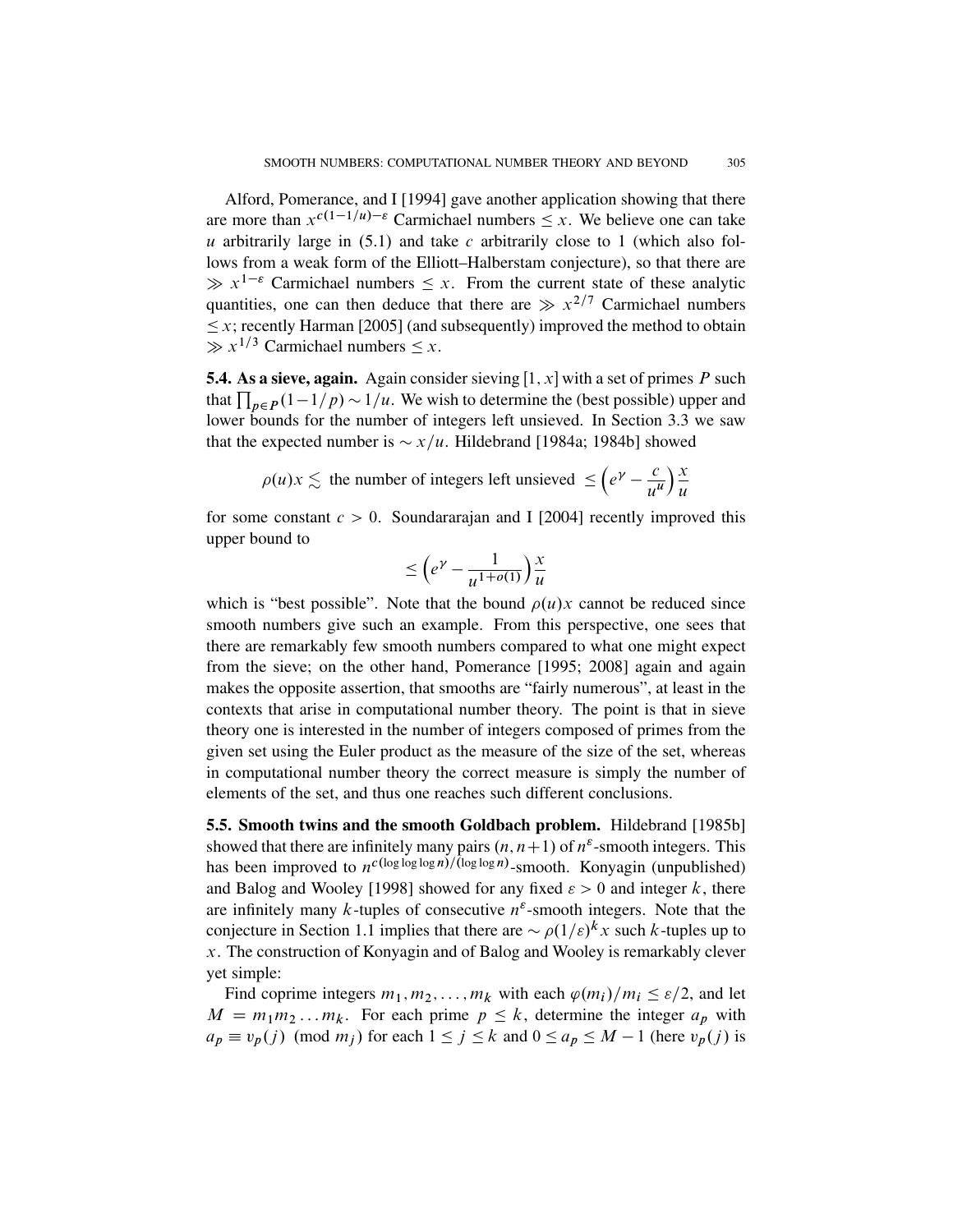the exact power of p dividing j). Let  $b = \prod_{p \le k} p^{a_p}$  and then  $N = bn^M$  for any large integer *n*. We claim  $N-1, \ldots, N-k$  are all  $N^{\varepsilon}$ -smooth for

$$
N - j = j(N/j - 1) = j(n_j^{m_j} - 1) = j \prod_{d \mid m_j} \varphi_d(n_j),
$$

where  $n_j = n^{M/m_j} \prod_{p \leq k} p^{(a_p - v_p(j))/m}$  and each

$$
\varphi_d(n_j) \ll n_j^{\varphi(d)} \le n_j^{\varphi(m_j)} \le n_j^{\varepsilon m_j/2} = (N/j)^{\varepsilon/2} \le N^{\varepsilon/2}.
$$

Balog [1989] showed that every integer  $N$  can be written as the sum of two  $N^{.2695}$ -smooths. Balog and Sarközy [1984a; 1984b] showed that every integer N can be written as the sum of three  $L(N)^{3+o(1)}$ -smooths.

5.6. Average sizes of factors. Dickman's original motivation for studying smooth numbers was to gain a better understanding of the distribution of the largest prime factor  $p(n)$  of integers n. One can easily deduce from his result that the average size of  $(\log p(n))/(log n)$  is

$$
\sim \int_0^\infty \frac{\rho(t)}{(1+t)^2} dt = 0.624\dots,
$$

which is called Golomb's constant.

Knuth and Trabb Prado [1976/77] studied the distribution of the  $k$ -th largest prime factor of an integer, proving that there are  $\sim \rho_k(u)x$  integers<sup>2</sup>  $\leq x$  with *k*-th largest prime factor  $\leq x^{1/u}$ , where  $\rho_k(u) = 1$  for  $u \leq 1$ , and

$$
\rho_k(u) = 1 - \int_1^u (\rho_k(t-1) - \rho_{k-1}(t-1)) \frac{dt}{t}
$$

for  $u > 1$ . They gave the lovely inclusion-exclusion formula (analogous to  $(3.15)$ ) above)

$$
\rho_k(u) = 1 - \sum_{n \ge 0} {n+k-1 \choose k-1} (-1)^n \log_{n+k} (u),
$$

where  $\log_1(u) = \log(u)$  and  $\log_m(u) = \int_1^u (\log_{m-1}(t-1)/t) dt$ . It turns out  $\rho_k(u) \sim e^{\gamma} (\log u)^{k-2}/((k-2)!u)$  for all  $k \ge 2$ , a very different behavior from the  $k = 1$  case.

Using the above, they show that the average order of the logarithm of the second largest prime factor is  $\sim$  .20958 ... log n, and of the third largest is  $\sim$  $.08831... \log n$ .

Suggestively, they show that  $\rho_k(u)$  is also the probability that the k-th longest cycle in a random permutation of N letters has length  $\leq N/u$ .

<sup>&</sup>lt;sup>2</sup>Note that this function  $\rho_k$  is not related to  $\rho_y$  of Section 3.11.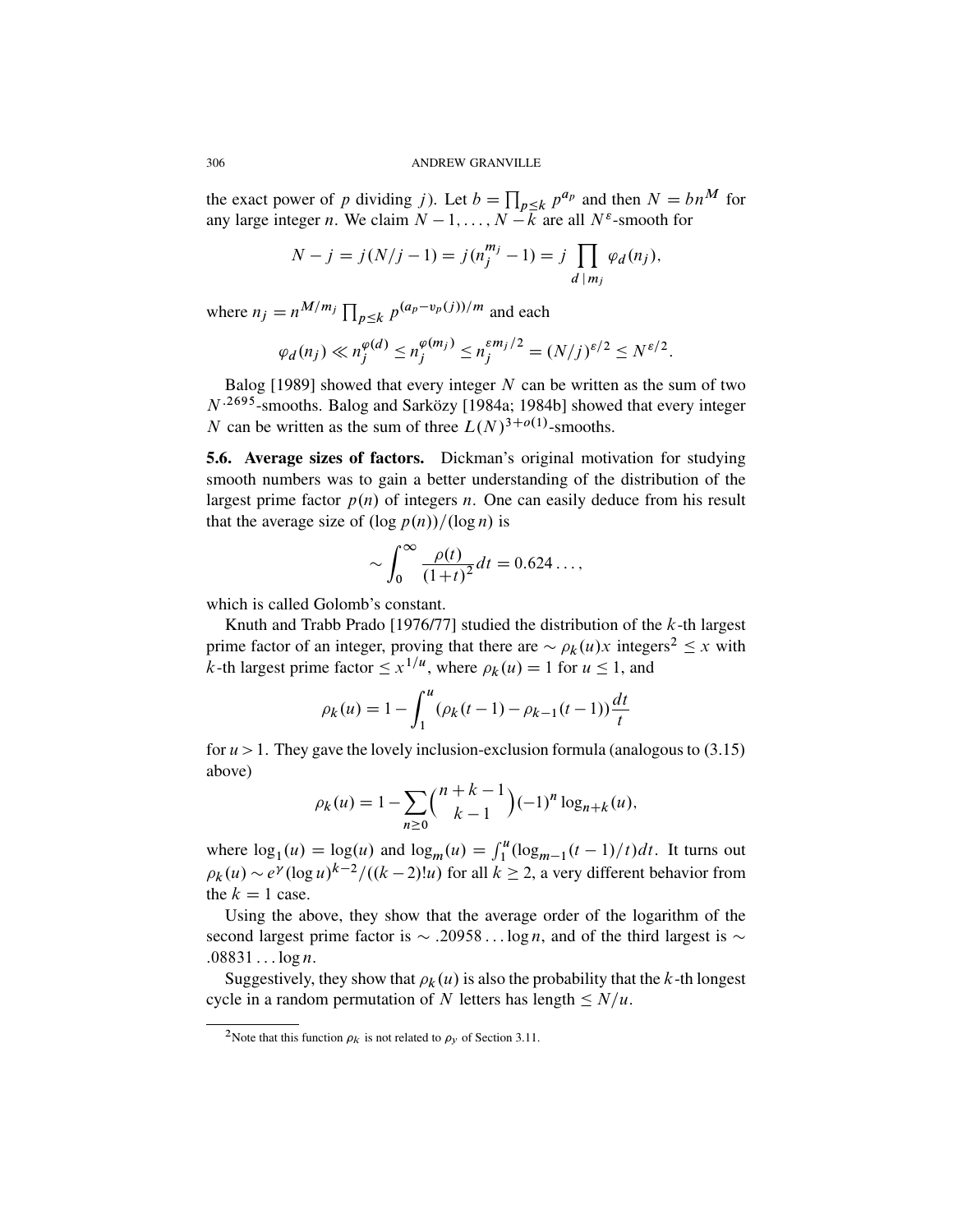Billingsley [1972] generalized Dickman's result to the following: For any  $1 \ge \alpha_1 \ge \alpha_2 \ge \cdots \ge \alpha_k > 0$  there are  $\sim \rho(\alpha_1, \alpha_2, \ldots, \alpha_k)x$  integers *n* up to *x* such the *j*-th largest prime factor of *n* is  $\leq x^{\alpha_j}$  for  $j = 1, 2, ..., k$ , where

$$
\rho(\alpha_1,\ldots,\alpha_k)=\int\cdots\int_{\substack{v_1\geq v_2\geq\cdots\geq v_k\geq 0,\\v_1+v_2+\cdots+v_k\leq 1,\\ \text{each }v_j\leq \alpha_j}}\rho\Big(\frac{1-v_1-v_2-\cdots-v_k}{v_k}\Big)\frac{dv_1\cdots dv_k}{v_1\cdots v_k}.
$$

As discussed in Arratia, Barbour, and Tavaré [1997], this is also the probability that the  $j$ -th longest cycle in a random permutation of  $N$  letters has length  $\leq \alpha_j N$  for  $j = 1, 2, ..., k$ . In fact, they show that  $\rho(\alpha_1, ..., \alpha_k)$  is the distribution function for several interesting combinatorial problems.

De Koninck [1994] showed that the prime  $p$  that is most likely to be the largest prime factor of an integer up to x, satisfies  $p = L(x)^{1/\sqrt{2} + o(1)}$ . He went on to make the delightful observation that, for any  $k \ge 2$ , the prime which is most often the k-th largest prime factor of *n* is  $p = 3$  (where we range over integers *n* up to sufficiently large  $x$ ).

Another related combinatorial problem was found by Chamayou [1973]: If  $X_1, X_2, \ldots$  are independent random variables each uniformly distributed on  $(0, 1)$ , then the probability that  $X_1 + X_1X_2 + X_1X_2X_3 + X_1X_2X_3X_4 + \cdots \le u$ is  $e^{-\gamma} \int_0^u \rho(t) dt$ .

**5.7. Finding smooth numbers computationally.** The obvious way to find  $y$ smooth numbers in  $(x, x + z)$  with  $z \le x$  is to initialize an array  $a[i] := 0$  for  $1 \le i \le z$  (where  $a[i]$  corresponds to  $x + i$ ). For each successively larger prime power  $p^{j} \leq x + z$  with  $p \leq y$ , determine the smallest i such that  $p^{j}$  divides  $x + i$  and then add log p to  $a[i]$ ,  $a[i + p^j]$ ,  $a[i + 2p^j]$  and so on, up until the end of the array. When we've finished, if any  $a[i] \ge \log x$ , then  $x + i$  is y-smooth. This algorithm has running time  $\ll z \log \log y + uy$ .

A very similar idea can be used when we wish to find smooth values of polynomials, since then  $p \mid f(n)$  if and only if  $p \mid f(n + p)$ .

It seems likely that any such algorithm must have a running time  $\geq \pi(y)$ , since the primes up to  $y$  are part of the input in the problem. However, one might guess that it is not necessary to have  $z$  in the running time (if  $z$  is part of the running time, it suggests that the algorithm examines most integers in the interval) since one might be able to find smooths by a more constructive approach. Boneh [2002] did this in an ingenious way, obtaining an algorithm with running time  $(y \log x)^{O(1)}$ , as follows.

The goal in Boneh's method is to determine a polynomial  $f(t) \in \mathbb{Z}[t]$  for which every integer  $m \le z$  with  $(x + m, L) \ge x$  is a root, where  $L = \prod_{p \le y} p$ . Now, if  $g = (x + m, L)$ , then  $g^k$  divides  $L^j (x + m)^{k-j}$  and  $(x + m)^k x^j$  for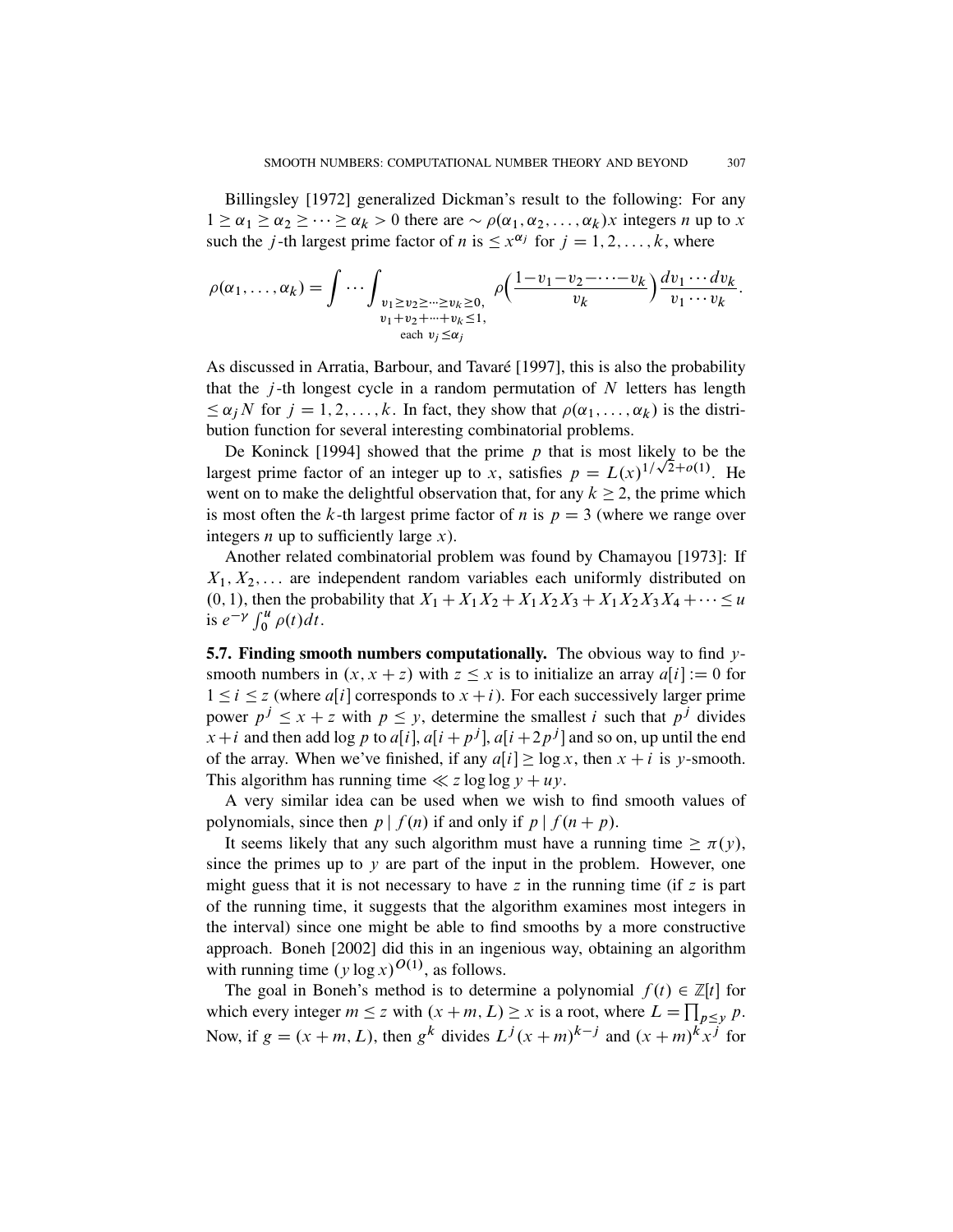$j = 0, 1, 2, \dots, k - 1$ , and so  $g^k$  also divides any linear combination of these polynomials. By the LLL-algorithm, one can rapidly find a polynomial  $f(t)$ with small coefficients which is a linear combination of these polynomials, so that  $f(m) \equiv 0 \pmod{g^k}$ . Now, since f has small coefficients we deduce that  $|f(m)| < x^k \leq g^k$ , which implies that  $f(m) = 0$  since  $f(m) \equiv 0 \pmod{g^k}$ .

As a consequence, Boneh deduces that if  $(1/5) \log^2 x > y > \log x$ , then there are  $\ll y/\log x$  integers in  $[x, x + x^{(\log x)/(4y)}]$  that divide LCM[1, ..., y].

**5.8. Computational upper and lower bounds on**  $\Psi(x, y)$ **.** Computing the precise value of  $\Psi(x, y)$  is likely to be impractical once x and y are large, since it seems likely that one would have to do at least  $\Psi(x, y)$  bit operations. Perhaps I am too pessimistic.

However, good approximations for  $\Psi(x, y)$  may be all that are needed in certain applications: Hunter and Sorenson [1997] noted that one could estimate  $\alpha$  and then use (3.23) to approximate  $\Psi(x, y)$  up to a factor  $1 + O(1/u + 1)$  $(\log y)/y$  in time  $\ll (y \log \log x)/\log y + y/\log \log y$ .

Bernstein [2002] has indicated how lattice point arguments allow one to quickly obtain good upper and lower bounds: For a large integer  $N$ , select  $m_j$  to be the smallest integer with  $m_j \ge N \log p_j$ , so that any solution to

$$
a_1m_1 + \dots + a_k m_k \le d,\tag{5.2}
$$

where  $d = [N \log x]$ , gives rise to a solution of (3.1) and thus a y-smooth number  $\prod_{j=1}^{k} p_j^{a_j} \leq x$ . Therefore, the number of solutions to (5.2) satisfying  $d = [N \log x]$  provides a lower bound for  $\Psi(x, y)$ . To obtain an upper bound by similar methods, note that if  $(3.1)$  holds, then

$$
\sum_{i=1}^{k} a_i m_i < \sum_{i=1}^{k} a_i (1 + N \log p_i) \le \left( N + \frac{1}{\log 2} \right) \log x = N \log X,
$$

where  $X = x^{1+1/(N \log 2)}$ . Thus the number of solutions to (5.2) satisfying  $d = [N \log X]$  provides the desired upper bound.

Now, the number of solutions to (5.2) equals the coefficient of  $T<sup>d</sup>$  in

$$
\prod_{i=0}^{k} (1 + T^{m_i} + T^{2m_i} + T^{3m_i} + \cdots) \pmod{T^{d+1}},
$$

where  $m_0 = 1$ . The obvious algorithm for doing these multiplications takes time  $\ll k d^2 \log^2 x$ , and this can be sped up in several ways; see [Bernstein 2002].

Note these bounds will get more accurate the larger  $N$  is; for example, combining both arguments gives the upper bound  $\leq \Psi(x^{1+1/(N \log 2)}, y)$ .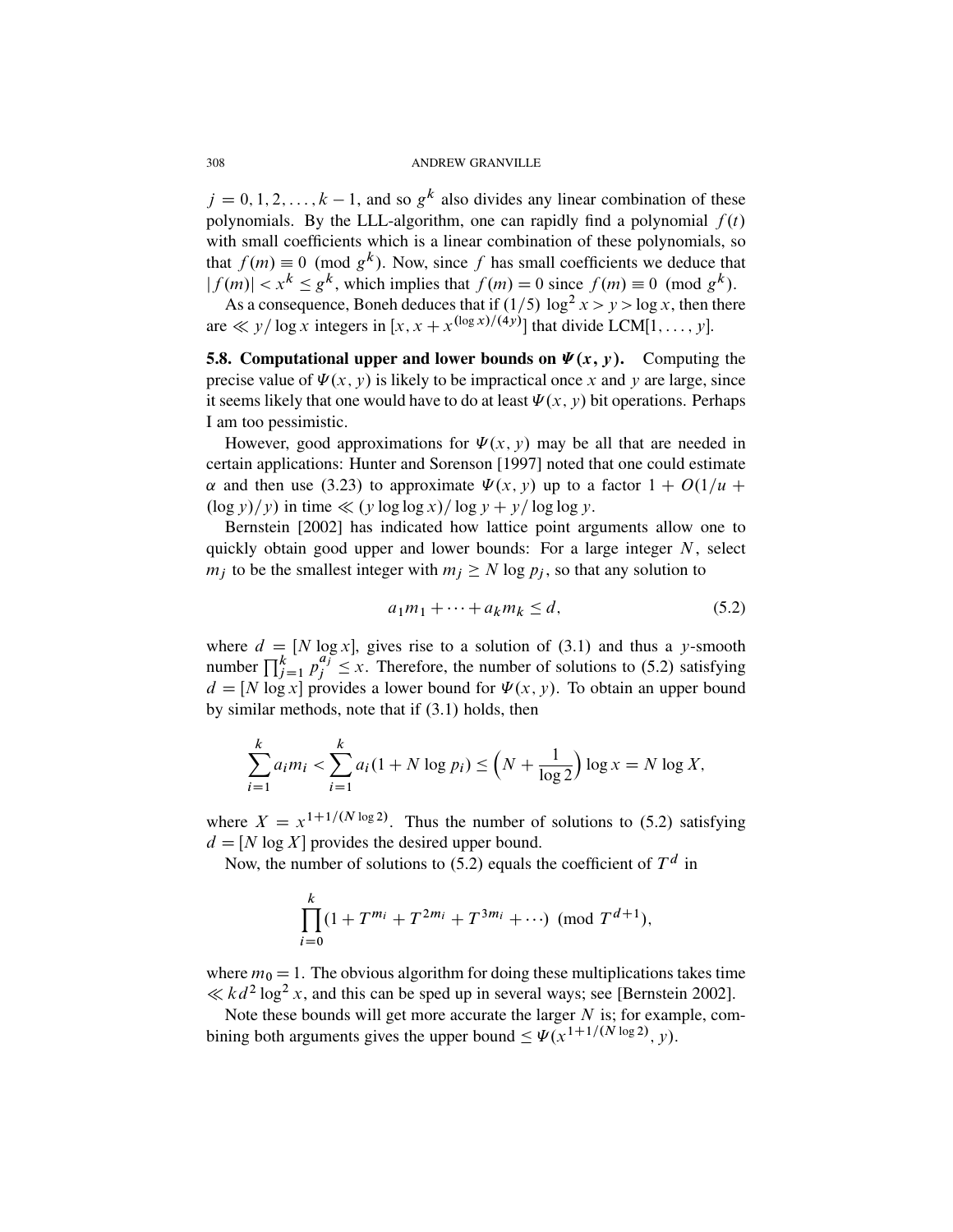5.9. Determining the smooth part of each integer in a large set. In several algorithms we wish to rapidly determine the  $y$ -smooth parts of many integers. One can use trial division if that is not significant in the running time of the algorithm; otherwise one can use Lenstra's elliptic curve factoring algorithm or even some sort of sieving technique if, for instance, the integers are the consecutive values of a polynomial. Recently Bernstein [2000] has come up with a remarkably clever procedure that allows one to find all the small prime factors of  $\gg y$  integers, each with  $(\log y)^{O(1)}$  bits, in  $(\log y)^{O(1)}$  bit operations per integer on average. The central idea is to multiply many of these integers together, determine the  $y$ -smooth part of that product, and then gradually dismantle this into smaller and smaller subproducts.

# 6. Applications to other areas of number theory and beyond

6.1. Smooth numbers and character sums. A central problem in analytic number theory is to determine when

$$
\left| \sum_{n \le x} \chi(n) \right| = o(x) \tag{6.1}
$$

for a primitive character  $\chi$  (mod q). Burgess [1957] used ingenious combinatorial methods together with the "Riemann Hypothesis for hyperelliptic curves" to establish (6.1) whenever  $x > q^{1/4+o(1)}$ , and q is cubefree. Soundararajan and I [2001a] investigated the idea that  $\sum_{n \leq x} \chi(n)$  is well approximated by

$$
\Psi(x, y; \chi) := \sum_{n \in S(x, y)} \chi(n),
$$

for "small" y. We conjecture that there exists  $A > 0$  for which

$$
\sum_{n \le x} \chi(n) = \Psi(x, y; \chi) + o(\Psi(x, y; \chi_0)) \tag{6.2}
$$

holds uniformly for  $y = (\log q + \log^2 x)(\log \log q)^A$ . Here  $\chi_0$  is the principal character (mod q), that is,  $\chi_0(n) = 1$  if  $(n, q) = 1$ , and  $\chi_0(n) = 0$  otherwise. This implies that

$$
\max_{\chi \neq \chi_0} \left| \sum_{n \le x} \chi(n) \right| \sim \Psi(x, \log q) \tag{6.3}
$$

whenever  $\log x = o(((\log \log q)/(\log \log \log q))^2)$ , for any prime q. Smooth numbers thus appear naturally in a central question in analytic number theory. Assuming the Generalized Riemann Hypothesis, we showed that  $(6.2)$  holds with  $y = \log^2 q \log^2 x (\log \log q)^{O(1)}$ , which implies that

$$
\left|\sum_{n\leq \log^u q}\chi(n)\right| \leq (1+o(1))\rho(u/2)\log^u q.
$$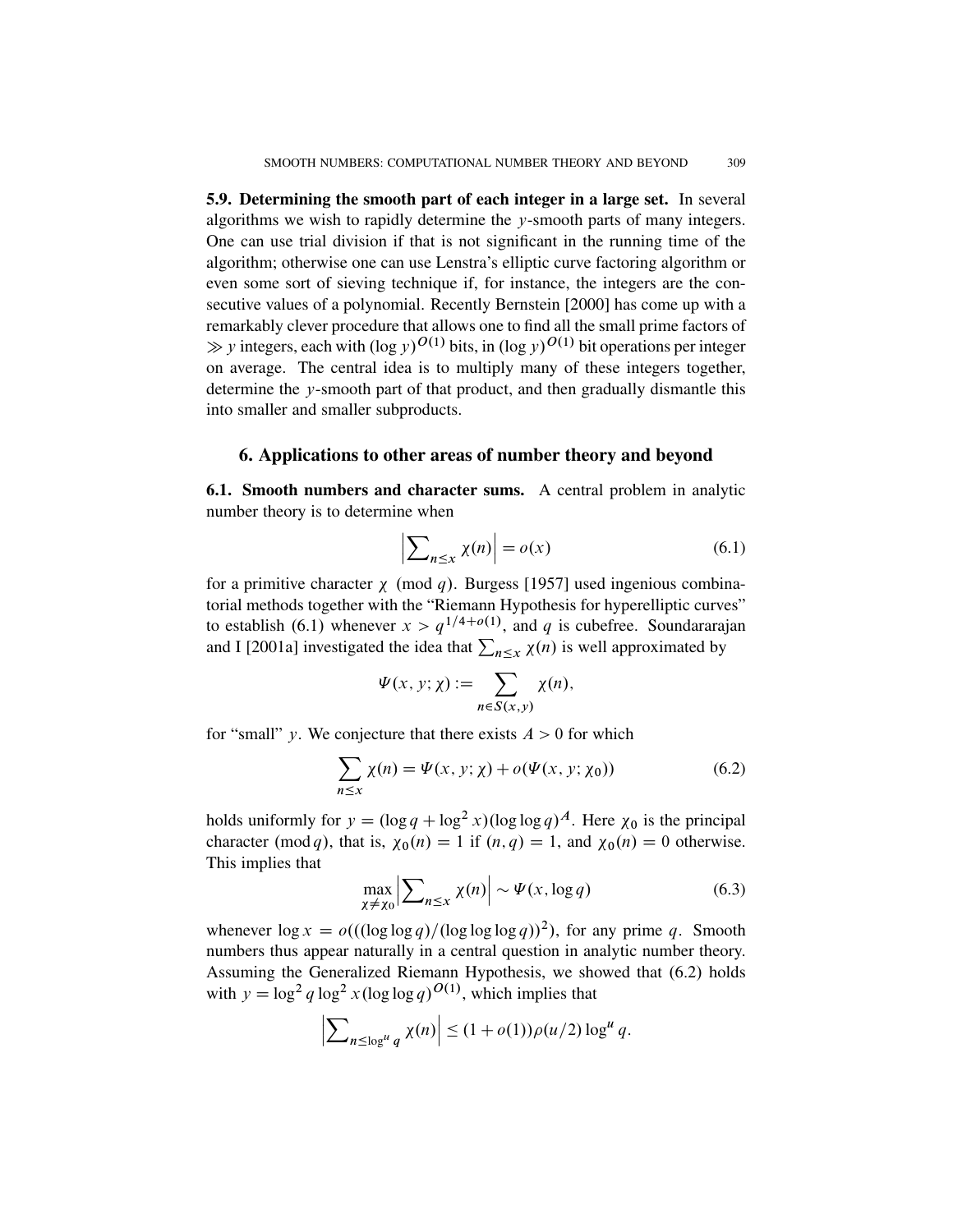If we assume, as is now widely believed, that the imaginary part of the zeros of zeta functions follow the same distributions as the eigenvalues of (the classical) groups of random matrices (see Katz and Sarnak [1999]), then we can improve this to the upper bound implicit in  $(6.3)$ . Unconditionally we showed that  $(6.2)$ holds for "almost all" characters  $\chi \pmod{q}$  with  $y = \log q \log x (\log \log q)^{O(1)}$ .

We also unconditionally derived lower bounds for character sums. For example, we proved the lower bound implicit in  $(6.3)$ , that is, that for any fixed  $\sum_{n \leq \log^u q} \chi(n) = (e^{i\theta} + o(1))\rho(u) \log^u q.$  $A > 0$  and for any given angle  $\theta$ , there are many  $\chi$  modulo prime q for which

In the more useful case of real characters, we showed that there are infinitely many fundamental discriminants  $-D < 0$  for which  $\sum_{n \leq \log^u D} (-D/n) \geq$  $(\rho(u) + o(1))x$ . Montgomery and Vaughan [1977] showed that character sums  $(\rho(u) + o(1))x$ . Montgomery and Vaugnan [1977] showed that character sums are always  $\ll \sqrt{q} \log \log q$  assuming the Generalized Riemann Hypothesis; Paley [1932] had shown that this is best possible other than the constant. Smooth numbers have something to say about this problem: There are infinitely many fundamental discriminants  $-D < 0$  for which

$$
\sum_{n \le D/\log^u D} (-D/n) \gg (\rho(u)/\log(u+2))\sqrt{D} \log \log D.
$$

Recently Soundararajan and I  $[2007]$  further developed the idea of  $(6.2)$ showing, under the Generalized Riemann Hypothesis that if  $\chi$  (mod q) is a primitive character and  $x < q^{3/2}$ , then

$$
\sum_{n \le x} \chi(n) e^{2i\pi n\alpha} = \sum_{\substack{n \le x, \\ n \in \mathcal{G}(y)}} \chi(n) e^{2i\pi n\alpha} + O(xy^{-1/6} \log q)
$$

for any  $\alpha \in [0, 1)$ . We next apply this result to give new upper bounds on character sums.

6.2. The proportion of integers that are quadratic residues, and a gener**alization.** We can describe  $\Psi(x, y)/x$  as a "mean value" of a multiplicative function, it being the  $\alpha = 1$  case of

$$
F_{\alpha}(x) = \sum_{n \le x} f_{\alpha}(n) \text{ where } f_{\alpha}(p) = \begin{cases} 1 & \text{for } p \le y, \\ 1 - \alpha & \text{for } p > y. \end{cases}
$$

One can show that  $F_{\alpha}(x) \sim x \rho_{\alpha}(u)$ , where  $\rho_{\alpha}(u) = 1$  for  $0 \le u \le 1$  and

$$
u\rho_{\alpha}(u) = \int_{u-1}^{u} \rho_{\alpha}(t)dt + (1-\alpha)\int_{0}^{u-1} \rho_{\alpha}(t)dt
$$

for each  $u > 1$ . This implies that  $\rho'_c$  $\alpha'_{\alpha}(u) = -\alpha \rho_{\alpha}(u-1)/u.$ 

Goldston and McCurley [1988] showed there are  $x \rho_{\alpha}(u) (1 + O(1/\log y))$ integers all of whose prime factors are either  $\leq y$  or from a set of primes that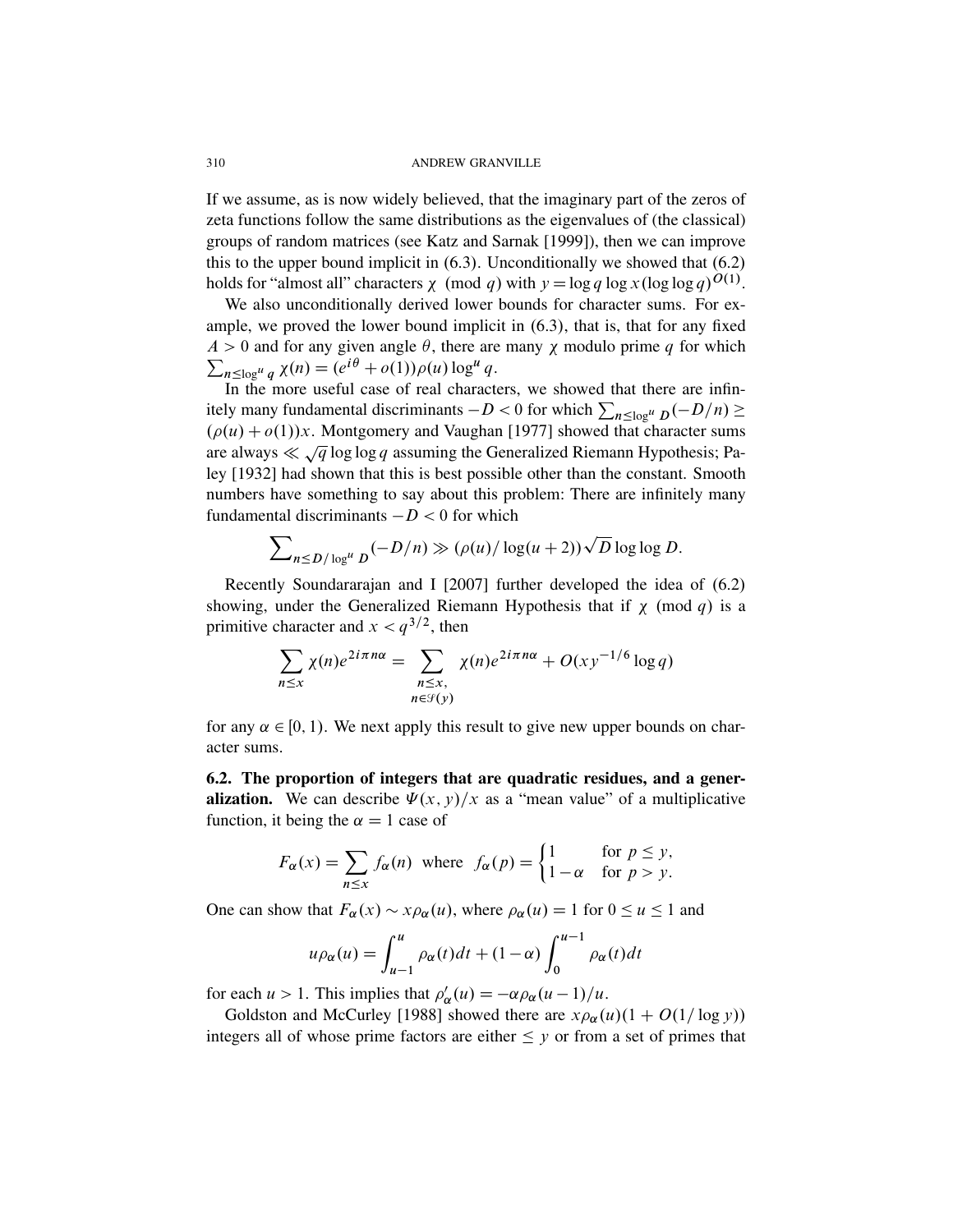has density  $1 - \alpha$ . The asymptotic behavior of  $\rho_{\alpha}$  is surprising: For Re( $\alpha$ ) > 0 we have

$$
\rho_{\alpha}(u) \sim \frac{e^{\gamma \alpha}}{\Gamma(1-\alpha)} u^{-\alpha}
$$

if  $\alpha$  is not a positive integer. However, if  $\alpha$  is a positive integer, then the behavior of  $\rho_{\alpha}$  is quite different: For large u,

$$
\rho_{\alpha}(u) = (-1)^{1-\alpha} \left( \frac{e\alpha + o(1)}{u \log u} \right)^u,
$$

and, for small u, the function  $\rho_{\alpha}(u)$  oscillates about the real axis if  $\alpha \geq 2$ .

Now  $\rho_2(u)$  can get negative, and the minimum of  $\rho_2(u)$  occurs at  $u = 1 + \sqrt{e}$ p where

$$
\rho_2(1+\sqrt{e}) = 1 - \frac{\pi^2}{3} - 2\log(1+\sqrt{e})\log\left(\frac{e}{1+\sqrt{e}}\right) + 4\sum_{n=1}^{\infty}\frac{1}{n^2}\frac{1}{(1+\sqrt{e})^n}.
$$

Soundararajan and I [2001b] deduced that for every sufficiently large integer  $N$ and every prime p, more than 17.15% of the integers  $\leq N$  are quadratic residues (mod *p*). (Note  $(1 + \rho_2(1 + \sqrt{e}))/2 \approx .1715$ .)

In a further generalization, suppose that  $f(p) = 1$  for all  $p \le y$  and that  $f(p)$ lies inside or on the unit circle for  $p > y$ . Define  $\chi(t) = 1$  for  $0 \le t \le 1$ , and let  $\chi(t) := y^{-t} \sum_{p \leq y^t} \log p$  for  $1 < t \leq u$ . Then define  $\sigma(t) = 1$  for  $0 \leq t \leq 1$ , and let

$$
u\sigma(u) = \int_0^u \chi(t)\sigma(u-t)dt
$$

for all  $u > 1$ . Soundararajan and I showed that  $\sum_{n \leq x} f(n) = (\sigma(u) + o(1))x$ for  $x = y^u$ .

6.3. Large gaps between primes. Rankin [1938] and Erdős [1940] showed how to construct large gaps between consecutive primes by finding long sequences of consecutive integers which each have a small prime factor, say  $\leq x$ . Suppose  $[r + 1, r + V]$  is such an interval. For each prime  $p \le x$  let  $a_p \equiv$  $-r \pmod{p}$ . Then  $p | r + n$  if and only if  $p | n - a_p$ , that is,  $n \equiv a_p \pmod{p}$ . On the other hand, if every  $n \in [1, V]$  belongs to some arithmetic progression  $a_p \pmod{p}$ , then select  $r \equiv -a_p \pmod{p}$  for every prime  $p \leq x$ ; so every number in  $[r + 1, r + V]$  is composite. Therefore finding such an interval is equivalent to selecting arithmetic progressions  $a_p \pmod{p}$  to sieve out the integers in  $[1, V]$ . Now, in Section 5.4, we saw that very efficient sieving is given by using smooth numbers appropriately. That is how everyone proceeded. . . In fact, using the primes up to x, we know how to sieve out an interval of length  $(2e^{\gamma} + o(1))x \log x (\log \log x)/(\log \log x)^2$ . Iwaniec [1978] showed that we cannot sieve out an interval of length  $\gg x^2$ .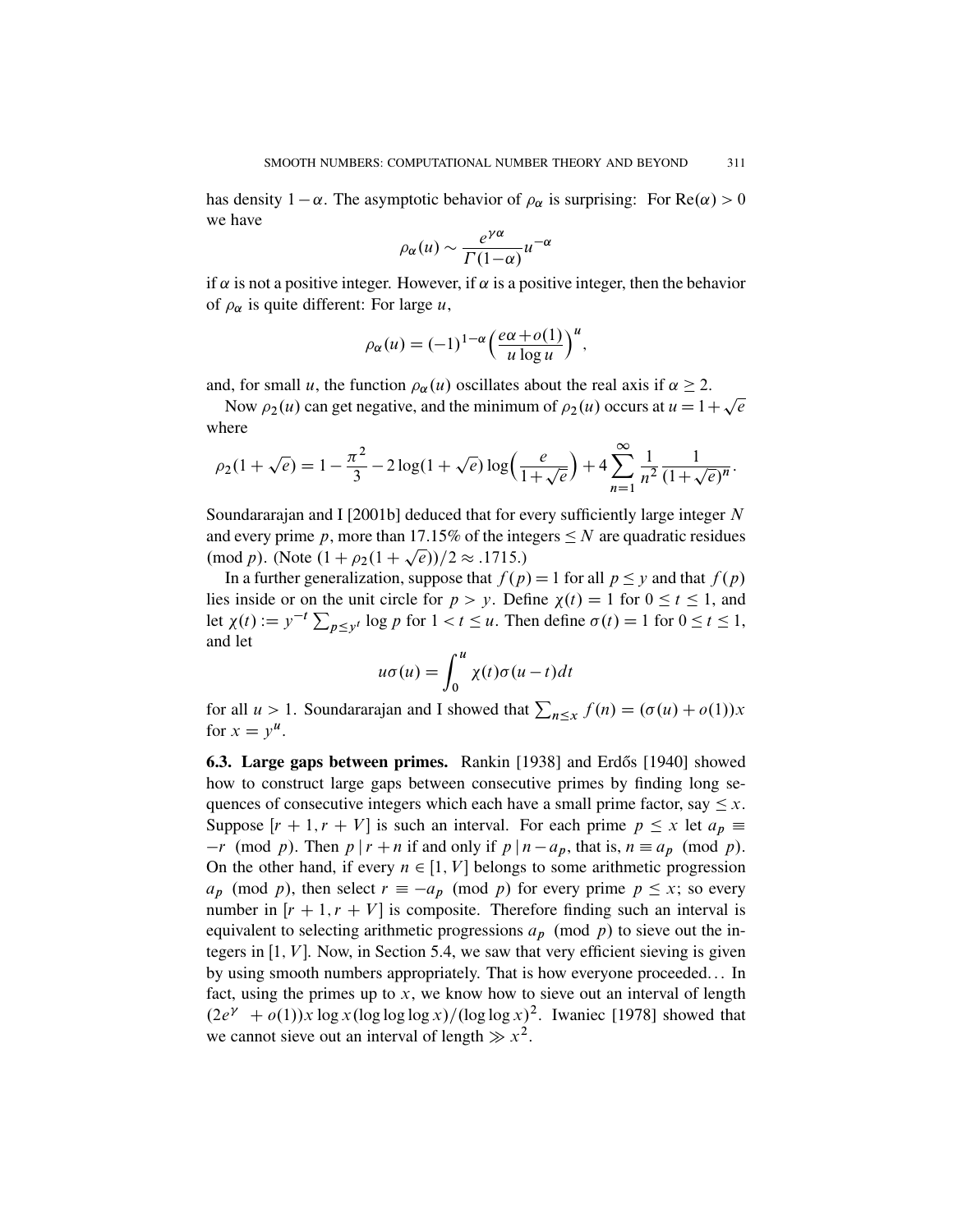**6.4. Least quadratic nonresidue (mod**  $p$ **).** From the work of Littlewood, Ankeny, Montgomery, and then Bach [1985], we have the following: Assuming the Riemann Hypothesis for  $L(s, (\cdot/q))$ , there is an integer  $n \leq 2 \log^2 q$  such that  $(n/q) = 0$  or  $-1$ . (Here q may be composite.)

Burgess [1957] showed unconditionally, via an argument of Vinogradov, that p there is a value of  $n \leq p^{1/(4\sqrt{e})+\varepsilon}$  such that  $(n/p) = -1$  if p is a sufficiently large prime.

PROOF. Burgess had already proved (6.1) for  $x > q^{1/4+o(1)}$ . Taking  $\chi = (\cdot / p)$ with  $q = p$  in (6.1), this implies that if  $N > p^{1/4+\epsilon}$ , then there are  $\sim N/2$ integers  $n \leq N$  for which  $(n/p) = 1$ . He then applied an old argument of Vinogradov as follows. If  $\left(\frac{q}{p}\right) = 1$  for all primes  $q \leq y$ , then  $\left(\frac{n}{p}\right) = 1$  for all  $n \in S(N, y)$ . Therefore  $N\rho(u) \sim \Psi(N, y) \lesssim N/2$ , where  $N = y^u$ , so that  $\rho(u) \leq 1/2$ , which holds if and only if  $u \geq 1/\sqrt{e}$ .  $\overline{e}$ .

*Remark*: Vinogradov observed that one can proceed analogously for k-th power residues for any integer  $k \ge 2$ : Define  $u_k$  so that  $\rho(u_k) = 1/k$  and  $u_k \sim$  $(\log k)/(\log \log k)$  by (1.6). By an analogous proof, for every sufficiently large prime  $p \equiv 1 \pmod{k}$ , there is an integer  $n \leq p^{1/(4u_k) + \varepsilon}$  which is not a k-th power (mod  $p$ ).

*The large sieve inequality:* Let N be a sequence of positive integers with

$$
N(x) := \sum_{\substack{n \in \mathcal{N}, \\ n \le x}} 1 \quad \text{and} \quad N(x; p, a) := \sum_{\substack{n \in \mathcal{N}, \\ n \equiv a \pmod{p}}} 1.
$$

Then

$$
\sum_{p \le \sqrt{x}} p \sum_{a=1}^{p} (N(x; p, a) - N(x)/p)^{2} \le 2x N(x).
$$

Linnik [1941] showed there are no more than  $4/\rho(2u)$  primes  $\leq z$  for which the least quadratic nonresidue is  $> y$ , where  $z = y^u$ .

PROOF. Let N be the sequence of integers whose prime factors are all  $\leq y$ . Let  $x = z^2$ . If  $p \le z (= \sqrt{x})$  is a prime for which the least quadratic nonresidue  $q_p$ is > y, then  $(n/p) = 1$  for all  $n \in \mathcal{N}$ : In particular  $N(x; p, a) = 0$  if  $\left(\frac{a}{p}\right)$  =  $-1$  or 0. Therefore, by the large sieve inequality above,

$$
\sum_{\substack{p \le z \\ q_p > y}} p \cdot \frac{(p+1)}{2} \left(\frac{N(x)}{p}\right)^2 \le 2x N(x),
$$

so that the number of such primes is  $\leq 4x/N(x)$ . Note that  $N(x) = \Psi(x, y)$  =  $\Psi(z^2, y) \sim x \rho(2u).$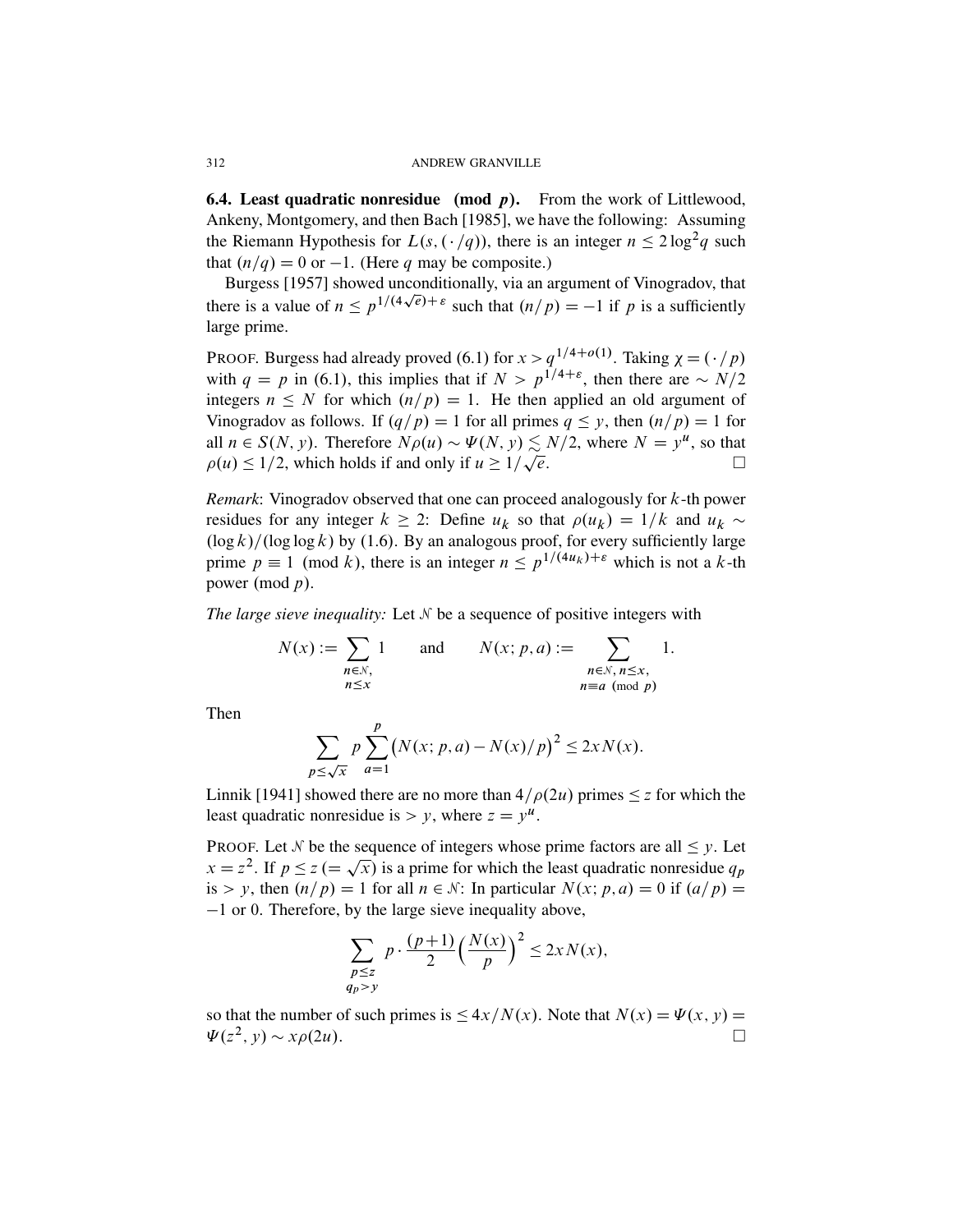Linnik's result implies that there are  $\ll_{\varepsilon} \log \log x$  counterexamples to Vinogradov's conjecture up to  $x$ .

6.5. Fermat's Last Theorem (first case). Long before the famous work of Andrew Wiles, there were other, simpler approaches! The first case of Fermat's Last Theorem (FLT I) states that there are no solutions to

$$
xp + yp = zp \text{ for } x, y, z > 0 \text{ and } p \nmid xyz.
$$

In 1910, Wieferich showed that a solution implies  $2^{p-1} \equiv 1 \pmod{p^2}$ . Others then proved a solution implies  $3^{p-1} \equiv 1 \pmod{p^2}$ —it's unlikely that these two congruences ever happen simultaneously — then  $5^{p-1}$ ,  $7^{p-1}$ ,  $\ldots \equiv 1$ these two congruences ever happen simultaneously — then  $5^{p-1}$ ,  $7^{p-2}$ , ...  $\equiv 1$  (mod  $p^2$ ). Hendrik Lenstra proved  $\Psi(x, (\log x)^2) > \sqrt{x}$  (which also follows from (1.22)), which implies that there is a  $q < 4 \log^2 p$  for which  $q^{p-1} \neq 1$  $\pmod{p^2}$ .

PROOF. Otherwise take  $x = p^2$  above to get  $\Psi(p^2, 4\log^2 p) > p$ . Now if  $n \in S(p^2, 4\log^2 p)$  then  $q^{p-1} \equiv 1 \pmod{p^2}$  for every prime q dividing n so that  $n^{p-1} \equiv 1 \pmod{p^2}$ . But there are only  $p-1$  such values of  $n < p^2$ .

In my PhD thesis, I showed how to systematically deduce  $q^{p-1} \equiv 1 \pmod{p^2}$ for each successive prime  $q$  from a supposed solution to FLT I, developing an approach of Frobenius. A Maple implementation gave each  $q \leq 89$ . If my algorithm never degenerated, one would deduce that  $q^{p-1} \equiv 1 \pmod{p^2}$  for every prime  $q \leq (\log p)^{1/4}$ , which is unfortunately not quite enough to deduce FLT I!

6.6. Important applications to Waring's problem, and beyond. In 1941 Vinogradov used the circle method to prove that every sufficiently large integer is the sum of  $\leq (2+\varepsilon)k \log k$  terms, each of which is the k-th power of an integer. Vaughan's work [1989] suggested that one might do better by working with  $k$ -th powers of smooth numbers. Wooley [1992] did this in improving Vinogradov's result to  $\leq k \log k + k \log \log k + Ck$  k-th powers of integers, the biggest breakthrough in this well-explored problem in fifty years! Moreover, Vaughan and Wooley have developed this into a powerful tool, not only for Waring's problem, but for various other questions: For instance, Harman [1993] uses an exponential sum estimate in the circle method, involving only smooth numbers in the exponents, to study when there are solutions to

$$
||a_1n_1^k + \dots + a_rn_r^k|| \ll 1/N^k,
$$

where  $1 \leq n_i \leq N$ , the  $a_i$ 's are given real algebraic numbers, and  $||t||$  is the distance from the nearest integer to  $t$ . See Vaughan's [1993] survey and Vaughan and Wooley [2002] for a thorough discussion of related questions.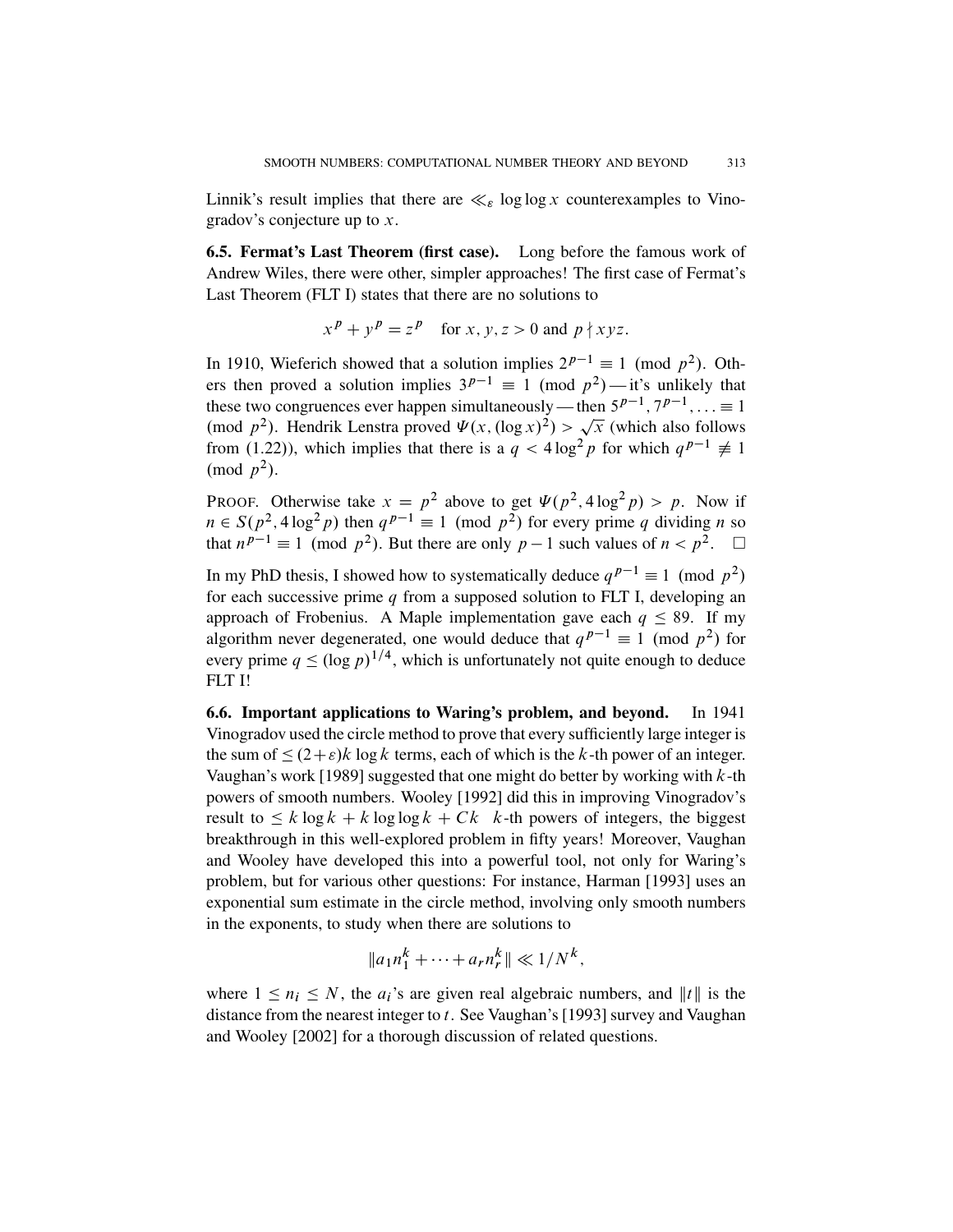**6.7. Egyptian fractions.** In his PhD thesis, Croot  $[2001]$  solved an old  $(\$500)$ problem of Erdős and Graham by showing that for any  $r$ -coloring of the integers in [2,  $e^{167000r}$ ], there is a monochromatic subset S for which

$$
\sum_{n \in S} \frac{1}{n} = 1.
$$

The proof reduces the problem to looking over smooth subsets of the integers. The "167000" comes from an estimate involving  $\rho(u)$ . Clearly, one needs an interval longer than  $[2, e^{(1-\epsilon)r}]$ . What is the correct upper limit for the interval?

**6.8. The abc-conjecture.** Suppose  $c > a > 0$  are both y-smooth. The "abcconjecture" (see [Granville and Tucker 2002]) tells us that

$$
c^{1-\varepsilon} \ll_{\varepsilon} \prod_{p \mid ac(c-a)} p \le (c-a) \prod_{p \le y} p.
$$

Thus if  $a < c$  are the first two y-smooth integers  $\geq x$ , then

$$
c - a \gg_{\varepsilon} x^{1 - \varepsilon} / e^{(1 + o(1))y}.
$$

So for  $y = o(\log x)$  we see that  $\Psi(x + x^{1-o(1)}, y) - \Psi(x, y) = 0$  or 1.

6.9. S-unit equations with lots of solutions. Let S be a set of s primes. Evertse [1984] showed that there are  $\leq 3.7^{2s+3}$  solutions to  $a+b=c$  in coprime integers a, b, c whose prime divisors all come from the set S (that is, a, b, c are "S-units"). Erdős, Stewart and Tijdeman [1988] showed that there exist sets S with at least  $\exp((4 + o(1))(s/\log s)^{1/2})$  solutions. Recently Konyagin and Soundararajan [2007] improved this to at least  $\exp(s^{2-\sqrt{2}-o(1)})$  solutions. They also prove that there exist sets S with at least  $\exp(s^{1/16})$  solutions to  $a + 1 = c$ in  $S$ -units, and as a consequence that there exist integers  $N$  with more than  $exp((\log N)^{1/16})$  consecutive divisors.

More generally, it is known that there are only finitely many solutions to

$$
a_1 + a_2 + \dots + a_n = b \tag{6.4}
$$

in positive integers  $a_1, \ldots, a_n, b$  with  $gcd(a_1, \ldots, a_n, b) = 1$ , where all prime factors of  $a_1 \cdots a_n b$  come from S. One can easily show that there are sets with at least

$$
\exp\left((n^2/(n-1)+o(1))s/(s\log s)^{1/n}\right) \tag{6.5}
$$

solutions: Let y be large, and let  $u = y^{1-1/n}/((1-1/n)\log y)$ . If  $a_1, \ldots, a_n \in$  $S(y^u, y)$ , then  $1 \leq b \leq ny^u$ . Therefore some value of b is taken in (6.4) at least  $\Psi(y^u, y)^n/(ny^u)$  times, which is (6.5) by (1.13) and (1.7). To assume coprimeness, we divide each solution through by  $gcd(a_1, \ldots, a_n, b)$ . (Here  $S =$  ${p : p | b} \cup {p \leq y}$ .)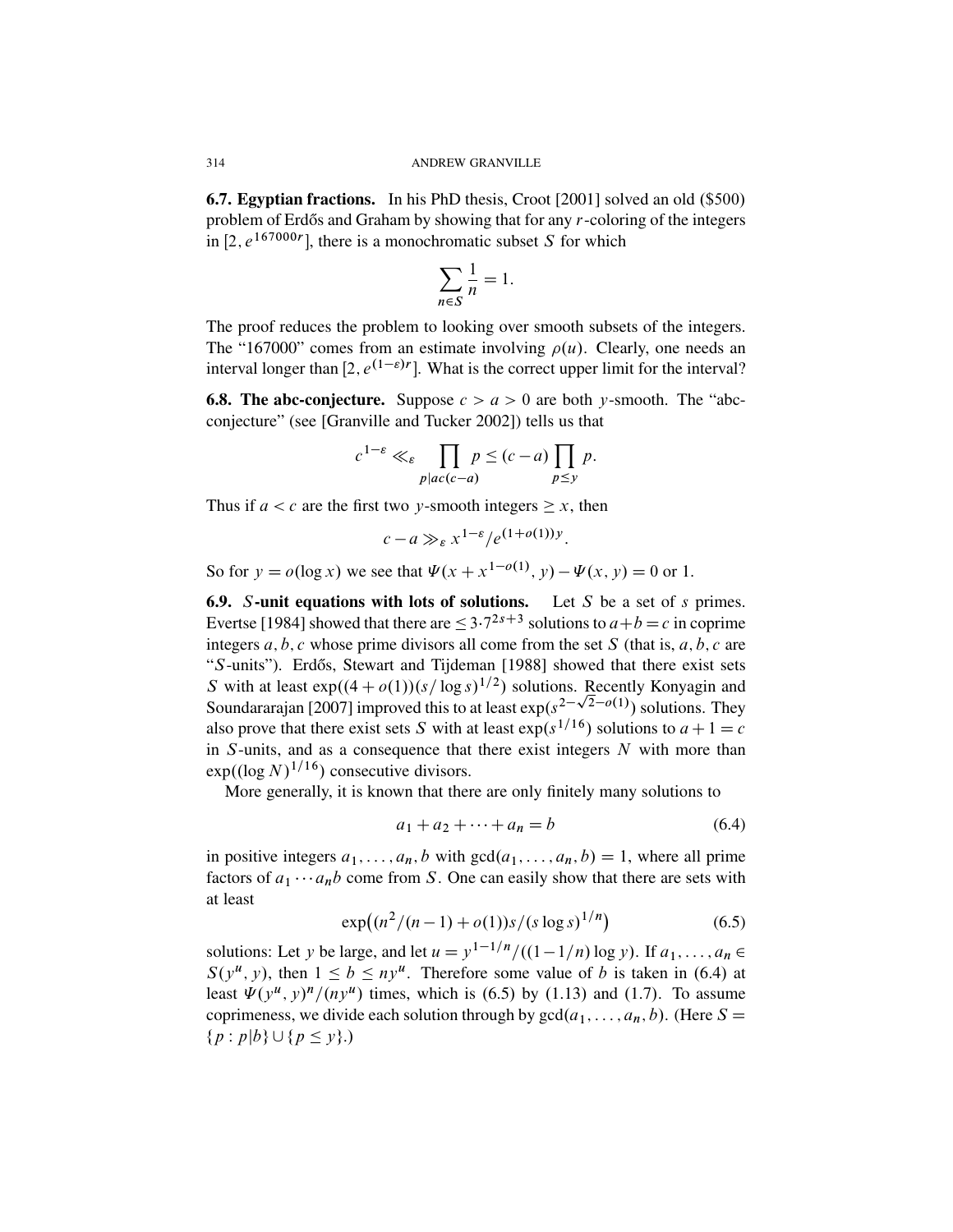One might guess that each such value of  $b$  is taken roughly equally often, in which case the number of solutions is at least  $(6.5)$  with  $n + 1$  replacing n.

6.10. Ramanujan–Nagell equations with lots of solutions. Evertse [1984] showed that if  $F(x, y) \in \mathbb{Z}[x, y]$  is homogenous of degree d, with at least three distinct linear factors, then  $F(m, n)$  is an S-unit for at most  $2 \cdot 7^{(2s+3)d^3}$  pairs of coprime integers m, n, which Bombieri (1987) improved to  $(12(d+5))^{12(s+1)}$ . On the other hand, Erdős, Stewart, and Tijdeman [1988] showed there exist such F with at least

$$
\exp\left((d^2 + o(1))(s \log s)^{1/d} / \log s\right). \tag{6.6}
$$

solutions. The proof is similar to that in the previous section. Fix large  $y$ , and let  $u = dy^{1/d}/\log y$ . Consider all vectors of the form

$$
(n - a_1, n - a_2, \dots, n - a_d) \quad \text{with } n \le x \text{ and each } a_i \in S(x, y). \tag{6.7}
$$

Each entry of each vector is in  $(-x, x)$ , and there are  $x \Psi(x, y)$ <sup>d</sup> vectors, so some vector, say  $(r_1, \ldots, r_d)$ , is attained  $\geq x \Psi(x, y)^d / (2x)^d$  times, which equals (6.6) with  $s = \pi(y)$ . Hence if  $F(x, y) = \prod_{i=1}^{d} (x - r_i y)$ , then for each such vector in (6.7) we get  $F(n, 1) = a_1 \cdots a_d \in S(x, y)$ .

# Acknowledgments

I would like to thank Dan Bernstein, John Friedlander, Adolf Hildebrand, the referee, Carl Pomerance, K. Soundararajan, and Gerald Tenenbaum for their help in preparing this article.

# Appendix: Notation

Whenever  $\varepsilon$  is used in the text, it means some arbitrarily small positive constant; whenever  $c$  or  $C$  is used, it means some fixed, usually positive, constant that we have not determined. When we write  $f(x) := \ldots$  this means that  $f(x)$ is defined by the quantity on the right side of the equation.

As in analytic number theory:

•  $f(x) \ll g(x)$  and  $f(x) = O(g(x))$  both mean that there exists a constant  $c > 0$  such that  $|f(x)| \leq cg(x)$  for all x in the domain. If the domain is not specified, then we usually mean for all sufficiently large  $x$ .

•  $f(x) \ll_{\varepsilon,k} g(x)$  means that the constant c above depends on the values of  $\varepsilon$ and  $k$ , but nothing else.

•  $f(x) \gg g(x)$  means that there exists a constant  $c > 0$  such that  $f(x) \ge c|g(x)|$ for all  $x$  in the domain.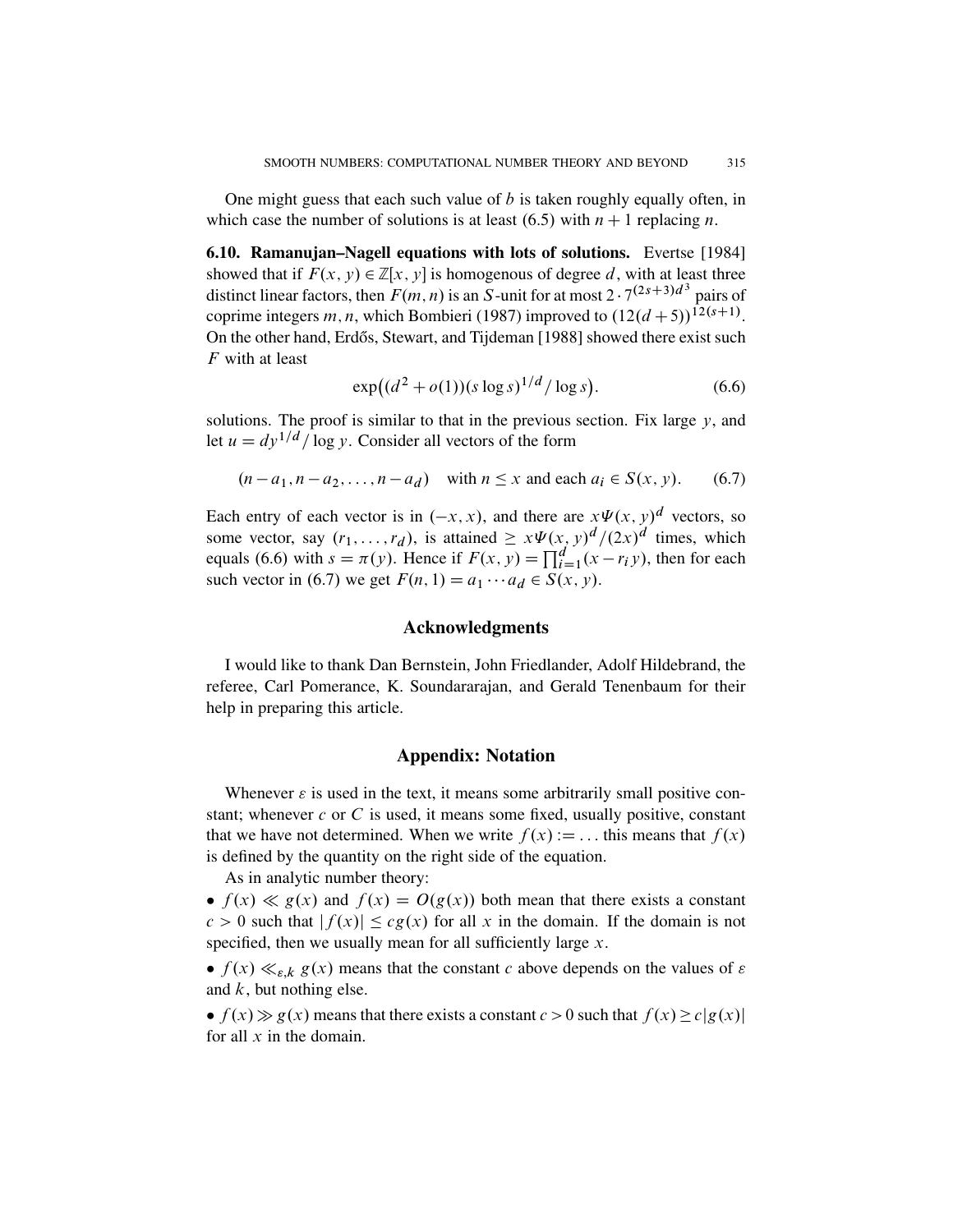•  $f(x) \approx g(x)$  means that  $f(x) \ll g(x)$  and  $f(x) \gg g(x)$ ; in other words, there exist constants  $C > c > 0$  such that  $Cg(x) > f(x) > cg(x) > 0$  for all x in the domain.

- $f(x) = o(g(x))$  means that  $f(x)/g(x) \to 0$  as  $x \to \infty$ .
- $f(x) \sim g(x)$  means that  $f(x)/g(x) \to 1$  as  $x \to \infty$ .

 $\bullet$   $f(x) \leq g(x)$  means that lim sup $\bullet$   $f(x)/g(x) \leq 1$ . We define  $f(x) \geq g(x)$ analogously.

• Finally, I have abused the notation  $f(x) \approx g(x)$  to mean "it is true that f is more-or-less equal to g other than a small error for most values of  $x$ , but one needs to take care for extreme values of  $x$  as this equality might then be false. Similarly  $f(x) \gtrsim g(x)$  means "it is more-or-less true that  $f(x) \ge g(x)$ ", and we give an analogous definition to  $f(x) \lessapprox g(x)$ . My reason for doing this is that in some of the more difficult analytic arguments I have chosen to emphasize the main ideas, thereby neglecting what are sometimes very difficult error terms.

# References

- [Adleman and Huang 1992] L. M. Adleman and M.-D. A. Huang, *Primality testing and abelian varieties over finite fields*, Lecture Notes in Mathematics 1512, Springer, Berlin, 1992.
- [Adleman et al. 1983] L. M. Adleman, C. Pomerance, and R. S. Rumely, "On distinguishing prime numbers from composite numbers", *Ann. of Math.* (2) 117:1 (1983), 173–206.
- [Agrawal et al. 2004] M. Agrawal, N. Kayal, and N. Saxena, "PRIMES is in P", *Ann. of Math. (2)* 160:2 (2004), 781–793.
- [Alford et al. 1994] W. R. Alford, A. Granville, and C. Pomerance, "There are infinitely many Carmichael numbers", Ann. of Math. (2) 139:3 (1994), 703-722.
- [Alladi 1982] K. Alladi, "Asymptotic estimates of sums involving the Moebius function. II", *Trans. Amer. Math. Soc.* 272:1 (1982), 87–105.
- [Alladi 1987] K. Alladi, "An Erdős–Kac theorem for integers without large prime factors", *Acta Arith.* 49:1 (1987), 81–105.
- [Arratia et al. 1997] R. Arratia, A. D. Barbour, and S. Tavare, "Random combinatorial ´ structures and prime factorizations", *Notices Amer. Math. Soc.* 44:8 (1997), 903–910.
- [Bach 1985] E. Bach, *Analytic methods in the analysis and design of number-theoretic algorithms*, ACM Distinguished Dissertations, MIT Press, Cambridge, MA, 1985.
- [Baker and Harman 1998] R. C. Baker and G. Harman, "Shifted primes without large prime factors", *Acta Arith.* 83:4 (1998), 331–361.
- [Balog 1987] A. Balog, "On the distribution of integers having no large prime factor", pp. 27–31, 343 in *Journées arithmétiques de Besançon* (1985), Astérisque 147–148, Soc. math. de France, Paris, 1987.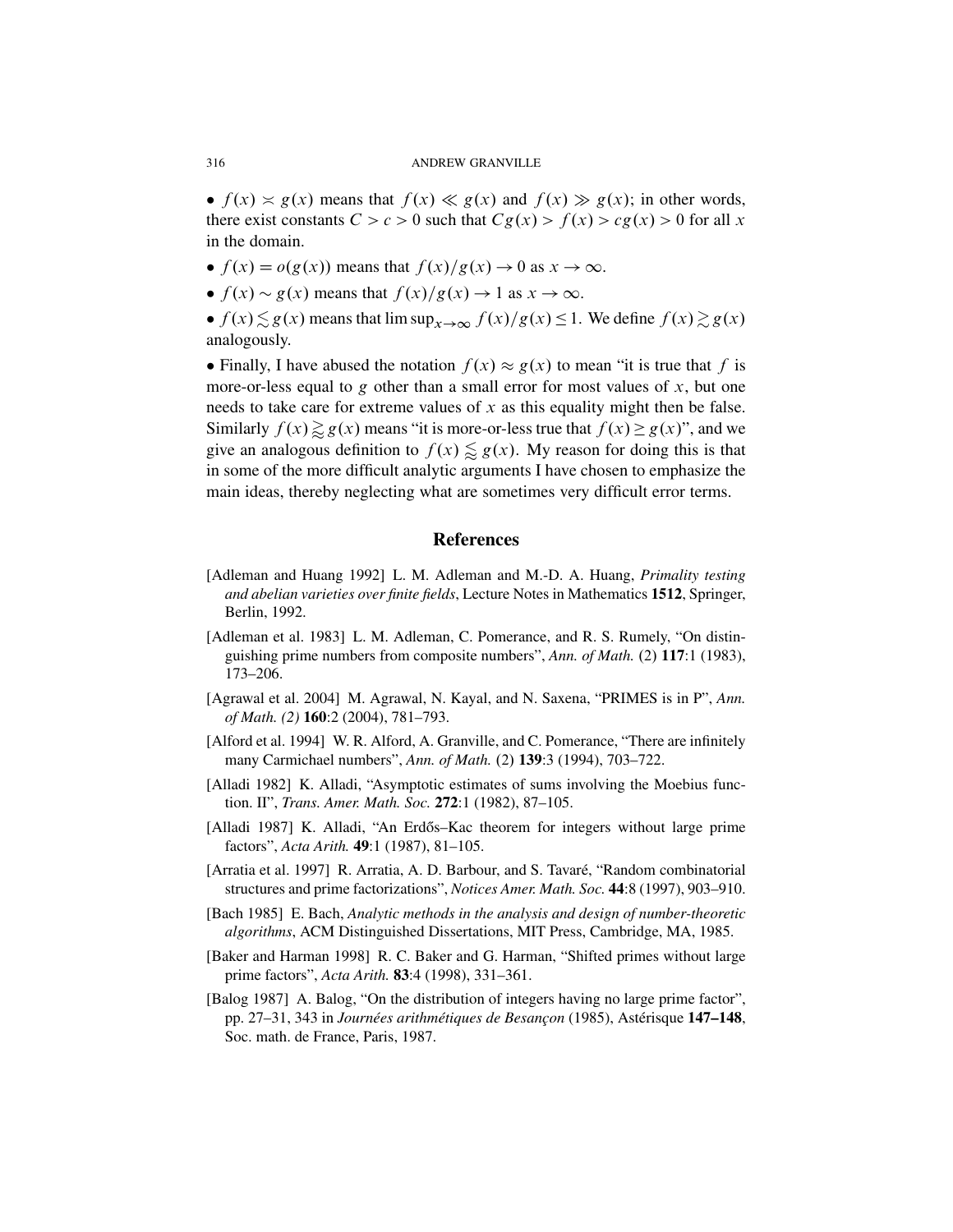- [Balog 1989] A. Balog, "On additive representation of integers", *Acta Math. Hungar.* 54:3-4 (1989), 297–301.
- [Balog and Pomerance 1992] A. Balog and C. Pomerance, "The distribution of smooth numbers in arithmetic progressions", *Proc. Amer. Math. Soc.* 115:1 (1992), 33–43.
- [Balog and Ruzsa 1997] A. Balog and I. Z. Ruzsa, "On an additive property of stable sets", pp. 55–63 in *Sieve methods, exponential sums, and their applications in number theory* (Cardiff, 1995), edited by G. R. H. Greaves et al., London Math. Soc. Lecture Note Ser. 237, Cambridge Univ. Press, Cambridge, 1997.
- [Balog and Sárközy 1984a] A. Balog and A. Sárközy, "On sums of integers having small prime factors, I", *Studia Sci. Math. Hungar.* 19:1 (1984), 35–47.
- [Balog and Sárközy 1984b] A. Balog and A. Sárközy, "On sums of integers having small prime factors, II", *Studia Sci. Math. Hungar.* 19:1 (1984), 81–88.
- [Balog and Wooley 1998] A. Balog and T. D. Wooley, "On strings of consecutive integers with no large prime factors", *J. Austral. Math. Soc. Ser. A* 64:2 (1998), 266– 276.
- [Bender and Pomerance 1998] R. L. Bender and C. Pomerance, "Rigorous discrete logarithm computations in finite fields via smooth polynomials", pp. 221–232 in *Computational perspectives on number theory* (Chicago, IL, 1995), edited by D. A. Buell and J. T. Teitelbaum, AMS/IP Stud. Adv. Math. 7, Amer. Math. Soc., Providence, RI, 1998.
- [Bernstein 2000] D. Bernstein, "How to find small factors of integers", Preprint, 2000.
- [Bernstein 2002] D. J. Bernstein, "Arbitrarily tight bounds on the distribution of smooth integers", pp. 49–66 in *Number theory for the millennium, I* (Urbana, IL, 2000), edited by M. A. Bennett et al., A K Peters, Natick, MA, 2002.
- [Billingsley 1972] P. Billingsley, "On the distribution of large prime divisors", *Period. Math. Hungar.* 2 (1972), 283–289.
- [Boneh 2002] D. Boneh, "Finding smooth integers in short intervals using CRT decoding", *J. Comput. System Sci.* 64:4 (2002), 768–784.
- [de la Bretèche and Tenenbaum 2005a] R. de la Bretèche and G. Tenenbaum, "Entiers friables: inégalité de Turán–Kubilius et applications", *Invent. Math.* **159**:3 (2005), 531–588.
- [de la Bretèche and Tenenbaum 2005b] R. de la Bretèche and G. Tenenbaum, "Propriétés statistiques des entiers friables", *Ramanujan J.* 9:1-2 (2005), 139–202.
- [Brillhart et al. 1981] J. Brillhart, M. Filaseta, and A. Odlyzko, "On an irreducibility theorem of A. Cohn", *Canad. J. Math.* 33:5 (1981), 1055–1059.
- [de Bruijn 1951a] N. G. de Bruijn, "The asymptotic behaviour of a function occurring in the theory of primes", *J. Indian Math. Soc.* (*N.S.*) **15** (1951), 25-32.
- [de Bruijn 1951b] N. G. de Bruijn, "On the number of positive integers  $\leq x$  and free of prime factors > y", *Nederl. Acad. Wetensch. Proc. Ser. A.* 54 (1951), 50–60.
- [de Bruijn 1966] N. G. de Bruijn, "On the number of positive integers  $\leq x$  and free prime factors > y. II", *Nederl. Akad. Wetensch. Proc. Ser. A 69=Indag. Math.* 28 (1966), 239–247.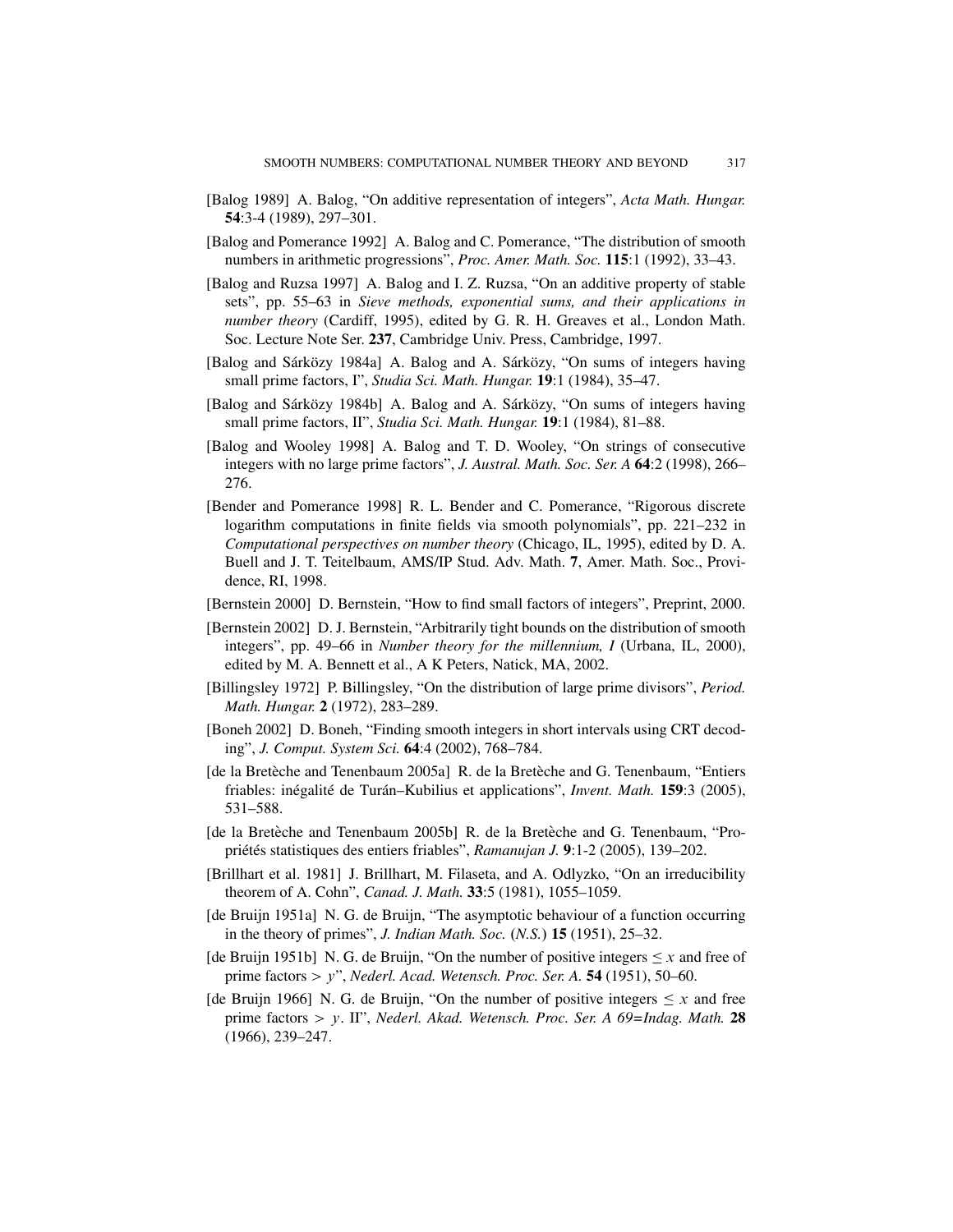- [Buhštab 1949] A. A. Buhštab, "On those numbers in an arithmetic progression all prime factors of which are small in order of magnitude", *Doklady Akad. Nauk SSSR* .*N.S.*/ 67 (1949), 5–8. In Russian.
- [Burgess 1957] D. A. Burgess, "The distribution of quadratic residues and non-residues", *Mathematika* 4 (1957), 106–112.
- [Burgess 1962] D. A. Burgess, "On character sums and L-series, I", *Proc. London Math. Soc. (3)* 12 (1962), 193–206.
- [Burgess 1963] D. A. Burgess, "On character sums and L-series, II", *Proc. London Math. Soc. (3)* 13 (1963), 524–536.
- [Canfield et al. 1983] E. R. Canfield, P. Erdős, and C. Pomerance, "On a problem of Oppenheim concerning "factorisatio numerorum"", *J. Number Theory* 17:1 (1983), 1–28.
- [Chamayou 1973] J.-M.-F. Chamayou, "A probabilistic approach to a differentialdifference equation arising in analytic number theory", *Math. Comp.* 27 (1973), 197– 203.
- [Crandall and Pomerance 2001] R. Crandall and C. Pomerance, *Prime numbers: a computational perspective*, Springer, New York, 2001.
- [Croot 2001] E. S. Croot, *Smooth numbers in short intervals*, PhD thesis, University of Georgia, 2001.
- [Croot et al. 2008] E. S. Croot, A. Granville, R. Pemantle, and P. Tetali, "Sharp transitions in making squares", Preprint, 2008. Available at http://www.dms.umontreal.ca/ ˜ andrew/PDF/Transition.pdf.
- [Dartyge 1996] C. Dartyge, "Entiers de la forme  $n^2 + 1$  sans grand facteur premier", *Acta Math. Hungar.* 72:1-2 (1996), 1–34.
- [Dartyge et al. 2001] C. Dartyge, G. Martin, and G. Tenenbaum, "Polynomial values free of large prime factors", *Period. Math. Hungar.* 43:1-2 (2001), 111–119.
- [Dickman 1930] K. Dickman, "On the frequency of numbers containing prime factors of a certain relative magnitude", *Ark. Mat. Astr. Fys.* 22 (1930), 1–14.
- [Erdős 1935] P. Erdős, "On the normal number of prime factors of  $p-1$  and some other related problems concerning Euler's  $\Phi$ -function", *Quart. J. Math. (Oxford)* 6 (1935), 205–213.
- [Erdős 1940] P. Erdős, "The difference of consecutive primes", Duke Math. J. 6 (1940), 438–441.
- [Erdős 1955] P. Erdős, "On consecutive integers", *Nieuw Arch. Wisk.* (3) 3 (1955), 124–128.
- [Erdős et al. 1988] P. Erdős, C. L. Stewart, and R. Tijdeman, "Some Diophantine equations with many solutions", *Compositio Math.* 66:1 (1988), 37–56. Available at http://www.numdam.org/item?id=CM 1988 66 1 37 0.
- [Evertse 1984] J.-H. Evertse, "On equations in S-units and the Thue–Mahler equation", *Invent. Math.* 75:3 (1984), 561–584.
- [Fouvry and Tenenbaum 1991] E. Fouvry and G. Tenenbaum, "Entiers sans grand ´ facteur premier en progressions arithmetiques", *Proc. London Math. Soc.* (3) 63:3 (1991), 449–494.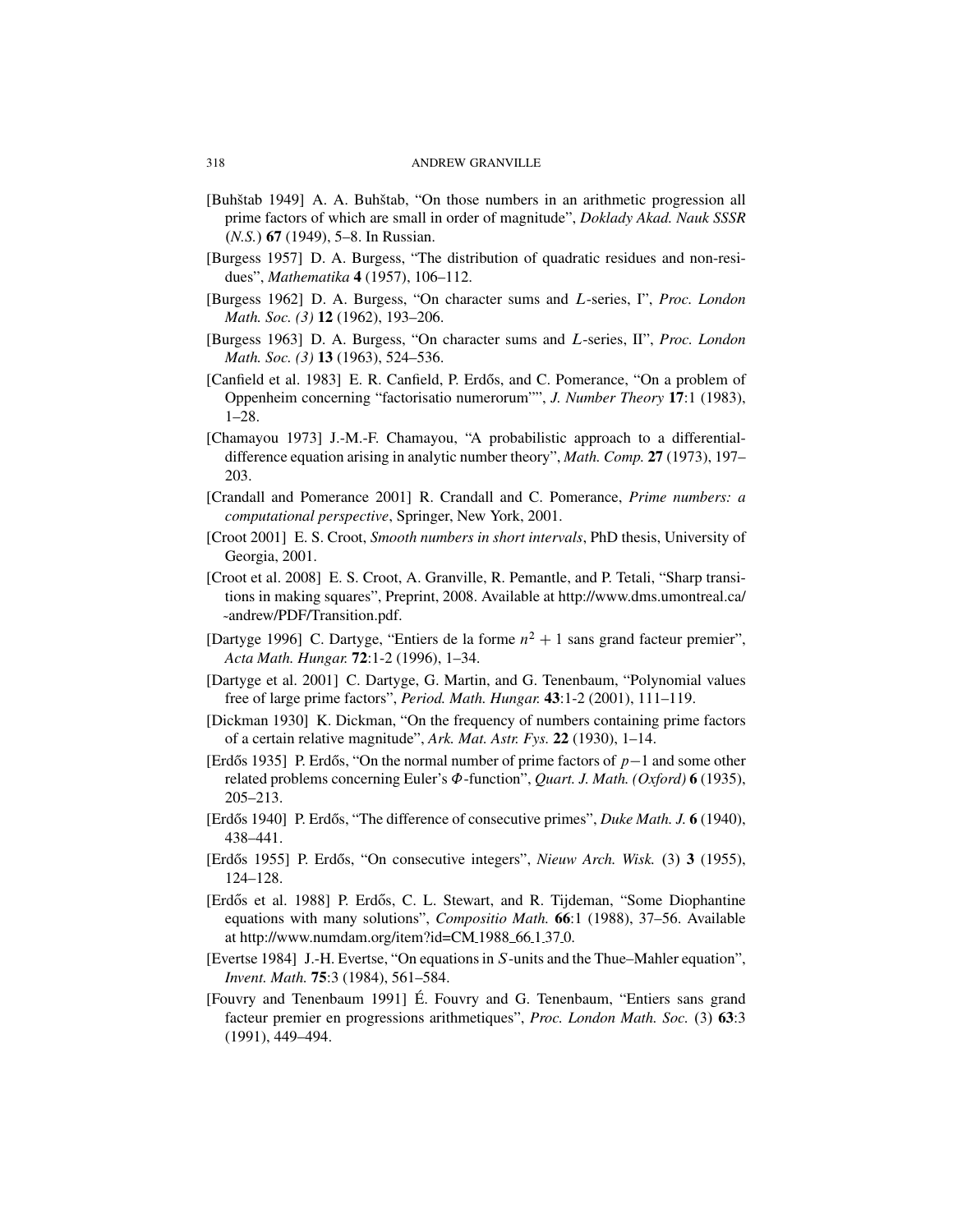- [Fouvry and Tenenbaum 1996] E. Fouvry and G. Tenenbaum, "Repartition statistique ´ des entiers sans grand facteur premier dans les progressions arithmétiques", *Proc. London Math. Soc.* (3) 72:3 (1996), 481-514.
- [Friedlander 1973] J. B. Friedlander, "Integers without large prime factors", *Nederl. Akad. Wetensch. Proc. Ser. A* 76*=Indag. Math.* 35 (1973), 443–451.
- [Friedlander 1989] J. B. Friedlander, "Shifted primes without large prime factors", pp. 393–401 in *Number theory and applications* (Banff, AB, 1988), edited by R. A. Mollin, NATO Adv. Sci. Inst. Ser. C Math. Phys. Sci. 265, Kluwer, Dordrecht, 1989.
- [Friedlander and Granville 1993] J. B. Friedlander and A. Granville, "Smoothing "smooth" numbers", *Philos. Trans. Roy. Soc. London Ser. A* 345:1676 (1993), 339– 347.
- [Friedlander and Lagarias 1987] J. B. Friedlander and J. C. Lagarias, "On the distribution in short intervals of integers having no large prime factor", *J. Number Theory* 25:3 (1987), 249–273.
- [Goldston and McCurley 1988] D. A. Goldston and K. S. McCurley, "Sieving the positive integers by large primes", *J. Number Theory* 28:1 (1988), 94–115.
- [Granville 1989] A. Granville, "On positive integers  $\leq x$  with prime factors  $\leq t \log x$ ", pp. 403–422 in *Number theory and applications* (Banff, AB, 1988), edited by R. A. Mollin, NATO Adv. Sci. Inst. Ser. C Math. Phys. Sci. 265, Kluwer, Dordrecht, 1989.
- [Granville 1993a] A. Granville, "Integers, without large prime factors, in arithmetic progressions. I", *Acta Math.* 170:2 (1993), 255–273.
- [Granville 1993b] A. Granville, "Integers, without large prime factors, in arithmetic progressions. II", *Philos. Trans. Roy. Soc. London Ser. A* 345:1676 (1993), 349–362.
- [Granville 2005] A. Granville, "It is easy to determine whether a given integer is prime", *Bull. Amer. Math. Soc.* (*N.S.*) **42**:1 (2005), 3–38.
- [Granville and Soundararajan 2001a] A. Granville and K. Soundararajan, "Large character sums", *J. Amer. Math. Soc.* 14:2 (2001), 365–397.
- [Granville and Soundararajan 2001b] A. Granville and K. Soundararajan, "The spectrum of multiplicative functions", *Ann. of Math.* (2) **153**:2 (2001), 407–470.
- [Granville and Soundararajan 2004] A. Granville and K. Soundararajan, "The number of unsieved integers up to x", *Acta Arith.* 115:4 (2004), 305–328.
- [Granville and Soundararajan 2007] A. Granville and K. Soundararajan, "Large character sums: pretentious characters and the Pólya–Vinogradov theorem", *J. Amer. Math. Soc.* 20:2 (2007), 357–384.
- [Granville and Tucker 2002] A. Granville and T. J. Tucker, "It's as easy as abc", *Notices Amer. Math. Soc.* 49:10 (2002), 1224–1231.
- [Hafner 1993] J. L. Hafner, "On smooth numbers in short intervals under the Riemann Hypothesis", Preprint, 1993.
- [Halberstam and Richert 1974] H. Halberstam and H.-E. Richert, *Sieve methods*, London Mathematical Society Monographs 4, Academic Press, London–New York, 1974.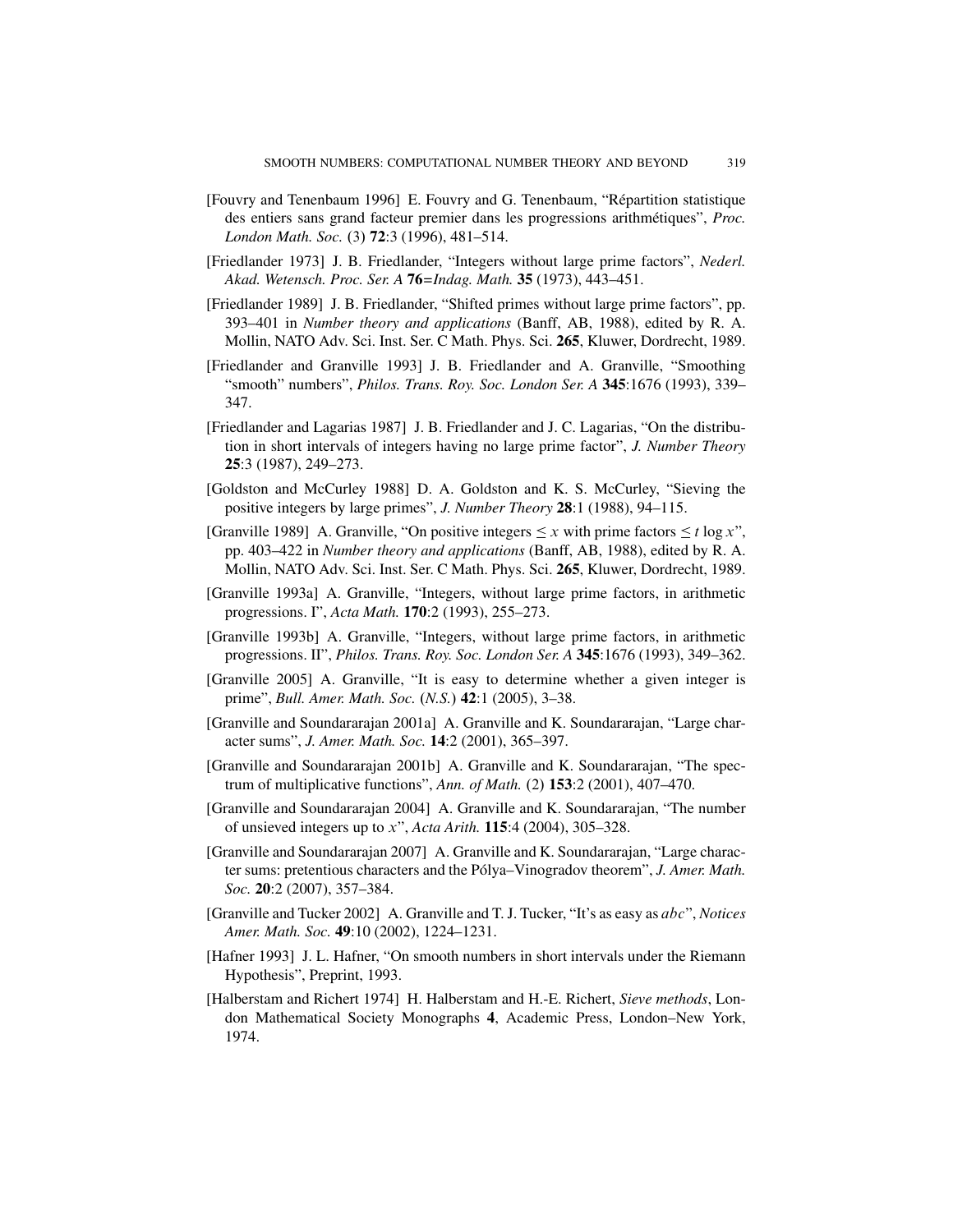- [Harman 1991] G. Harman, "Short intervals containing numbers without large prime factors", *Math. Proc. Cambridge Philos. Soc.* 109:1 (1991), 1–5.
- [Harman 1993] G. Harman, "Small fractional parts of additive forms", *Philos. Trans. Roy. Soc. London Ser. A* 345:1676 (1993), 327–338.
- [Harman 1999] G. Harman, "Integers without large prime factors in short intervals and arithmetic progressions", *Acta Arith.* 91:3 (1999), 279–289.
- [Harman 2005] G. Harman, "On the number of Carmichael numbers up to x", *Bull. London Math. Soc.* 37:5 (2005), 641–650.
- [Hensley 1987] D. Hensley, "The distribution of  $\Omega(n)$  among numbers with no large prime factors", pp. 247–281 in *Analytic number theory and Diophantine problems* (Stillwater, OK, 1984), edited by A. C. Adolphson et al., Progr. Math. 70, Birkhäuser, Boston, 1987.
- [Hildebrand 1984a] A. Hildebrand, "Integers free of large prime factors and the Riemann hypothesis", *Mathematika* 31:2 (1984), 258–271.
- [Hildebrand 1984b] A. Hildebrand, "Quantitative mean value theorems for nonnegative multiplicative functions. I", *J. London Math. Soc.* (2) **30**:3 (1984), 394–406.
- [Hildebrand 1985a] A. Hildebrand, "Integers free of large prime divisors in short intervals", *Quart. J. Math. Oxford Ser.* (2) **36**:141 (1985), 57–69.
- [Hildebrand 1985b] A. Hildebrand, "On a conjecture of Balog", *Proc. Amer. Math. Soc.* 95:4 (1985), 517–523.
- [Hildebrand 1986] A. Hildebrand, "On the number of positive integers  $\leq x$  and free of prime factors > y", *J. Number Theory* 22:3 (1986), 289–307.
- [Hildebrand 1987a] A. Hildebrand, "On the number of prime factors of integers without large prime divisors", *J. Number Theory* 25:1 (1987), 81–106.
- [Hildebrand 1987b] A. Hildebrand, "Quantitative mean value theorems for nonnegative multiplicative functions. II", *Acta Arith.* 48:3 (1987), 209–260.
- [Hildebrand 1989] A. Hildebrand, "On integer sets containing strings of consecutive integers", *Mathematika* 36:1 (1989), 60–70.
- [Hildebrand and Tenenbaum 1986] A. Hildebrand and G. Tenenbaum, "On integers free of large prime factors", *Trans. Amer. Math. Soc.* 296:1 (1986), 265–290.
- [Hildebrand and Tenenbaum 1993a] A. Hildebrand and G. Tenenbaum, "Integers without large prime factors", *J. Theor. Nombres Bordeaux ´* 5:2 (1993), 411–484. Available at http://jtnb.cedram.org/item?id=JTNB 1993 5 2 411 0.
- [Hildebrand and Tenenbaum 1993b] A. Hildebrand and G. Tenenbaum, "On a class of differential-difference equations arising in number theory", *J. Anal. Math.* 61 (1993), 145–179.
- [Hmyrova 1966] N. A. Hmyrova, "On polynomials with small prime divisors. II", *Izv. Akad. Nauk SSSR Ser. Mat.* 30 (1966), 1367–1372. In Russian.
- [Hunter and Sorenson 1997] S. Hunter and J. Sorenson, "Approximating the number of integers free of large prime factors", *Math. Comp.* 66:220 (1997), 1729–1741.
- [Iwaniec 1978] H. Iwaniec, "On the problem of Jacobsthal", *Demonstratio Math.* 11:1 (1978), 225–231.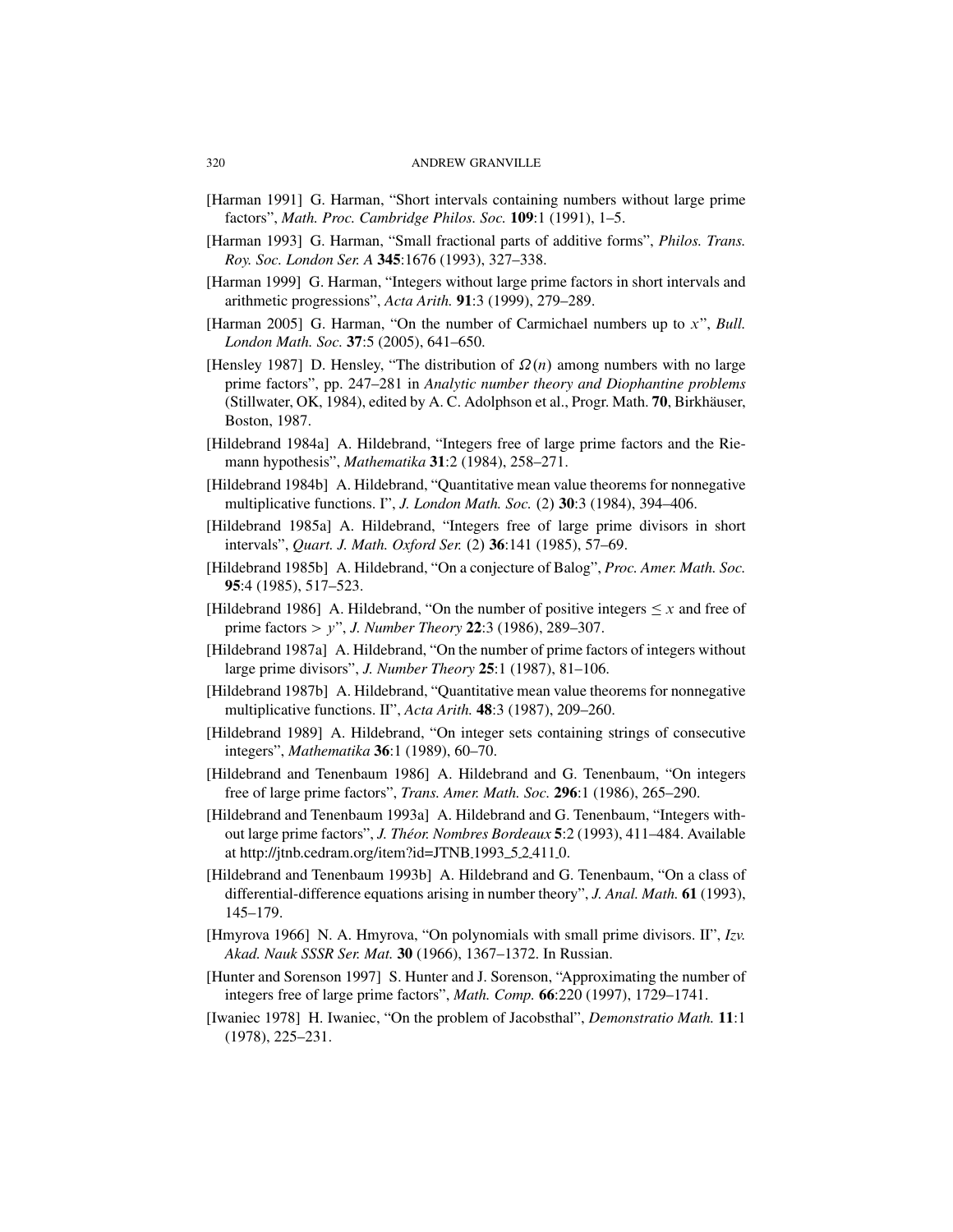- [Katz and Sarnak 1999] N. M. Katz and P. Sarnak, "Zeroes of zeta functions and symmetry", *Bull. Amer. Math. Soc.* (*N.S.*) **36**:1 (1999), 1–26.
- [Knuth and Trabb Pardo 1976/77] D. E. Knuth and L. Trabb Pardo, "Analysis of a simple factorization algorithm", *Theoret. Comput. Sci.* 3:3 (1976/77), 321–348.
- [de Koninck 1994] J.-M. de Koninck, "On the largest prime divisors of an integer", pp. 447–462 in *Extreme value theory and its applications*, edited by J. Galambos et al., Kluwer, Dordrecht, 1994.
- [Konyagin and Pomerance 1997] S. Konyagin and C. Pomerance, "On primes recognizable in deterministic polynomial time", pp. 176–198 in *The mathematics of Paul Erdős, I*, edited by R. L. Graham and J. Nešetřil, Algorithms Combin. 13, Springer, Berlin, 1997.
- [Konyagin and Soundararajan 2007] S. Konyagin and K. Soundararajan, "Two S-unit equations with many solutions", *J. Number Theory* 124:1 (2007), 193–199.
- [Lenstra 1979] H. W. Lenstra, Jr., "Miller's primality test", *Inform. Process. Lett.* 8:2 (1979), 86–88.
- [Lenstra 1987] H. W. Lenstra, Jr., "Factoring integers with elliptic curves", *Ann. of Math.* (2) **126**:3 (1987), 649–673.
- [Lenstra and Pomerance 1992] H. W. Lenstra, Jr. and C. Pomerance, "A rigorous time bound for factoring integers", *J. Amer. Math. Soc.* 5:3 (1992), 483–516.
- [Lenstra et al. 1993] H. W. Lenstra, Jr., J. Pila, and C. Pomerance, "A hyperelliptic smoothness test. I", *Philos. Trans. Roy. Soc. London Ser. A* 345:1676 (1993), 397– 408.
- [Linnik 1941] U. V. Linnik, "The large sieve", *C. R. (Doklady) Acad. Sci. URSS* (N.S.) 30 (1941), 292–294.
- [Manstavičius 1992] E. Manstavičius, "Remarks on elements of semigroups that are free of large prime factors", *Liet. Mat. Rink.* 32:4 (1992), 512–525. In Russian; translated in *Lithuanian Math. J.* 32:4 (1992), 400–409.
- [Martin 2002] G. Martin, "An asymptotic formula for the number of smooth values of a polynomial", *J. Number Theory* 93:2 (2002), 108–182.
- [Mikawa 1989] H. Mikawa, "Almost-primes in arithmetic progressions and short intervals", *Tsukuba J. Math.* 13:2 (1989), 387–401.
- [Montgomery and Vaughan 1977] H. L. Montgomery and R. C. Vaughan, "Exponential sums with multiplicative coefficients", *Invent. Math.* 43:1 (1977), 69–82.
- [Moree 1993] P. Moree, *Psixyology and Diophantine equations*, Thesis, Leiden University, 1993.
- [Moree and Stewart 1990] P. Moree and C. L. Stewart, "Some Ramanujan–Nagell equations with many solutions", *Indag. Math.*  $(N.S.$ ) 1:4 (1990), 465–472.
- [Norton 1971] K. K. Norton, *Numbers with small prime factors, and the least* k*th power non-residue*, Memoirs of the American Mathematical Society, No. 106, American Mathematical Society, Providence, R.I., 1971.
- [Paley 1932] R. E. A. C. Paley, "A theorem on characters", *J. London Math. Soc.* 7 (1932), 28–32.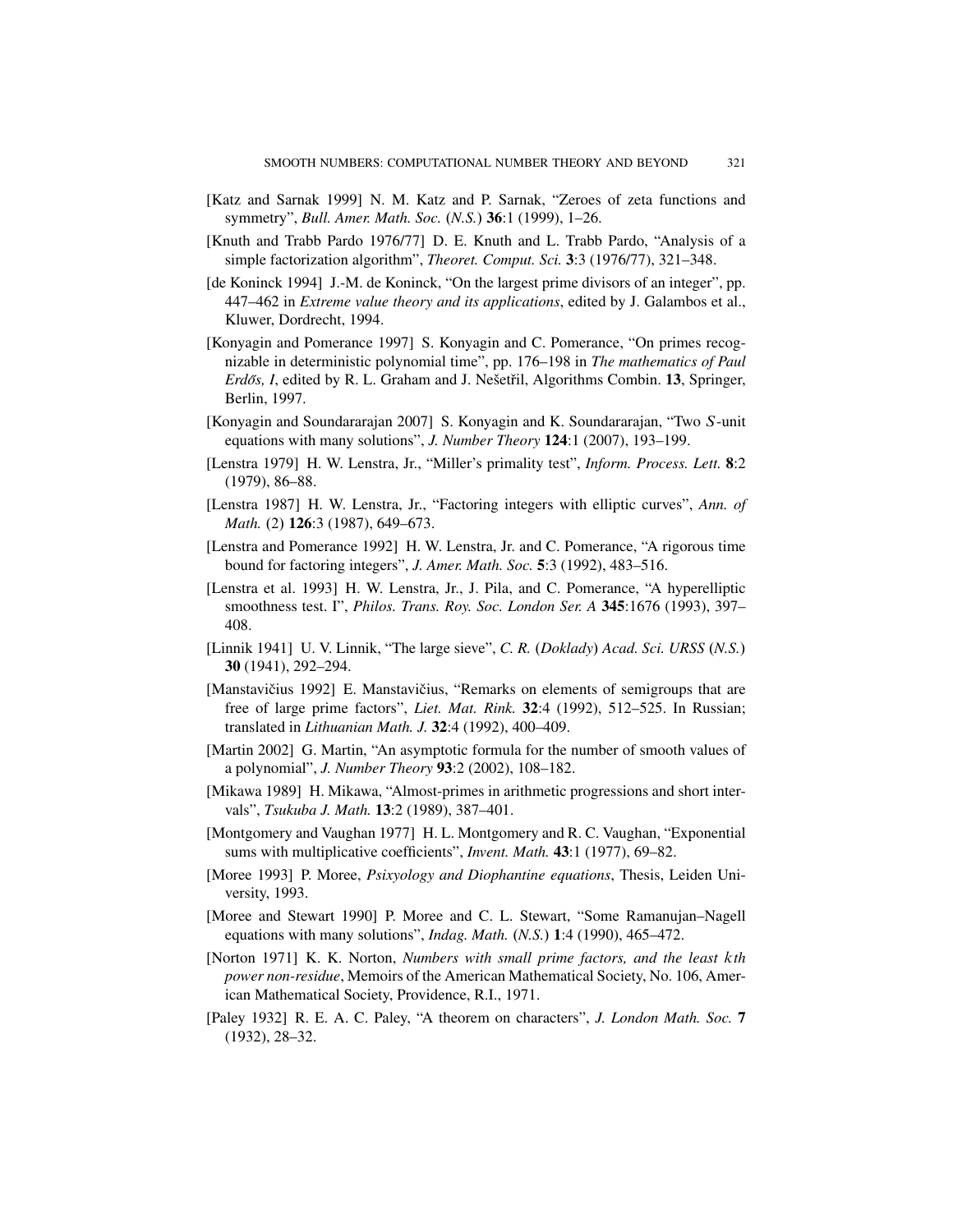- [Pomerance 1980] C. Pomerance, "Popular values of Euler's function", *Mathematika* 27:1 (1980), 84–89.
- [Pomerance 1987] C. Pomerance, "Fast, rigorous factorization and discrete logarithm algorithms", pp. 119–143 in *Discrete algorithms and complexity* (Kyoto, 1986), edited by D. S. Johnson et al., Perspect. Comput. 15, Academic Press, Boston, 1987.
- [Pomerance 1989] C. Pomerance, "Two methods in elementary analytic number theory", pp. 135–161 in *Number theory and applications* (Banff, AB, 1988), edited by R. A. Mollin, NATO Adv. Sci. Inst. Ser. C Math. Phys. Sci. 265, Kluwer, Dordrecht, 1989.
- [Pomerance 1995] C. Pomerance, "The role of smooth numbers in number-theoretic algorithms", pp. 411–422 in *Proceedings of the International Congress of Mathematicians, I* (Zürich, 1994), edited by S. D. Chatterji, Birkhäuser, Basel, 1995.
- [Pomerance 1996a] C. Pomerance, "Multiplicative independence for random integers", pp. 703–711 in *Analytic number theory, II* (Allerton Park, IL, 1995), edited by B. C. Berndt et al., Progr. Math. 139, Birkhäuser, Boston, 1996.
- [Pomerance 1996b] C. Pomerance, "A tale of two sieves", *Notices Amer. Math. Soc.* 43:12 (1996), 1473–1485.
- [Pomerance 2008] C. Pomerance, "Smooth numbers and the quadratic sieve", pp. 69–81 in *Surveys in algorithmic number theory*, edited by J. P. Buhler and P. Stevenhagen, Math. Sci. Res. Inst. Publ. 44, Cambridge University Press, New York, 2008.
- [Pomerance and Shparlinski 2002] C. Pomerance and I. E. Shparlinski, "Smooth orders and cryptographic applications", pp. 338–348 in *Algorithmic number theory* (Sydney, 2002), edited by C. Fieker and D. R. Kohel, Lecture Notes in Comput. Sci. 2369, Springer, Berlin, 2002.
- [Rankin 1938] R. A. Rankin, "The difference between consecutive prime numbers", *J. London Math. Soc.* 13 (1938), 242–247.
- [Schoof 2008] R. J. Schoof, "Computing Arakelov class groups", pp. 447–495 in *Surveys in algorithmic number theory*, edited by J. P. Buhler and P. Stevenhagen, Math. Sci. Res. Inst. Publ. 44, Cambridge University Press, New York, 2008.
- [Shorey 1973/74] T. N. Shorey, "On gaps between numbers with a large prime factor. II", *Acta Arith.* 25 (1973/74), 365–373.
- [Soundararajan 2001] K. Soundararajan, "Smooth polynomials: analogies and asymptotics", Preprint, 2001.
- [Soundararajan 2006] K. Soundararajan, Smooth numbers in arithmetic progressions, 2006.
- [Stevenhagen 2008] P. Stevenhagen, "The number field sieve", pp. 83–100 in *Surveys in algorithmic number theory*, edited by J. P. Buhler and P. Stevenhagen, Math. Sci. Res. Inst. Publ. 44, Cambridge University Press, New York, 2008.
- [Tenenbaum 1990] G. Tenenbaum, *Introduction a la th ` eorie analytique et probabiliste ´ des nombres*, Publ. Inst. Elie Cartan 13, 1990.
- [Tenenbaum 1993] G. Tenenbaum, "Cribler les entiers sans grand facteur premier", *Philos. Trans. Roy. Soc. London Ser. A* 345:1676 (1993), 377–384.